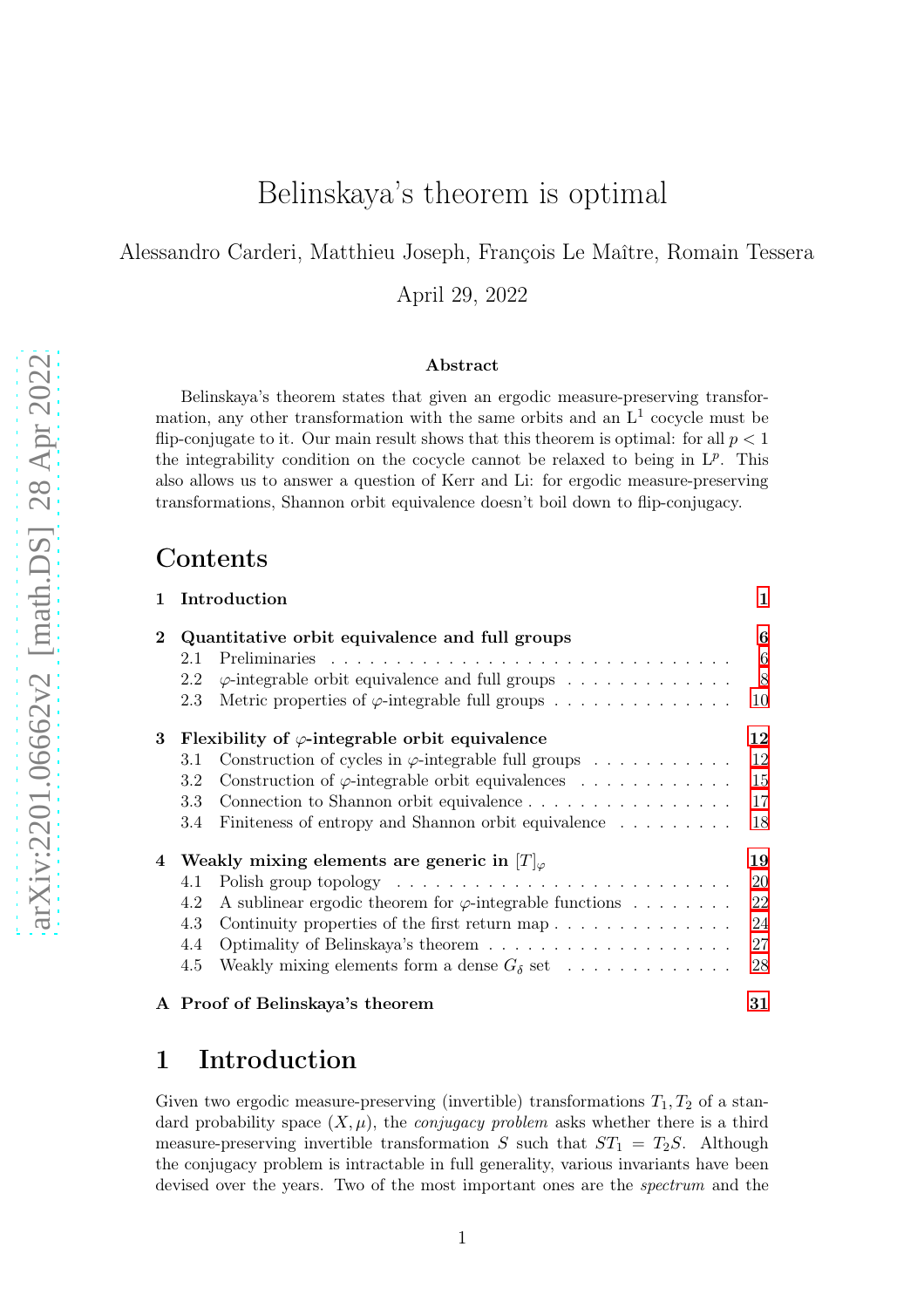dynamical entropy. The first completely classifies compact transformations [\[HvN42\]](#page-32-0), while the second completely classifies Bernoulli shifts [\[Sin59,](#page-33-0) [Orn70\]](#page-33-1).

In this paper, we are interested in natural weakenings of the conjugacy problem obtained through the notion of orbit equivalence. Two measure-preserving transformations  $T_1, T_2$  are *orbit equivalent* if there is a measure-preserving transformation S such that  $ST_1S^{-1}$  and  $T_2$  have the same orbits (such an S is called an orbit equivalence between  $T_1$  and  $T_2$ ). A stunning theorem of Dye states that all ergodic measure-preserving transformations of a standard probability space are orbit equivalent [\[Dye59\]](#page-32-1), so orbit equivalence for measure-preserving ergodic transformations is a trivial weakening of conjugacy.

In order to circumvent this indistinguishability, we will compare orbit equivalences between measure-preserving transformations in a quantitative way. This fits into the emerging field of *quantitative orbit equivalence* for group actions. One of its tacit aims is to capture meaningful geometric invariants, such as Følner functions [\[DKLMT20\]](#page-32-2), growth rates [\[Aus16b\]](#page-32-3), etc., or ergodic theoretic invariants, such as dynamical entropy [\[Aus16a\]](#page-32-4).

In our setup of measure-preserving transformations, quantifications will be imposed on orbit equivalence cocycles. Given an orbit equivalence S between two ergodic measure-preserving transformations  $T_1$  and  $T_2$ , the orbit equivalence cocycles  $c_1, c_2 : X \to \mathbb{Z}$  are the maps uniquely defined by the following equation: for all  $x \in X$ 

$$
ST_1(x) = T_2^{c_2(x)}S(x) \text{ and } T_2S(x) = ST_1^{c_1(x)}(x). \tag{1}
$$

Belinskaya's theorem is probably the first result on quantitative orbit equivalence. In the litterature, it is often stated as a symmetric result on integrable orbit equivalence of ergodic measure-preserving transformations. However, her result is asymmetric and can be stated as follows.

**Theorem 1.1** (Belinskaya [\[Bel68\]](#page-32-5)). Let  $T_1$  and  $T_2$  be two ergodic measure-preserving transformations, let S be an orbit equivalence between them and suppose that the previously defined cocycle  $c_1$  is integrable, i.e.

$$
\int_X |c_1(x)| \, d\mu < +\infty.
$$

Then  $T_1$  and  $T_2$  are flip-conjugate: either  $T_1$  is conjugate to  $T_2$  or  $T_1^{-1}$  is conjugate to  $T_2$ .

It is natural to wonder whether Belinskaya's theorem remains valid if one weakens the integrability assumptions. For example, one could ask that one of the orbit equivalence cocycle belongs to  $L^p(X, \mu)$  for some  $p \in (0, 1)$ .

We will consider more general integrability assumptions. Given a function  $\varphi: \mathbb{R}_+ \to$  $\mathbb{R}_+$ , we say that a measurable integer-valued function f is  $\varphi$ -integrable if

$$
\int_X \varphi(|f(x)|) d\mu < +\infty.
$$

Our first main result concerns orbit equivalence of measure-preserving transformations for which one of the orbit equivalence cocycles is  $\varphi$ -integrable, for some sub*linear* function  $\varphi$ , that is satisfying  $\lim_{t\to+\infty} \varphi(t)/t = 0$ . This is for example the case for  $\varphi(t) = t^p$ . With this integrability condition, the conclusion of Belinskaya's theorem does not hold.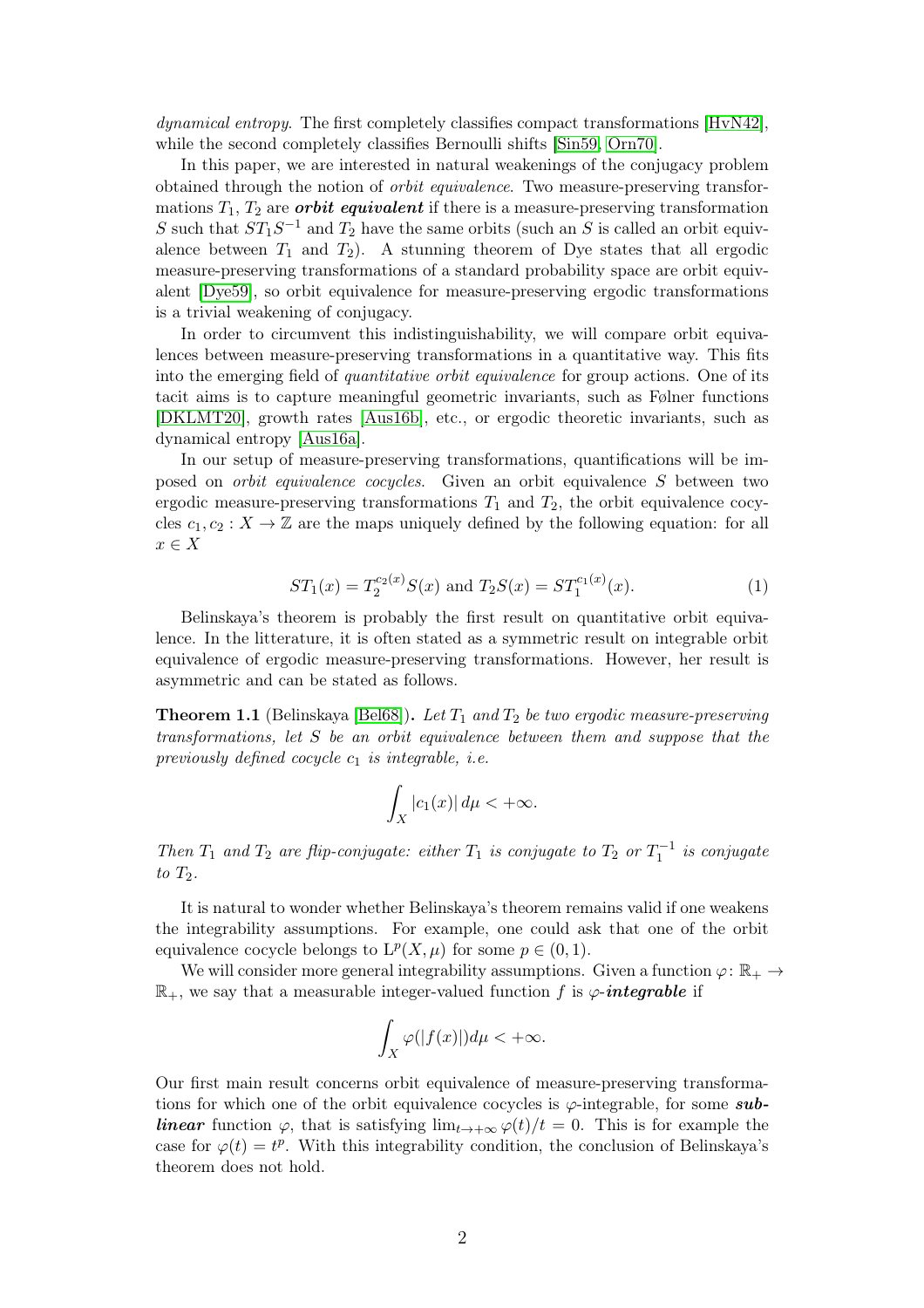<span id="page-2-0"></span>**Theorem 1.2** (see Theorem [4.14\)](#page-26-1). Let  $\varphi : \mathbb{R}_+ \to \mathbb{R}_+$  be a sublinear function and  $T_1$ be an ergodic measure-preserving transformation. Then there is an ergodic measurepreserving transformation  $T_2$  and an orbit equivalence S between  $T_1$  and  $T_2$  such that the associated cocycle  $c_1$  is  $\varphi$ -integrable but the transformations  $T_1$  and  $T_2$  are not flip-conjugate.

The fact that the hypotheses on  $\varphi$  are fairly weak gives us much freedom. For example, the above theorem even implies that Belinskaya's theorem does not hold if we assume that one of the two orbit equivalence cocycles belongs to  $L^p(X, \mu)$  for all  $p \in (0,1)$ . Indeed if we consider for instance the sublinear function  $\varphi(t) = t/\ln(t+1)$ , then  $\varphi$ -integrability implies being in  $L^p(X, \mu)$  for all  $p < 1$ .

A symmetric way to strengthen Theorem [1.2](#page-2-0) involves the concept of  $\varphi$ -integrable orbit equivalence. We say that two measure-preserving transformations are  $\varphi$ integrable orbit equivalent if there is an orbit equivalence  $S$  such that both orbit equivalence cocycles  $c_1$  and  $c_2$  are  $\varphi$ -integrable. In this context, we obtain a similar conclusion to Theorem [1.2,](#page-2-0) but we have to make one additional assumption on  $T_1$ .

<span id="page-2-1"></span>**Theorem 1.3** (see Corollary [3.11\)](#page-16-1). Let  $\varphi : \mathbb{R}_+ \to \mathbb{R}_+$  be a sublinear function. Let  $T_1$  be an ergodic measure-preserving transformation and assume that  $(T_1)^n$  is ergodic for some  $n \geqslant 2$ . Then there is another ergodic measure-preserving transformation  $T_2$  such that  $T_1$  and  $T_2$  are  $\varphi$ -integrable orbit equivalent but not flip-conjugate.

Concrete examples of transformations to which this theorem applies are Bernoulli shifts, irrationnal rotations on the circle and the m-odometer for any integer  $m$ . One can show that the only ergodic measure-preserving transformations that are not covered by this theorem are the ones that factor onto the universal odometer, that is, the transformation  $t \mapsto t + 1$  on the profinite completion  $\mathbb{Z}$ .

Let us point out that the proof of Theorem [1.2](#page-2-0) uses Theorem [1.3,](#page-2-1) so the two results are not independent. As we will explain later, Theorem [1.2](#page-2-0) also depends on the Baire category theorem.

However, Theorem [1.3](#page-2-1) is somewhat more explicit. The starting point of the proof is the following simple construction, which was already used in [\[LM18,](#page-33-2) Thm. 4.8]. Let us fix an ergodic transformation  $T_1$  with  $(T_1)^n$  ergodic. Suppose we have a periodic transformation  $P$  all of whose orbits have cardinality  $n$  and are contained in those of  $T_1$ . Consider the transformation  $T_2$  obtained by composing P with the transformation induced by  $T_1$  on a fundamental domain of P. Then  $T_1$  and  $T_2$ have the same orbits. However,  $(T_2)^n$  is not ergodic and thus  $T_1$  and  $T_2$  are not flip-conjugate. The heart of our proof is therefore to construct  $P$  so that the orbit equivalence cocycles between  $T_1$  and  $T_2$  satisfy the required integrability conditions.

For many concrete measure-preserving transformations, explicit examples of such periodic transformations P with specific integrability conditions can be obtained. We will give details in the case of the Bernoulli shift, see Example [3.3.](#page-12-0)

Shannon orbit equivalence and dynamical entropy A remarkable consequence of Theorem [1.3](#page-2-1) can be stated in the context of Shannon orbit equivalence, as defined by Kerr and Li [\[KL19\]](#page-32-6). Two measure-preserving transformations are Shannon orbit equivalent if there exists an orbit equivalence between them whose orbit equivalence cocycles  $c_1$  and  $c_2$  have both finite Shannon entropy. After showing that dynamical entropy is an invariant of Shannon orbit equivalence for measurepreserving actions of many groups, such as  $\mathbb{Z}^n$  for every  $n \geq 2$ , they implicitly asked whether dynamical entropy is an invariant of Shannon orbit equivalence for measurepreserving transformations and wondered whether Shannon orbit equivalence could actually directly imply flip-conjugacy. We show that it is not the case.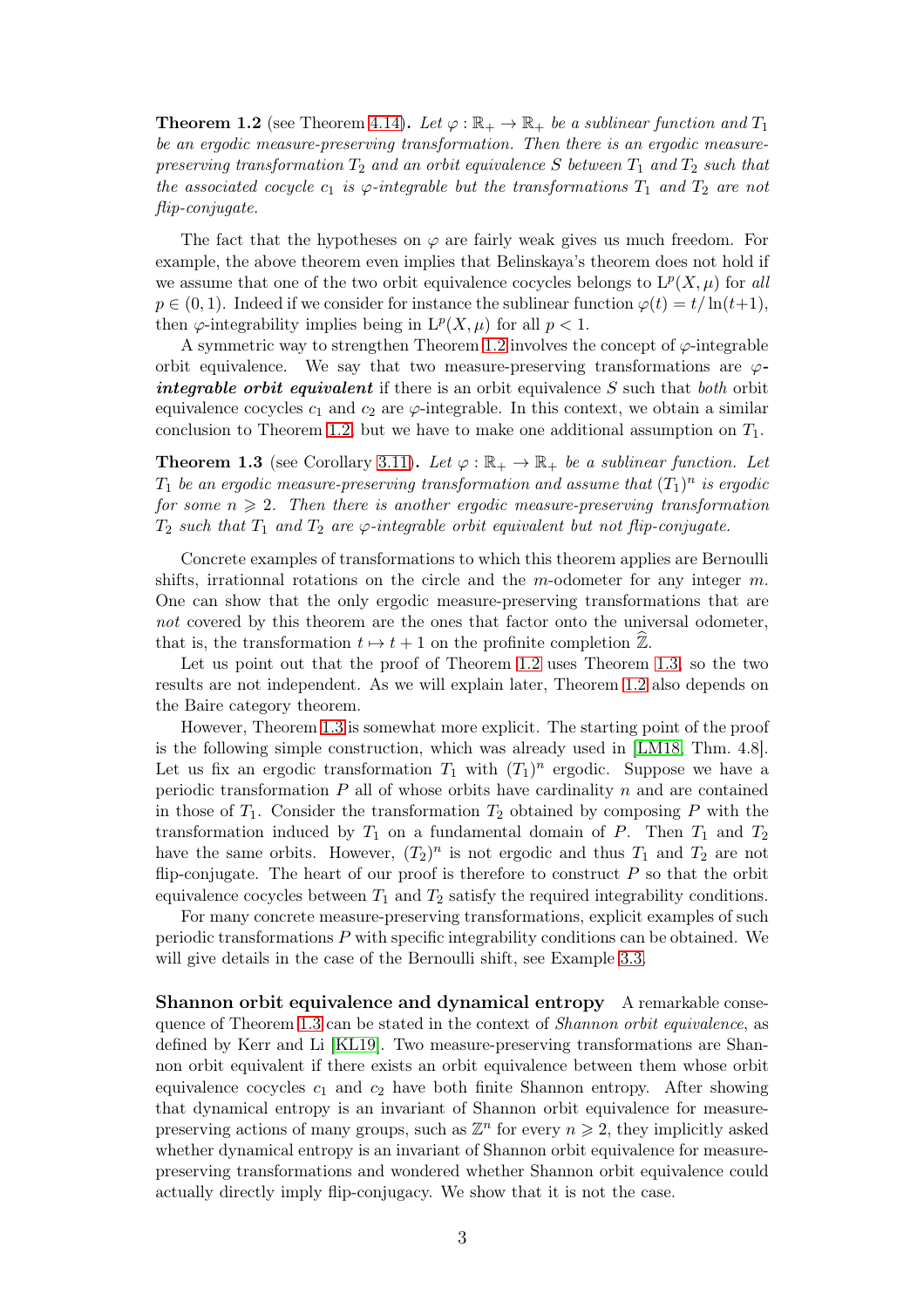**Theorem 1.4** (see Theorem [3.18\)](#page-17-1). Let  $T_1 \in Aut(X, \mu)$  be an ergodic transformation and assume that  $(T_1)^n$  is ergodic for some  $n \geq 2$ . Then there exists  $T_2 \in \text{Aut}(X, \mu)$ such that  $T_1$  and  $T_2$  are Shannon orbit equivalent but not flip-conjugate.

The above theorem is obtained by applying Theorem [1.3](#page-2-1) with any sublinear function  $\varphi$  such that  $\ln(1+t) = O(\varphi(t))$ . Indeed, for any such function,  $\varphi$ -integrable orbit equivalence implies Shannon orbit equivalence, see Theorem [3.16.](#page-17-2)

We also observe that Shannon orbit equivalence preserves finiteness of dynamical entropy, see Proposition [3.21.](#page-18-1) This is now subsumed by a recent preprint of Kerr and Li who proved that the dynamical entropy is preserved under Shannon orbit equivalence [\[KL22\]](#page-32-7).

Question 1.5. For which unbounded sublinear metric-compatible functions  $\varphi$  is it true that dynamical entropy is an invariant of  $\varphi$ -integrable orbit equivalence?

By the above discussion, we already know that this holds for all  $\varphi$  such that  $ln(1 + t) = O(\varphi(t))$ . On the other hand, using Dye's theorem, it is not hard to see that any two ergodic measure-preserving transformations are  $\varphi$ -integrable orbit equivalent for *some* sublinear unbounded function  $\varphi$  (cf. the proof of [\[DKLMT20,](#page-32-2) Prop. 4.24]). So not every sublinear unbounded function satisfies the condition of the question.

 $\varphi$ -integrable full groups The proof of both our main results will make crucial use of the notion of  $\varphi$ -integrable full group. Whenever T is an ergodic measure preserving transformation of the probability space  $(X, \mu)$ , Dye defined a Polish group  $[T]$ , called the full group of T. This group is by definition the set of all measurepreserving transformations U of  $(X, \mu)$  whose orbits are contained in T-orbits. More precisely,  $U \in [T]$  if there is a function  $c_U$ , called the T-cocycle of U, such that  $U(x) = T^{c_U(x)}(x)$  for all  $x \in X$ . The above stated theorem of Dye, that all ergodic transformations are obit equivalent, was originally stated in terms of full groups: whenever  $T_1$  and  $T_2$  are ergodic transformations, the full groups  $[T_1]$  and  $[T_2]$  are conjugate.

In our context, once  $\varphi$  is fixed, the reasonable analogue of the full group associated to this integrability condition, would be the set of transformations  $U \in [T]$ such that the cocycle  $c_U$  is  $\varphi$ -integrable. However, for this set to be a subgroup of [T], we will have to impose a mild restriction on  $\varphi$ . We say that  $\varphi : \mathbb{R}_+ \to \mathbb{R}_+$  is a metric-compatible function if

- (subadditivity) for all  $s, t \in \mathbb{R}_+, \varphi(s+t) \leq \varphi(s) + \varphi(t)$ .
- (separation)  $\varphi(0) = 0$  and  $\varphi(t) > 0$  for all  $t > 0$ .
- (monotonicity)  $\varphi$  is a non-decreasing function.

The name metric-compatible comes from the observation that whenever d is a metric and  $\varphi$  a metric-compatible function, then  $\varphi \circ d$  is also a metric. The following theorem is a combination of Lemma [2.14](#page-9-1) and Theorem [4.1.](#page-19-1)

**Theorem 1.6.** Let  $\varphi$  be a metric-compatible function and let T be a measure preserving transformation of the probability space  $(X, \mu)$ . Then the set

$$
[T]_{\varphi} := \left\{ U \in [T] \colon \int_X \varphi(|c_u(x)|) d\mu < +\infty \right\}
$$

is a group. Moreover the function

$$
\boldsymbol{d}_{\varphi,T}(U,V)\coloneqq \int_X \varphi(|c_U(x)-c_V(x)|)d\mu
$$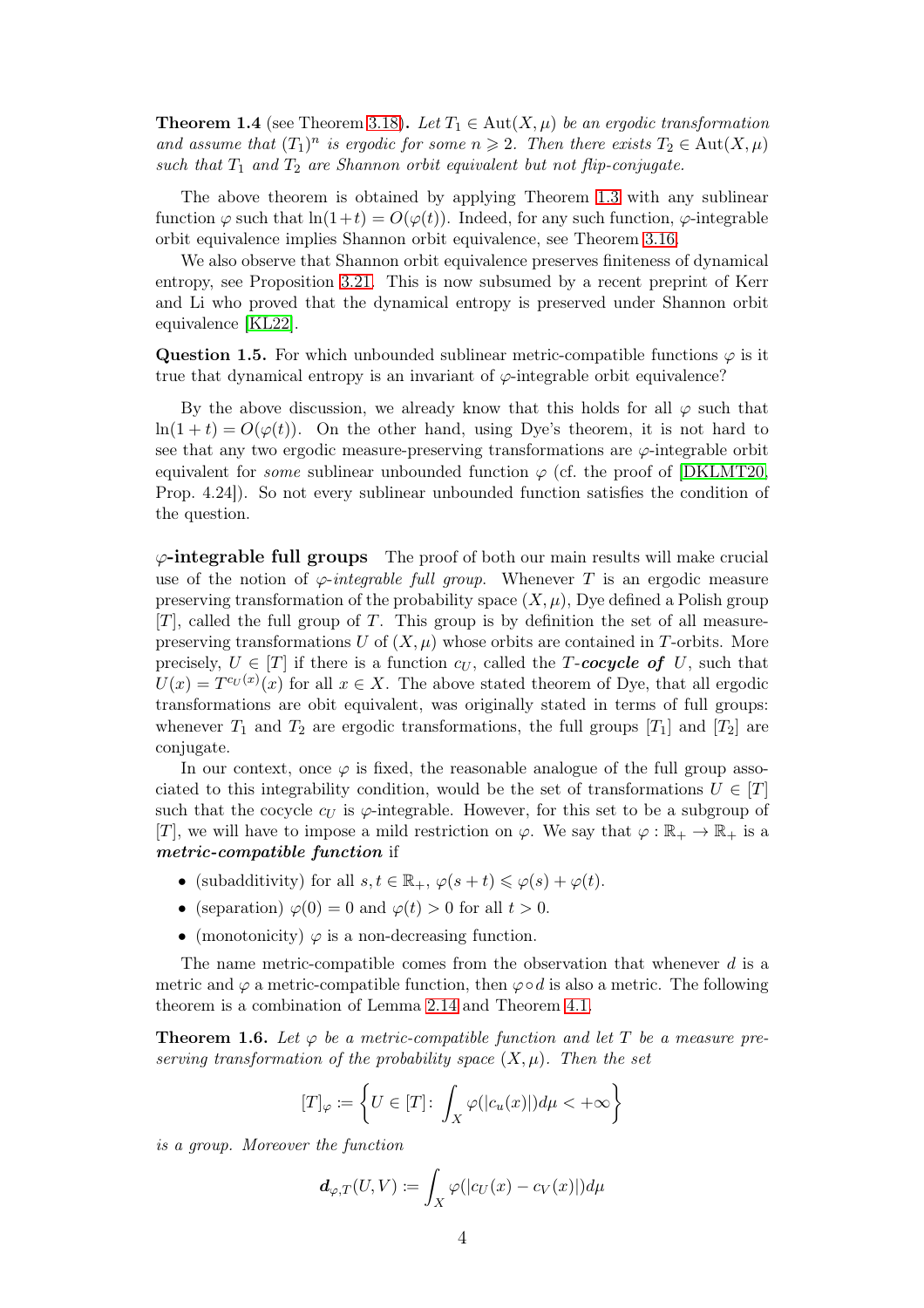is a complete, right-invariant and separable metric on  $[T]_{\varphi}$  whose induced topology is a group-topology. In particular  $([T]_{\varphi}, \boldsymbol{d}_{\varphi,T})$  is a Polish group.

It turns out that any sublinear function is dominated by a sublinear metriccompatible function, see Lemma [2.12.](#page-8-0) This will allows us to reduce the proof of Theorems [1.2](#page-2-0) and [1.3](#page-2-1) to the case where  $\varphi$  is metric-compatible and thereby to exploit the group structure of  $[T]_{\varphi}$ .

Genericity of weakly mixing Let us come back to Theorem [1.2.](#page-2-0) As the conclusions of Theorem [1.3](#page-2-1) are stronger, we just need to show Theorem [1.2](#page-2-0) whenever  $(T_1)^n$  is non-ergodic for all  $n \geq 2$ . Observe that this condition is incompatible with the notion of weakly mixing, as all the powers of any weakly mixing transformation are ergodic. Therefore our strategy is to provide for every ergodic transformation  $T_1$  a weakly mixing transformation  $T_2$  which has the same orbits as  $T_1$  and whose  $T_1$ -cocycle is  $\varphi$ -integrable. We do not have any constructive argument for this and we proceed through the Baire category theorem.

<span id="page-4-0"></span>**Theorem 1.7** (see Theorem [4.15\)](#page-26-2). Let  $\varphi$  be a sublinear metric-compatible function and let  $T \in Aut(X, \mu)$  be an aperiodic element. Then the set of all measurepreserving transformations in  $[T]_{\varphi}$  which are weakly mixing and have the same orbits as T is a dense  $G_{\delta}$  set in the Polish space of aperiodic transformations of  $[T]_{\varphi}$ .

Besides the Baire category theorem, there are two other main ingredients in the proof of Theorem [1.7.](#page-4-0) One is a result of Conze [\[Con72\]](#page-32-8) which claims that starting from any ergodic mesure-preserving transformation, the first return map to a generic measurable subset gives rise to a weakly mixing transformation. The second is a sublinear ergodic theorem which may be of independent interest.

**Theorem 1.8** (see Theorem [4.5\)](#page-22-0). Let  $\varphi : \mathbb{R}_+ \to \mathbb{R}_+$  be a sublinear non-decreasing function. Let  $U \in Aut(X, \mu)$  and  $f: X \to \mathbb{C}$  measurable such that  $\varphi(|f|) \in L^1(X, \mu)$ . Then for almost every  $x \in X$ 

$$
\lim_{n} \frac{1}{n} \varphi \left( \left| \sum_{k=0}^{n-1} f(U^{k}(x)) \right| \right) = 0.
$$

The convergence also holds in  $L^1$ , that is

$$
\lim_{n} \int_{X} \frac{1}{n} \varphi \left( \left| \sum_{k=0}^{n-1} f(U^{k}(x)) \right| \right) d\mu = 0.
$$

Outline of the paper In Section [2,](#page-5-0) after a few preliminaries, we present the framework and establish basic properties of  $\varphi$ -integrable full groups. In Section [3,](#page-11-0) we explain our construction of periodic transformations in  $\varphi$ -integrable full groups and use it to prove Theorem [1.2.](#page-2-0) In Section [4,](#page-18-0) we first prove that  $\varphi$ -integrable full groups are Polish groups. We then use the Baire category theorem and prove that weakly mixing elements are generic in the set of aperiodic elements in  $[T]_{\varphi}$ . Combining this with Theorem [1.2,](#page-2-0) we finally prove Theorem [1.3.](#page-2-1) In the appendix, we present a proof of Belinskaya's theorem which is due to Katznelson and is not publicly available to our knowledge.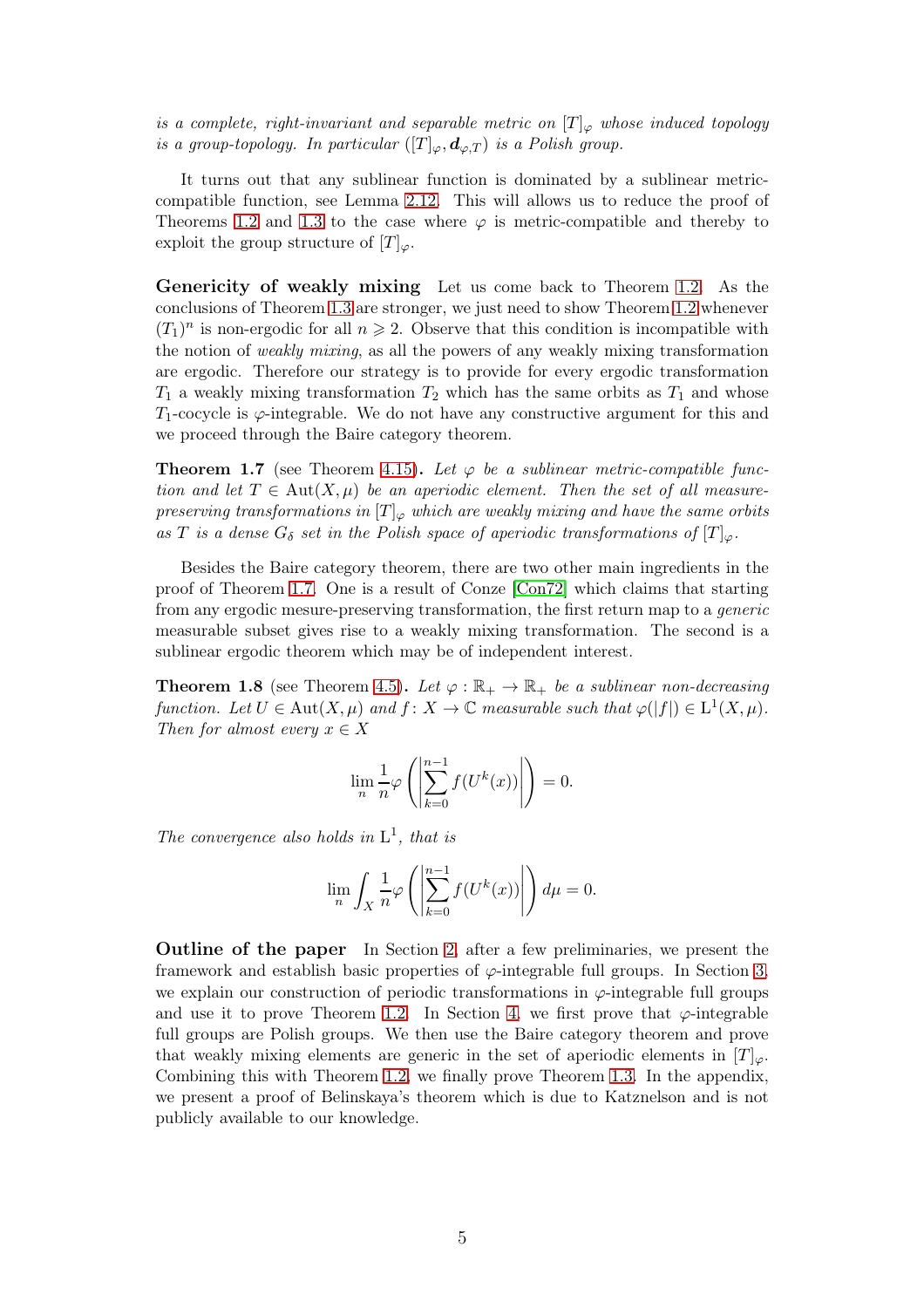### <span id="page-5-1"></span><span id="page-5-0"></span>2 Quantitative orbit equivalence and full groups

#### 2.1 Preliminaries

Throughout the paper,  $(X, \mu)$  will denote a standard probability space without atoms. Recall that such spaces are measurably isomorphic to the interval [0, 1] equipped with the Lebesgue measure. A bimeasurable bijection  $T: X \to X$  is a measure-preserving transformation of  $(X, \mu)$  if for all measurable set  $A \subseteq X$ , one has  $\mu(T^{-1}(A)) = \mu(A)$ . We denote by  $Aut(X, \mu)$  the group of all measurepreserving transformations of  $(X, \mu)$ , two such transformations being identified if they coincide on a conull set. The group  $Aut(X, \mu)$  will be equipped with the *uni*form metric  $d_u$  defined by

$$
d_u(T_1, T_2) := \mu(\{x \in X : T_1(x) \neq T_2(x)\}).
$$

This metric is bi-invariant and complete [\[Hal17,](#page-32-9) p. 73].

<span id="page-5-2"></span>Remark 2.1. One can always modify measure-preserving transformations on nullsets without changing its equivalence class in  $Aut(X, \mu)$ . Indeed the saturation of any null set is still a null set. This will often be used implicitly in the sequel.

The support of a measure-preserving transformation  $T \in Aut(X, \mu)$  is the measurable set  $supp(T) := \{x \in X : T(x) \neq x\}.$ 

A measure-preserving transformation  $T \in Aut(X, \mu)$  is **periodic** if the T-orbit of almost every  $x \in X$  is finite. A **fundamental domain** of a periodic transformation  $T \in \text{Aut}(X, \mu)$  is a measurable subset  $A \subseteq X$  which intersects almost every T-orbit at exactly one point. Every periodic transformation admits such a fundamental domain, as can be seen by fixing a Borel linear order  $\lt$  on X and taking for D the set of <-least points in each orbit of the transformation. A measure-preserving transformation  $T \in Aut(X, \mu)$  is **aperiodic** if the T-orbit of almost every  $x \in X$  is infinite. It is *ergodic* if every T-invariant measurable set is either null or conull.

The **full group** of a measure-preserving transformation  $T$  is the group

$$
[T] \coloneqq \{ U \in \text{Aut}(X, \mu) \colon \forall x \in X, \ \exists n \in \mathbb{Z} \text{ such that } U(x) = T^n(x) \}.
$$

**Remark 2.2.** Note that  $U \in [T]$  if and only if the U-orbit of every point  $x \in X$  is contained in the T-orbit of x. By Remark [2.1,](#page-5-2) we actually have that  $U \in [T]$  if and only if the U-orbit of almost every point  $x \in X$  is contained in the T-orbit of x.

Two measure-preserving transformations  $T_1, T_2 \in \text{Aut}(X, \mu)$  have the same **orbits** if for almost every  $x \in X$ , the  $T_1$ -orbit of x coincides with the  $T_2$ -orbit of x. By the above remark, this is equivalent to following condition:  $T_1 \in [T_2]$  and  $T_2 \in [T_1]$ . We say that two measure-preserving transformations  $T_1, T_2 \in \text{Aut}(X, \mu)$ are *orbit equivalent* if there exists  $S \in Aut(X, \mu)$  such that  $ST_1S^{-1}$  and  $T_2$  have the same orbits, that is  $ST_1S^{-1} \in [T_2]$  and  $T_2 \in [ST_1S^{-1}]$ .

Fix an aperiodic transformation  $T \in Aut(X, \mu)$ . Any  $U \in [T]$  is completely determined by its T-cocycle, defined as the unique function  $c_U \colon X \to \mathbb{Z}$  satisfying the equation  $U(x) = T^{c_U(x)}(x)$  for all  $x \in X$ . The T-cocycle satisfies the so-called cocycle identity: given  $U, V \in [T]$ , we have

<span id="page-5-3"></span>
$$
c_{UV}(x) = c_U(V(x)) + c_V(x) \text{ for all } x \in X.
$$
 (2)

Let  $T \in \text{Aut}(X, \mu)$  and  $A \subseteq X$  be a measurable subset. The first return time of T to A is the map  $n_{T,A}: A \to \mathbb{N}^*$  defined by

$$
n_{T,A}(x) := \min\{n \in \mathbb{N}^* \colon T^n(x) \in A\}.
$$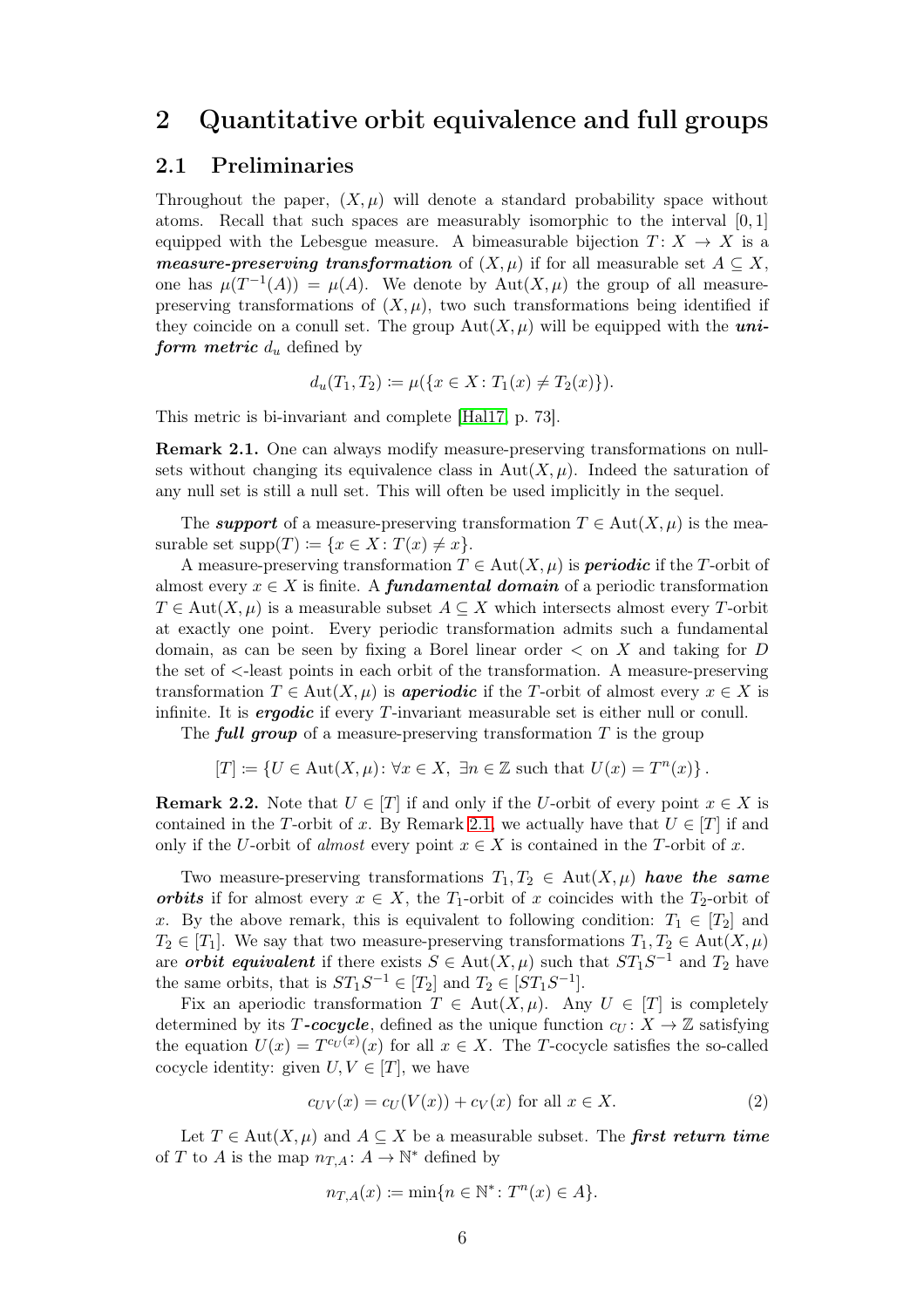This function is well-defined up to measure zero by Poincaré's recurrence theorem. For convenience, we extend  $n_{T,A}$  to all X, setting it to be 0 on  $X \setminus A$ . Kac's lemma [\[Kac47\]](#page-32-10) yields the following inequality

<span id="page-6-3"></span>
$$
\int_{X} n_{T,A}(x)d\mu \leqslant 1. \tag{3}
$$

The first return map of T with respect to A is the transformation  $T_A \in [T] \leq$  $Aut(X, \mu)$  defined by

$$
T_A(x) \coloneqq T^{n_{T,A}(x)}(x).
$$

By definition, we have  $supp(T_A) = A$  and  $x, y \in A$  are in the same T-orbit if and only if they are in the same  $T_A$ -orbit. Whenever T is aperiodic, the first return time  $n_{T,A}$  coincides with the T-cocycle  $c_{T_A}$  of  $T_A$ .

<span id="page-6-4"></span><span id="page-6-0"></span>**Lemma 2.3.** Let  $T \in \text{Aut}(X, \mu)$ , let  $P \in \text{Aut}(X, \mu)$  be a periodic transformation and D a fundamental domain of P. Let  $U := T_D P$ . Then the following are true.

(i)  $U_D = T_D$ .

<span id="page-6-2"></span><span id="page-6-1"></span>(ii) If  $x \in D$  and  $n(x)$  is the cardinality of the P-orbit of x, then  $n_{U,D}(x) = n(x)$ .

(iii) If  $P \in [T]$ , then T and U have the same orbits.

*Proof.* We first prove [\(i\)](#page-6-0) and [\(ii\)](#page-6-1). Clearly  $U_D(x) = T_D(x) = x$  for every  $x \notin D$ . Since D is a fundamental domain for P, for all  $x \in D$  and  $i \in \{1, \ldots, n(x) - 1\}$ , we have  $P^{i}(x) \notin D$ . Since  $T_{D}(x) = x$  for all  $x \notin D$ , we deduce by induction that

$$
U^{i}(x) = P^{i}(x) \notin D
$$
 for all  $x \in D$  and  $i \in \{1, ..., n(x) - 1\}.$ 

So for all  $x \in D$ , one has  $U^{n(x)}(x) = U U^{n(x)-1}(x) = T_D P^{n(x)}(x) = T_D(x)$ . This shows Item [\(i\)](#page-6-0) and [\(ii\)](#page-6-1).

We now prove Item [\(iii\)](#page-6-2). Clearly,  $U \in [T]$ . We need to show that  $T \in [U]$ . Observe that for almost every x, the U-orbit of x meets D: indeed, if  $x \in P^{i}(D)$  for  $i \in \{1, \ldots, n(x) - 1\}$ , then  $U^{-i}(x) = P^{-i}(x) \in D$ . Since being in the same orbit is an equivalence relation, it is enough to show that any two points in  $D$ , which belong to the same T-orbit, are in the same U-orbit. This follows directly from [\(i\)](#page-6-0).  $\Box$ 

We will also need the following lemma which can be proven with the same kind of arguments as above.

<span id="page-6-5"></span>**Lemma 2.4.** Let  $U \in Aut(X, \mu)$  and let A be a measurable subset of X which intersects every U-orbit. Then  $(U_A)^{-1}U$  is periodic and A is a fundamental domain for it.

*Proof.* Since A intersects every U-orbit, for almost every  $x \in X \setminus A$  there exists a smallest  $n \geq 1$  such that  $U^{-n}(x) \in A$ . Remark that  $((U_A)^{-1}U)^{-n}(x) = U^{-n}(x) \in A$ and hence A intersects every  $(U_A)^{-1}U$ -orbit. If  $x \in A$ , then for every  $0 \leq n <$  $n_{U,A}(x)$  we have that

$$
((U_A)^{-1}U)^n(x) = U^n(x) \notin A
$$
 and  $((U_A)^{-1}U)^{n_{U,A}(x)}(x) = U_A^{-1}UU^{n_{U,A}(x)-1}(x) = x.$ 

Since A intersects every  $(U_A)^{-1}U$ -orbit, we obtain both that every  $(U_A)^{-1}U$ -orbit is finite and that A is a fundamental domain for  $(U_A)^{-1}U$ .  $\Box$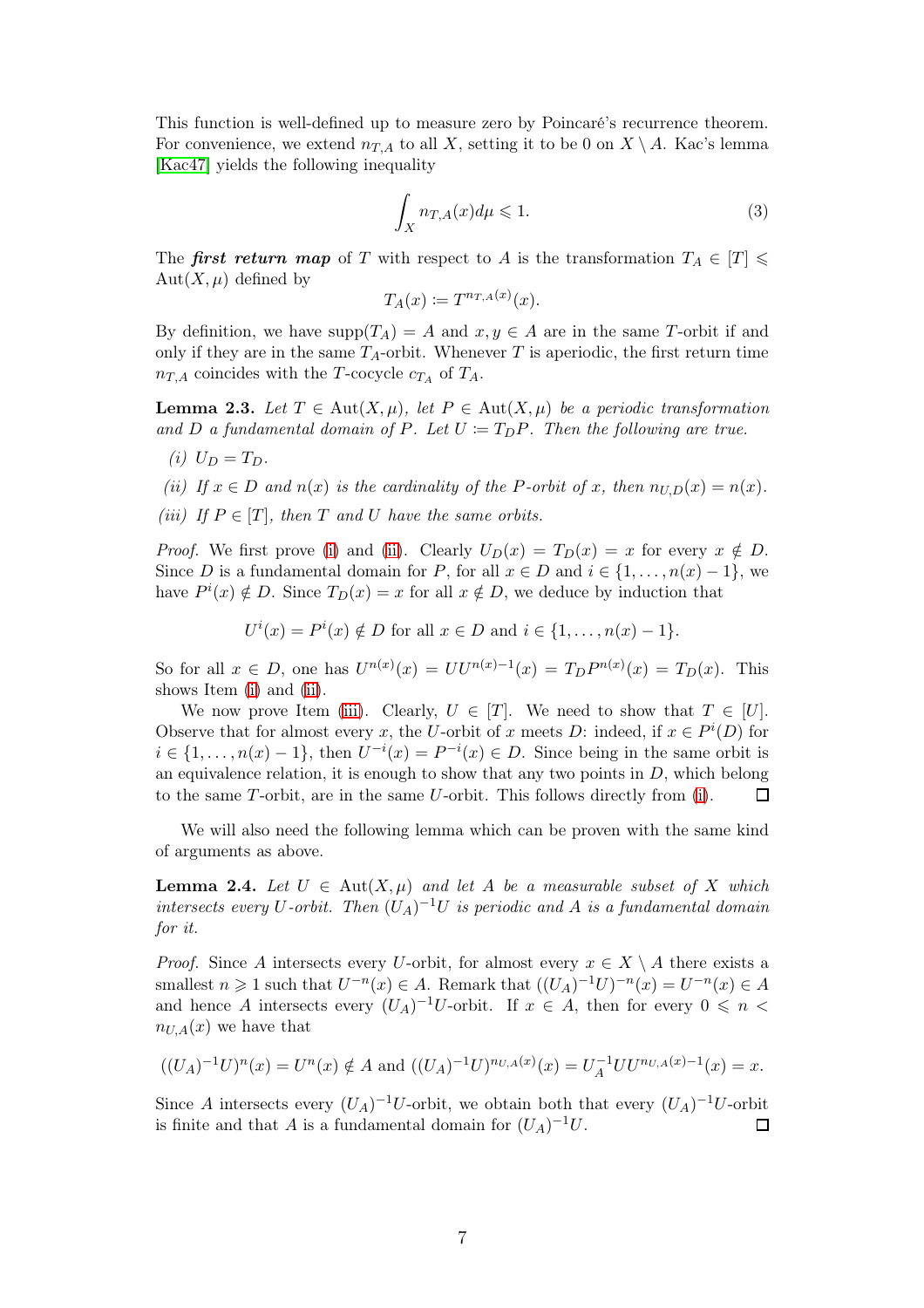#### <span id="page-7-0"></span>2.2  $\varphi$ -integrable orbit equivalence and full groups

We first define the notion of  $\varphi$ -integrable orbit equivalence.

**Definition 2.5.** Fix  $\varphi: \mathbb{R}_+ \to \mathbb{R}_+$ . Two aperiodic transformations  $T_1, T_2 \in \text{Aut}(X, \mu)$ are  $\varphi$ -integrable orbit equivalent if there exists  $S \in Aut(X, \mu)$  such that  $ST_1S^{-1}$ and  $T_2$  have the same orbits and their respective cocycles are  $\varphi$ -integrable. To be more precise, we ask that

$$
\int_X \varphi(|c_{ST_1S^{-1}}(x)|)d\mu < +\infty \text{ and } \int_X \varphi(|c_{T_2}(x)|)d\mu < +\infty,
$$

where  $c_{ST_1S^{-1}}$  is the  $T_2$ -cocycle of  $ST_1S^{-1}$  and  $c_{T_2}$  is the  $ST_1S^{-1}$ -cocycle of  $T_2$ , defined for all  $x \in X$  by the equations

$$
ST_1S^{-1}(x) = T_2^{c_{ST_1S^{-1}}(x)}(x) \text{ and } T_2(x) = (ST_1S^{-1})^{c_{T_2}(x)}(x).
$$

When  $\varphi(t) = t^p$  for some  $p \in (0, +\infty)$ , we recover the notion of  $L^p$  orbit equivalence.

<span id="page-7-1"></span>**Remark 2.6.** We warn the reader that even though the term  $L^p$  orbit equivalence is often used in the literature, this terminology may sound a bit deceptive. Indeed, since the integrability condition has no reason to be preserved under composition of orbit equivalences, we do not expect  $\varphi$ -integrable (even  $L^p$ ) orbit equivalence to be an equivalence relation for every concave function  $\varphi$ , although we don't have any counterexample. The fact that it is the case for  $p = 1$  seems to be a rather artificial consequence of Belinskaya's theorem.

In our work, the function  $\varphi$  is at most linear and for our main theorems the function is assumed to be *sublinear*, that is  $\lim_{t\to+\infty} \varphi(t)/t = 0$ . For example we are interested in the case of  $L^p$  orbit equivalence for  $p \leq 1$ , or in the case of  $\varphi(t) = \log(1+t).$ 

In the context of  $\varphi$ -orbit equivalence, it is natural to consider the the set of measure-preserving transformations U whose cocycle  $c_U$  is  $\varphi$ -integrable. In order for this set to be a group, the following conditions on  $\varphi$  are required.

**Definition 2.7.** A function  $\varphi: \mathbb{R}_+ \to \mathbb{R}_+$  is **metric-compatible** if:

- (subadditivity) for all  $s, t \in \mathbb{R}_+, \varphi(s+t) \leq \varphi(s) + \varphi(t)$ .
- (separation)  $\varphi(0) = 0$  and  $\varphi(t) > 0$  for all  $t > 0$ .
- (monotonicity)  $\varphi$  is a non-decreasing function.

**Example 2.8.** Any concave function  $\varphi: \mathbb{R}_+ \to \mathbb{R}_+$  that satisfies  $\varphi(0) = 0$  and  $\varphi(t) > 0$  for all  $t > 0$  is metric-compatible. In particular for every  $p \leq 1$ , the function  $\varphi(t) = t^p$  is metric-compatible. It is moreover sublinear whenever  $p < 1$ . Other examples of sublinear metric-compatible functions are given by  $\varphi(t) = \log(1+t)$  or  $\varphi(t) = t/\log(2+t).$ 

The term "metric-compatible" was coined because of the following property: whenever d is a metric on a set X, then  $\varphi \circ d$  is also a metric on X.

**Convention.** For all  $t \in \mathbb{R}$ , we use the notation

$$
|t|_{\varphi} \coloneqq \varphi(|t|).
$$

The map  $(s, t) \mapsto |s - t|_{\varphi}$  is a metric on R.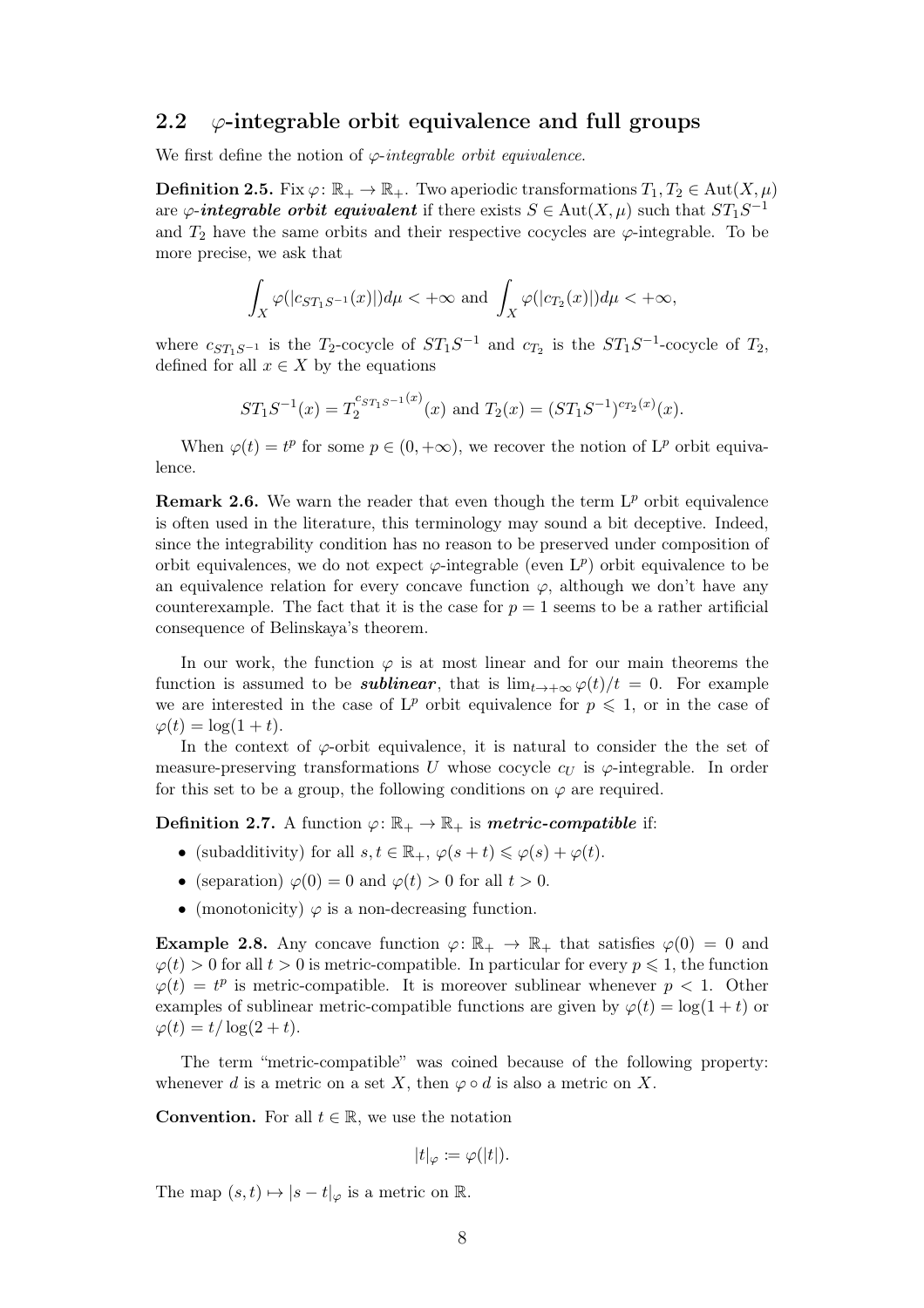**Definition 2.9.** Let  $\varphi: \mathbb{R}_+ \to \mathbb{R}_+$  be a metric-compatible function. The  $\varphi$ -integrable **full group** of an aperiodic transformation  $T \in \text{Aut}(X, \mu)$  is

$$
[T]_{\varphi} := \left\{ U \in [T] \colon \int_X |c_U(x)|_{\varphi} d\mu < +\infty \right\},\,
$$

where  $c_U : X \to \mathbb{Z}$  denotes the T-cocycle of U.

Given a metric-compatible function  $\varphi$ , the  $\varphi$ -integrable full group  $[T]_{\varphi}$  is indeed a group: given  $U, V \in [T]_{\varphi}$ , the cocycle identity implies that

 $c_{UV^{-1}}(x) = c_U(V^{-1}(x)) + c_{V^{-1}}(x) = c_U(V^{-1}(x)) - c_V(V^{-1}(x)).$ 

We then get that

$$
\int_{X} |c_{UV^{-1}}(x)|_{\varphi} d\mu \le \int_{X} |c_{U}(V^{-1}(x))|_{\varphi} d\mu + \int_{X} |c_{V}(V^{-1}(x))|_{\varphi} d\mu
$$
\n
$$
= \int_{X} |c_{U}(x)|_{\varphi} d\mu + \int_{X} |c_{V}(x)|_{\varphi} d\mu < +\infty.
$$
\n(4)

Example 2.10. If  $\varphi$  is any metric-compatible function which is bounded, then  $[T]_{\varphi} = [T]$  and if  $\varphi$  is the identity map, then we recover the L<sup>1</sup> full group  $[T]_1$ defined by the third named author in [\[LM18\]](#page-33-2). Any other such  $\varphi$  gives rise to new<sup>[1](#page-8-1)</sup> examples of full groups, such as  $L^p$  full groups  $[T]_p$  for  $0 < p < 1$  obtained with the function  $\varphi(t) = t^p$ , or else  $[T]_{\text{log}}$  obtained with the function  $\varphi(t) = \log(1 + t)$ .

**Remark 2.11.** Given a metric-compatible function  $\varphi$ , it is now straightforward to check that two aperiodic transformations  $T_1, T_2 \in \text{Aut}(X, \mu)$  are  $\varphi$ -integrable orbit equivalent if and only if there is  $S \in Aut(X, \mu)$  such that  $ST_1S^{-1} \in [T_2]_{\varphi}$  and  $T_2 \in [ST_1S^{-1}]_{\varphi}$ . However, the notion of  $\varphi$ -orbit equivalence is a priori weaker than conjugacy of  $\varphi$ -integrable full groups. Indeed conjugacy of  $\varphi$ -integrable full groups is an equivalence relation but  $\varphi$ -integrable orbit equivalence may not be, see Remark [2.6.](#page-7-1) This is in contrast with the case of classical orbit equivalence, see [\[Kec10,](#page-32-11) Thm. 4.1].

In our two main results, namely Theorem [1.2](#page-2-0) and [1.3,](#page-2-1) the sublinear function  $\varphi$  is not assumed to be metric-compatible. The following lemma will allow us to reduce to the case where  $\varphi$  is in addition metric-compatible.

<span id="page-8-0"></span>**Lemma 2.12.** Let  $\varphi: \mathbb{R}_+ \to \mathbb{R}_+$  be a sublinear function. Then there is a sublinear metric-compatible function  $\psi: \mathbb{R}_+ \to \mathbb{R}_+$  such that  $\varphi(t) \leq \psi(t)$  for all t large enough.

Proof. Set

$$
\begin{aligned} &\theta\colon \mathbb{R}_+^*\to\mathbb{R}_+,\quad \theta(t)\coloneqq\min\left(1,\sup_{s\geqslant t}\frac{\varphi(s)+1}{s}\right);\\ &\psi\colon \mathbb{R}_+\to\mathbb{R}_+,\quad \psi(t)\coloneqq\int_0^t\theta(s)ds. \end{aligned}
$$

Noting that  $\theta$  is positive-valued and non-increasing, it is straightforward to check that  $\psi$  is non-decreasing, subadditive and that  $\psi(t) = 0$  if and only if  $t = 0$ . Moreover

<span id="page-8-1"></span><sup>&</sup>lt;sup>1</sup>We can actually characterize when  $[T]_{\varphi} = [T]_{\psi}$  and more generally when  $[T]_{\varphi} \leq [T]_{\psi}$ , see Proposition [4.2.](#page-20-0)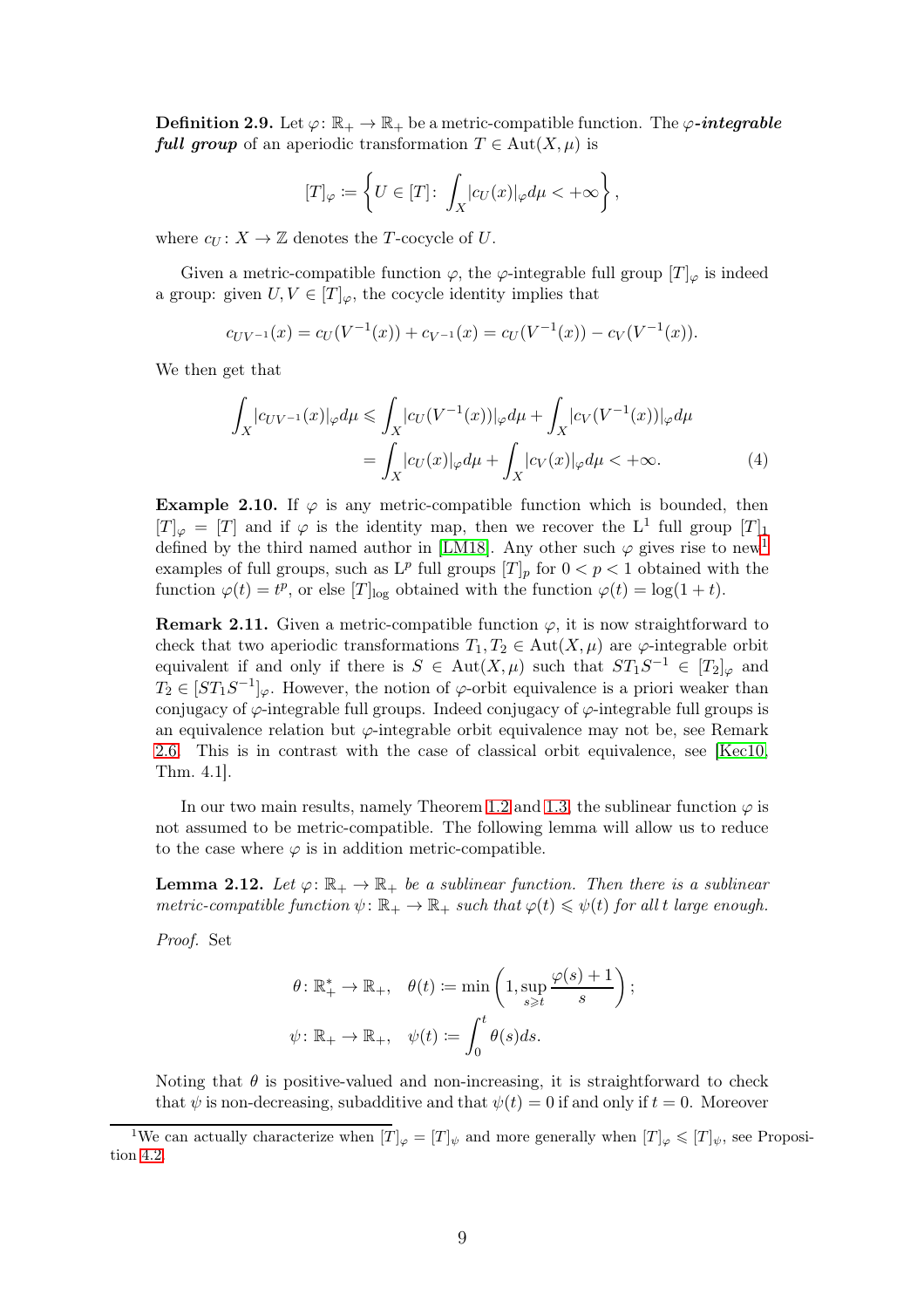the fact that  $\theta(t)$  tends to 0 as t approaches  $+\infty$  implies that  $\psi$  is sublinear. Now remark that for every  $t \in \mathbb{R}_+^*$ 

$$
\psi(t) = \int_0^t \theta(s)ds \ge \int_0^t \theta(t)ds = t\theta(t).
$$

For  $t \in \mathbb{R}_+^*$  large enough so that sup  $s \geq t$  $\varphi(s)+1$  $\frac{f+1}{s} \leq 1$  we finally have

$$
t\theta(t) = t \sup_{s \geqslant t} \frac{\varphi(s) + 1}{s} = t \sup_{s \geqslant t} \frac{\varphi(s) + 1}{s} \geqslant t \frac{\varphi(t) + 1}{t} = \varphi(t) + 1 \geqslant \varphi(t)
$$

so we are done.

<span id="page-9-2"></span>**Remark 2.13.** Given a sublinear function  $\varphi$ , Lemma [2.12](#page-8-0) grants us a sublinear metric-compatible function  $\psi$  such that  $\varphi(t) \leq \psi(t)$  for all t large enough. Therefore, for any measurable function  $f: X \to \mathbb{Z}$  we have

$$
\int_X \varphi(|f(x)|)d\mu < +\infty \text{ implies that } \int_X \psi(|f(x)|)d\mu < +\infty.
$$

In particular,  $\psi$ -integrable orbit equivalence implies  $\varphi$ -orbit equivalence and any element in a  $\psi$ -integrable full group will have  $\varphi$ -integrable cocycle.

We will state most of our results in the comfortable context of (sublinear) metriccompatible functions. However, many of our statement could be easily generalized to the general context of sublinear functions through Remark [2.13.](#page-9-2) We will explicitly do so only in our main theorems, Theorem [1.2](#page-2-0) and [1.3.](#page-2-1)

#### <span id="page-9-0"></span>2.3 Metric properties of  $\varphi$ -integrable full groups

We now introduce and study a natural extended pseudo-metric on full groups from which  $\varphi$ -integrable full groups naturally arise.

<span id="page-9-1"></span>**Lemma 2.14.** Let  $\varphi: \mathbb{R}_+ \to \mathbb{R}_+$  be a metric-compatible function and let  $T \in$ Aut $(X,\mu)$  be an aperiodic transformation. Let  $d_{\varphi,T} : [T] \times [T] \to \mathbb{R}_+ \cup \{+\infty\}$  be the function defined by

$$
\boldsymbol{d}_{\varphi,T}(U,V)\coloneqq \int_X\!c_U(x)-c_V(x)|_\varphi d\mu.
$$

<span id="page-9-3"></span>Then the following are true.

(i) The group  $[T]_{\varphi}$  is determined by  $d_{\varphi,T}$ :

$$
[T]_{\varphi} = \{ U \in [T] \colon \mathbf{d}_{\varphi,T}(U,\mathrm{id}) < +\infty \}.
$$

<span id="page-9-4"></span>(ii) The restriction of  $d_{\varphi,T}$  to  $[T]_{\varphi} \times [T]_{\varphi}$  is a metric on  $[T]_{\varphi}$  which is rightinvariant, that is, for all  $U, V, W \in [T]_{\varphi}$ ,

$$
\mathbf{d}_{\varphi,T}(UW, VW) = \mathbf{d}_{\varphi,T}(U, V).
$$

*Proof.* Item [\(i\)](#page-9-3) is an immediate consequence of the definition of  $[T]_{\varphi}$ .

Let us now prove Item [\(ii\)](#page-9-4). The fact that  $d_{\varphi,T}$  is a metric is a straightforward consequence of the fact that  $(s,t) \mapsto |s-t|_{\varphi}$  is a metric on R. The right-invariance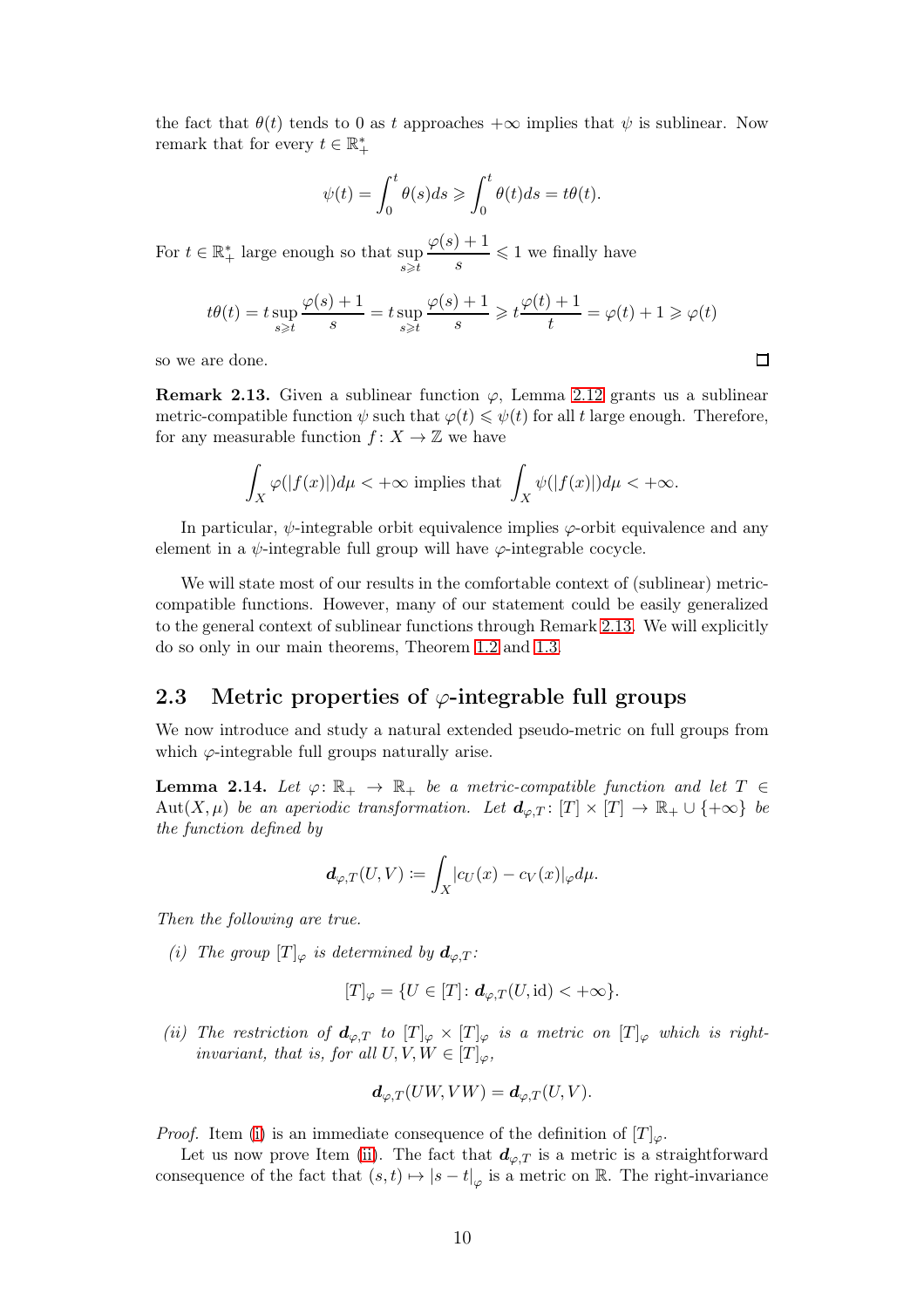follows from the cocycle identity  $(2)$  and the fact that the transformation W is measure-preserving:

$$
d_{\varphi,T}(UW, VW) = \int_X |c_{UW}(x) - c_{VW}(x)|_{\varphi} d\mu
$$
  
= 
$$
\int_X |c_{U}(W(x)) - c_{V}(W(x))|_{\varphi} d\mu
$$
  
= 
$$
\int_X |c_{U}(x) - c_{V}(x)| d\mu
$$
  
= 
$$
d_{\varphi,T}(U, V).
$$

**Example 2.15.** Consider the metric-compatible function  $\varphi := \min(\text{id}_{\mathbb{R}_+}, 1)$ . Then it is straightforward to check that  $d_{\varphi,T} = d_u$  is the uniform metric on  $[T] = [T]_{\varphi}$ .

Another example is obtained by taking  $\varphi := id_{\mathbb{R}_+}$ ; we then recover the L<sup>1</sup> metric on the L<sup>1</sup> full group  $[T]_1 = [T]_{\varphi}$ .

In order to compare  $\varphi$ -integrable full groups, we are led to compare asymptotically metric-compatible functions. We will use the following standard notation: given two real-valued functions f and g, we write  $f(t) = O(q(t))$  as  $t \to +\infty$  if there exist  $t_0 > 0$  and  $C > 0$  such for all  $t > t_0$ , we have  $|f(t)| \leq C|g(t)|$ . Since the functions we consider are subadditive, it is enough to compare them on the integers.

<span id="page-10-3"></span><span id="page-10-0"></span>**Lemma 2.16.** Let  $\varphi$ ,  $\psi$  be two metric compatible function. Then the following are equivalent.

- <span id="page-10-1"></span>(i)  $\varphi(t) = O(\psi(t))$  as  $t \to +\infty$ .
- <span id="page-10-2"></span>(ii) There exists  $C > 0$  such that  $\varphi(t) \leq C\psi(t)$  for all  $t \geq 1$ .
- (iii) There exists  $C > 0$  such that  $\varphi(k) \leq C\psi(k)$  for all integer  $k \in \mathbb{N}$ .

*Proof.* We first prove that [\(i\)](#page-10-0) implies [\(ii\)](#page-10-1). Let  $t_0 \geq 1$  and  $D > 0$  such that for all  $t > t_0$ , we have  $\varphi(t) \leq D\psi(t)$ . Set  $C := \max(D, \varphi(t_0)/\psi(1))$  and observe that since  $\varphi$  and  $\psi$  are non-decreasing,  $\varphi(t) \leq C\psi(t)$  for all  $t \geq 1$ .

The implication [\(ii\)](#page-10-1)  $\implies$  [\(iii\)](#page-10-2) is straightforward, so we are left with proving [\(iii\)](#page-10-2)  $\implies$  [\(i\)](#page-10-0). Let  $C > 0$  such that  $\varphi(k) \leq C\psi(k)$  for all integer  $k \in \mathbb{N}$ . Fix a real number  $t \geq 2$  and let  $n \in \mathbb{N}^*$  such that  $n \leq t < n+1$ . Then we have

$$
\varphi(t) \leqslant \varphi(n+1) \leqslant C \psi(n+1) \leqslant C (\psi(t)+\psi(1)) \leqslant C \left(1+\frac{\psi(1)}{\psi(t)}\right) \psi(t),
$$

and since  $\psi(t) \geq \psi(1)$  for every  $t \geq 1$ , the proof is complete.

We now compare  $\varphi$ -integrable full groups for different metric-compatible functions.

<span id="page-10-4"></span>**Lemma 2.17.** Let  $\varphi$  and  $\psi$  be two metric-compatible functions and fix an aperiod transformation  $T \in Aut(X, \mu)$ . If  $\varphi(t) = O(\psi(t))$  as  $t \to +\infty$ , then  $[T]_{\psi} \leq T|_{\varphi}$ . Moreover, the inclusion map is Lipschitz.

*Proof.* By Lemma [2.16,](#page-10-3) there is  $C > 0$  such that  $\varphi(k) \leq C\psi(k)$  for all integer  $k \in \mathbb{N}$ . Let  $U, V \in [T]$ . Then for almost every  $x \in X$ ,

$$
|c_U(x) - c_V(x)|_{\varphi} \leqslant C|c_U(x) - c_V(x)|_{\psi}.
$$

Integrating over X, we get that  $d_{\varphi,T}(U,V) \leqslant C d_{\psi,T}(U,V)$ . The lemma now follows immediatly.  $\Box$ 

 $\Box$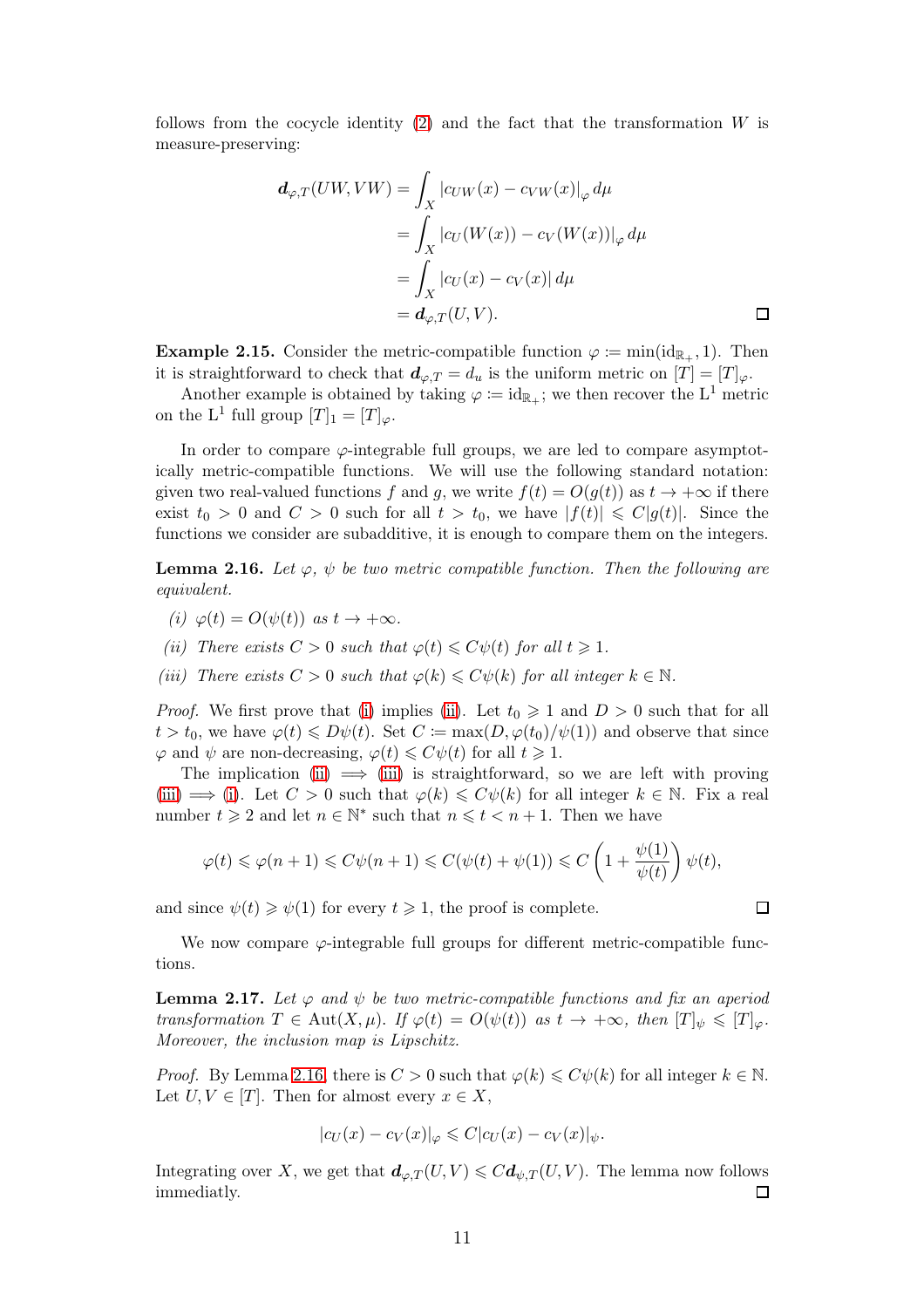<span id="page-11-3"></span>Corollary 2.18. Whenever T is an aperiodic measure-preserving transformation, we have

$$
[T]_1 \leqslant [T]_{\varphi} \leqslant [T],
$$

and the inclusion maps are Lipschitz,

*Proof.* Since  $\varphi$  is subadditive, we have  $\varphi(t) = O(t)$  as  $t \to +\infty$ . Moreover min $(1, t)$  =  $O(\varphi(t))$  as  $t \to +\infty$ . The conclusion now follows from Lemma [2.17.](#page-10-4)  $\Box$ 

We will show in Proposition [4.2](#page-20-0) that Lemma [2.17](#page-10-4) is an equivalence. For this, we will make a crucial use of the fact that the topologies induced by these metrics are Polish group topologies, see Theorem [4.1.](#page-19-1)

**Remark 2.19.** Let  $d_T: X \times X \to \mathbb{R}_+ \cup \{+\infty\}$  be the extended metric on X defined by

$$
d_T(x, y) := \inf\{n \in \mathbb{N} : T^n(x) = y \text{ or } T^n(y) = x\}.
$$

Then by definition of the T-cocycle of any  $U \in [T]$ , we have that for all  $x \in X$ ,  $d_T(U(x),x) = |c_U(x)|$ . For all  $U, V \in [T]_{\varphi}$ , the cocycle identity implies that  $c_{UV^{-1}}(x) = c_V(V^{-1}(x)) - c_V(V^{-1}(x))$ . Since V preserves the measure, we obtain

$$
d_{\varphi,T}(U,V) = \int_X |c_U(V^{-1}(x)) - c_V(V^{-1}(x))|_{\varphi}
$$
  
= 
$$
\int_X |c_{UV^{-1}}(x)|_{\varphi} d\mu
$$
  
= 
$$
\int_X \varphi(d_T(UV^{-1}(x),x)) d\mu
$$
  
= 
$$
\int_X \varphi(d_T(U(x),V(x)) d\mu.
$$

We won't use this formula thereafter. However, this point of view allows one to define  $\varphi$ -integrable full groups of non-necessarily free actions of finitely generated groups. Some of the arguments given in this paper work in this wider context; this will be examined in an upcoming work.

# <span id="page-11-0"></span>3 Flexibility of  $\varphi$ -integrable orbit equivalence

#### <span id="page-11-1"></span>3.1 Construction of cycles in  $\varphi$ -integrable full groups

An *n*-cycle,  $n \geq 2$ , is a periodic transformation  $P \in Aut(X, \mu)$  whose orbits have cardinality either 1 or n. The aim of this section is to prove the following result.

<span id="page-11-2"></span>**Theorem 3.1.** Let  $\varphi: \mathbb{R}_+ \to \mathbb{R}_+$  be a sublinear metric-compatible function. Let  $T \in \text{Aut}(X, \mu)$  be aperiodic. Then for all measurable  $A \subseteq X$  and all integer  $n \geq 2$ , there exists an n-cycle  $P \in [T]_{\varphi}$  whose support is equal to A.

**Remark 3.2.** The hypothesis that  $\varphi$  is sublinear is necessary, as the result is false for L<sup>1</sup> full groups of certain aperiodic transformations. Indeed if  $T \in Aut(X, \mu)$  is ergodic, then there exists an n-cycle in  $[T]_1$  whose support is  $A \subseteq X$  if and only if  $\exp(2i\pi/n)$  is in the spectrum of the restriction of  $T_A$  to A [\[LM18,](#page-33-2) Thm. 4.8]. In particular the  $L^1$  full group of the Bernoulli shift contains no *n*-cycle with full support for any  $n \ge 2$ . By contrast, Theorem [3.1](#page-11-2) says that as soon as  $p < 1$ , its L<sup>p</sup> full group contains an *n*-cycle of full support for every  $n \ge 2$ .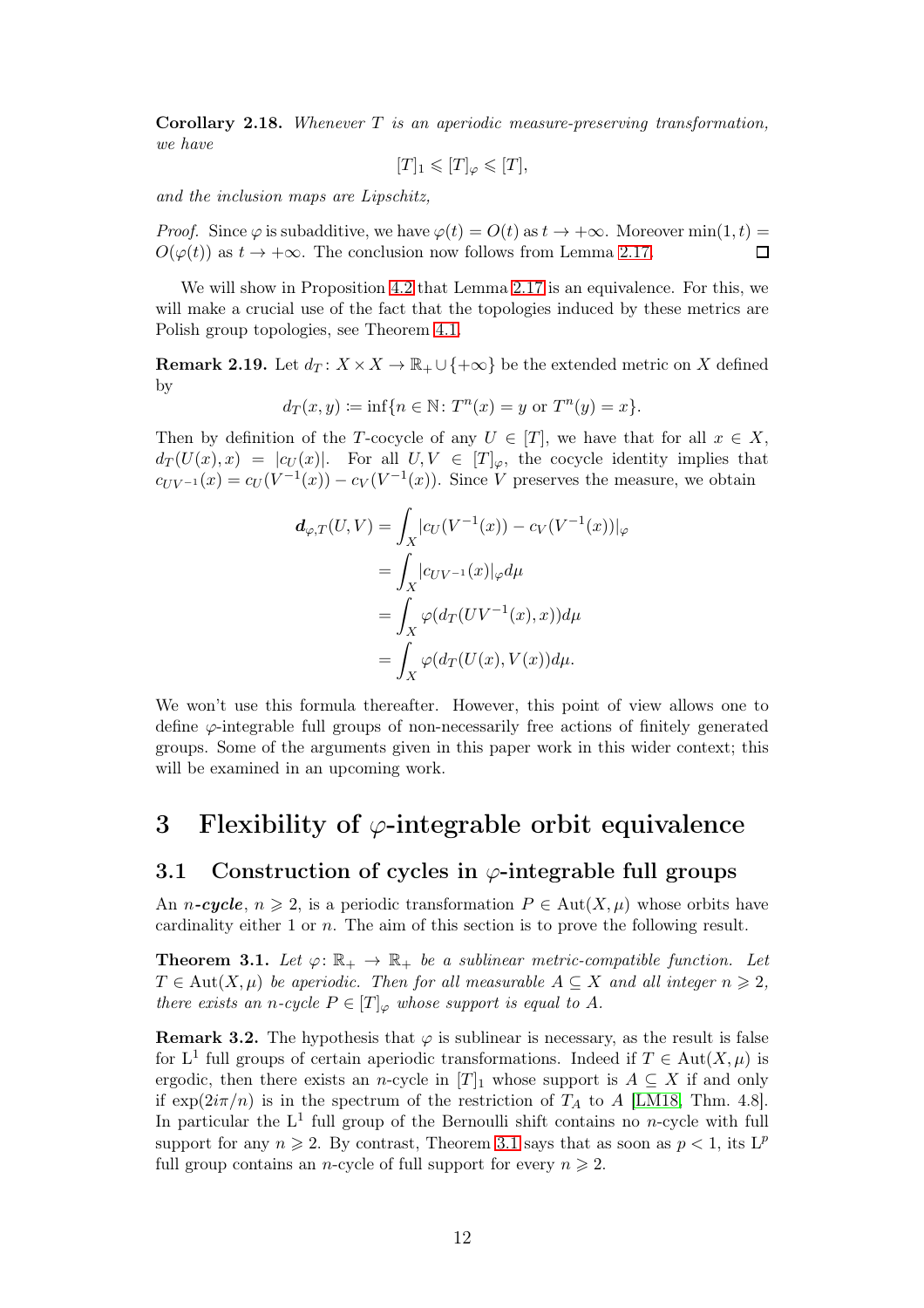<span id="page-12-0"></span>Example 3.3. In certain concrete situations, we can exhibit explicit involutions. Let T be the Bernoulli shift on  $(\{0,1\},\kappa)^{\otimes\mathbb{Z}}$ , where  $\kappa$  is the uniform measure on  ${0, 1}$ . Then for every  $0 < p < 1/2$ , there exists an involution in  $[T]_p$  with full support and fundamental domain  $X_0 \coloneqq \{(x_n)_{n \in \mathbb{Z}} \in \{0,1\}^{\mathbb{Z}} : x_0 = 0\}.$ 

Indeed, for all  $x \in X_0$ , let  $N(x)$  be the infimum of  $n \geq 1$  such that 1 appears strictly more often than 0 in  $\{x_1, \ldots, x_n\}$ . Then the map  $\pi \colon x \in X_0 \mapsto T^{N(x)}(x) \in$  $\{0,1\}^{\mathbb{Z}} \setminus X_0$  is almost everywhere well-defined and injective. Thus it can be extended to an involution  $P \in [T]$  with full support and fundamental domain  $X_0$ . Standard estimates on the simple random walk on  $\mathbb Z$  imply that P belongs to  $[T]_p$  for all  $0 < p < 1/2$ .

**Remark 3.4.** Theorem [3.1](#page-11-2) tells us that any measurable subset  $A \subseteq X$  is the support of an involution. The situation is less flexible regarding fundamental domains. For example, the subset  $X_0$  introduced in the previous example cannot be the fundamental domain of any involution in the  $L^p$  full group of the Bernoulli shift for  $1/2 \leqslant p \leqslant 1$ , as a consequence of a result of Liggett [\[Lig02\]](#page-32-12). Note that his result is more general and stated in probabilistic terms; the connection to our context and a purely ergodic-theoretic version of his proof will be presented in the second named author's PhD thesis.

A partial measure-preserving transformation of  $(X, \mu)$  is a bimeasurable measure-preserving bijection  $\pi$  between two measurable subsets dom( $\pi$ ) and rng( $\pi$ ) of X, called respectively the *domain* and the range of  $\pi$ . The **support** of  $\pi$  is the set

$$
supp(\pi) := \{ x \in dom(\pi) \colon \pi(x) \neq x \} \cup \{ x \in rng(\pi) \colon \pi^{-1}(x) \neq x \}.
$$

A **pre-cycle** of length  $n \geq 2$  is a partial measure-preserving transformation  $\pi$ : dom $(\pi) \rightarrow$ rng(π) of  $(X, \mu)$  such that if we set  $B \coloneqq \text{dom}(\pi) \setminus \text{rng}(\pi)$ , then

- $\{\pi^0(B), \ldots, \pi^{n-2}(B)\}\$ is a partition of dom $(\pi),$
- $\{\pi^1(B), \ldots, \pi^{n-1}(B)\}\$ is a partition of rng $(\pi)$ .

The set  $B = \text{dom}(\pi) \setminus \text{rng}(\pi)$  is called the **basis** of the pre-cycle  $\pi$ .

A pre-cycle  $\pi$  of length n can be extended to an n-cycle P and called the *closing* cycle of  $\pi$ , as follows:

$$
P(x) := \begin{cases} \pi(x) & \text{if } x \in \text{dom}(\pi), \\ \pi^{-(n-1)}(x) & \text{if } x \in \text{rng}(\pi) \setminus \text{dom}(\pi), \\ x & \text{else.} \end{cases}
$$

Observe that the support of P coincides with the support of the pre-cycle  $\pi$  and that the basis  $B$  is a fundamental domain for the restriction of  $P$  to its support. A pre-cycle  $\pi$  is **induced** by  $T \in Aut(X, \mu)$  if for all  $x \in dom(\pi)$ , we have  $\pi(x) =$  $T_{\text{supp}(\pi)}(x)$ .

<span id="page-12-1"></span>**Lemma 3.5.** Let  $\varphi: \mathbb{R}_+ \to \mathbb{R}_+$  be a metric-compatible function. Let  $T \in \text{Aut}(X, \mu)$ be an aperiodic transformation, let  $\pi$  be a pre-cycle induced by T and let P be its closing cycle. Then

$$
\mathbf{d}_{\varphi,T}(P,\mathrm{id}) \leqslant 2\mathbf{d}_{\varphi,T}(T_{\mathrm{supp}(\pi)},\mathrm{id}).
$$

In particular P belongs to  $[T]_{\varphi}$ .

*Proof.* Let n be the length of the pre-cycle  $\pi$ , let  $A := \text{supp}(\pi)$  and let  $B := \text{dom}(\pi) \setminus$ rng(π) the basis of  $\pi$ . Since  $\pi$  is induced by T, for all  $x \in \text{dom}(\pi)$ , one has  $\pi(x) =$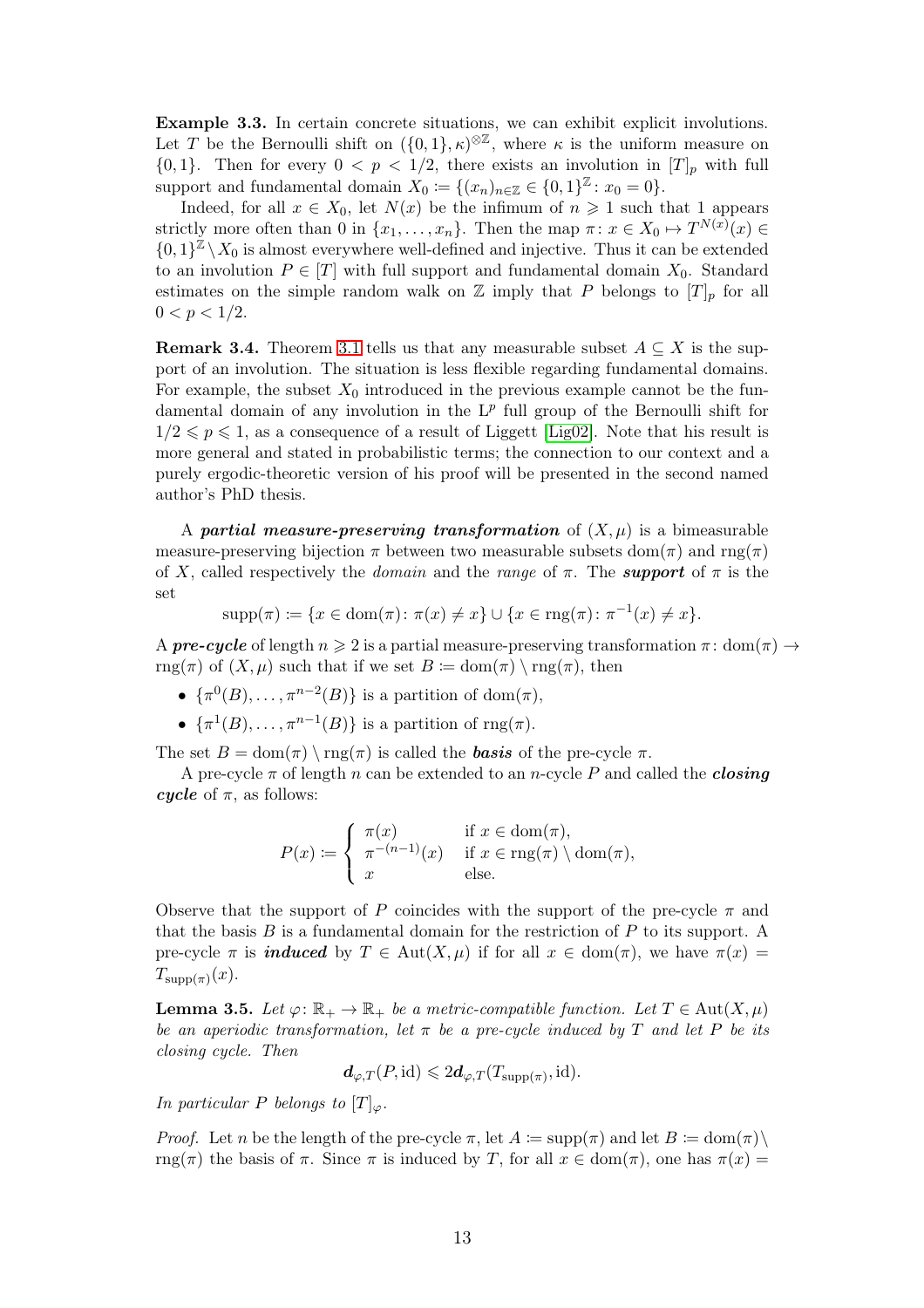$P(x) = T_A(x)$ . This implies that  $c_P(x) = c_{T_A}(x)$  for all  $x \in \text{dom}(\pi)$ . Thus,

$$
d_{\varphi,T}(P,\mathrm{id}) = \int_{\mathrm{dom}(\pi)} |c_{T_A}(x)|_{\varphi} d\mu + \int_{P^{n-1}(B)} |c_{P^{-(n-1)}}(x)|_{\varphi} d\mu
$$
  
\$\leqslant d\_{\varphi,T}(T\_A,\mathrm{id}) + \int\_B |c\_{P^{n-1}}(x)|\_{\varphi} d\mu\$.

Moreover, for all  $x \in B$ , the cocycle identity yields

$$
|c_{P^{n-1}}(x)|_{\varphi} \leqslant |c_{P}(x)|_{\varphi} + |c_{P}(P(x))|_{\varphi} + \ldots + |c_{P}(P^{n-2}(x))|_{\varphi}.
$$

We now use the fact that P preserves the measure and that  $\text{dom}(\pi) = B \sqcup P(B) \sqcup$  $\cdots \sqcup P^{n-2}(B)$  to get

$$
\int_{B} |c_{P^{n-1}}(x)|_{\varphi} d\mu \leq \int_{\text{dom}(\pi)} |c_{P}(x)|_{\varphi} d\mu \leq \int_{X} |c_{T_A}(x)|_{\varphi} d\mu,
$$

which concludes the proof.

Kac's lemma, that is Equation [\(3\)](#page-6-3), implies that for every measurable  $A \subseteq X$ , the first return map  $T_A$  belongs to  $[T]_1$ , which is contained in  $[T]_{\varphi}$  for every metriccompatible function  $\varphi$  by Corollary [2.18.](#page-11-3) We will need a more quantitative version of this fact.

<span id="page-13-0"></span>**Lemma 3.6.** Let  $\varphi: \mathbb{R}_+ \to \mathbb{R}_+$  be a metric-compatible function. Let  $T \in \text{Aut}(X, \mu)$ be an aperiodic transformation, let  $A \subseteq X$  be a measurable subset and let  $C > 0$ . Then

$$
d_{\varphi,T}(T_A, \text{id}) \leqslant C\varphi(1)\mu(A) + \sup_{t>C} \frac{\varphi(t)}{t}.
$$

*Proof.* Recall that the T-cocycle of  $T_A$  is the return time  $n_{T,A}$ , which is non-negative. Set  $B \coloneqq \{x \in A : n_{T,A}(x) \leq C\}$ . We have

$$
d_{\varphi,T}(T_A, id) = \int_B \varphi(n_{T,A}(x))d\mu + \int_{A \backslash B} \varphi(n_{T,A}(x))d\mu
$$
  

$$
\leq C\varphi(1)\mu(B) + \int_{A \backslash B} \frac{\varphi(n_{T,A}(x))}{n_{T,A}} n_{T,A}(x)d\mu
$$
  

$$
\leq C\varphi(1)\mu(A) + \left(\sup_{t > C} \frac{\varphi(t)}{t}\right) \int_{A \backslash B} n_{T,A}(x)d\mu
$$

and the last integral is at most 1 by Kac's lemma, see Equation [\(3\)](#page-6-3).

 $\Box$ 

 $\Box$ 

<span id="page-13-1"></span>**Corollary 3.7.** Let  $\varphi: \mathbb{R}_+ \to \mathbb{R}_+$  be a sublinear metric-compatible function and let  $T \in \text{Aut}(X, \mu)$  be an aperiodic transformation. Then  $d_{\varphi,T}(T_A, \text{id})$  tends to 0 as  $\mu(A)$ approaches 0.

*Proof.* Fix  $\varepsilon > 0$ . By sublinearity, let  $C > 0$  such that for all  $t > C$ , we have  $\varphi(t)/t < \varepsilon$ . For all measurable  $A \subseteq X$ , if  $\mu(A) < \varepsilon/C\varphi(1)$ , then  $d_{\varphi,T}(T_A, id) < 2\varepsilon$ , which concludes the proof. П

**Remark 3.8.** In particular, by taking  $\varphi$  bounded, we recover the well-known fact that  $d_u(T_A, id)$  tends to 0 as  $\mu(A)$  approaches 0 (see Lemma [4.9\)](#page-24-0).

The following lemma is a direct consequence of Rokhlin's lemma.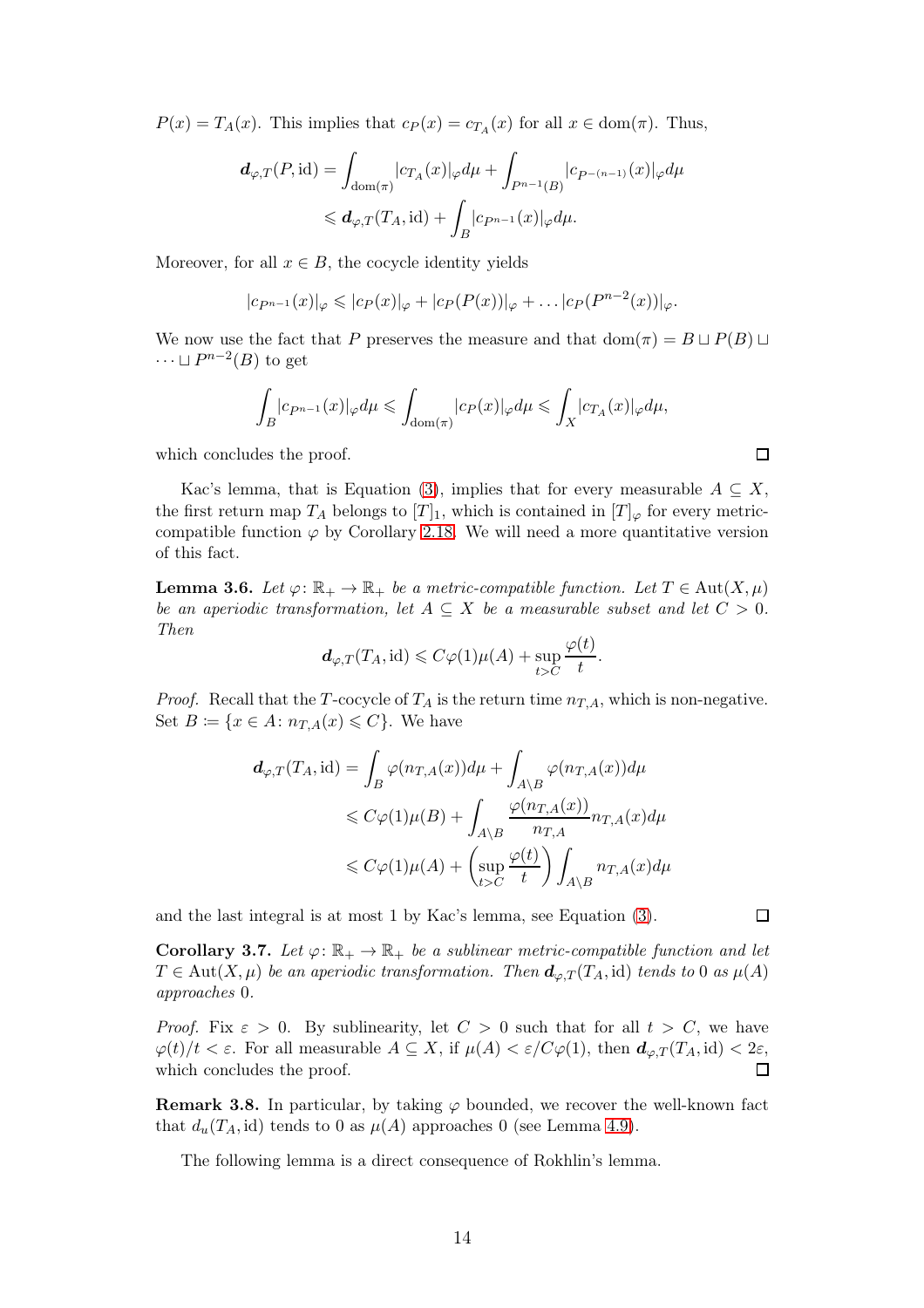<span id="page-14-1"></span>**Lemma 3.9.** Let  $T \in Aut(X, \mu)$  be aperiodic and  $A \subseteq X$  be measurable. For all  $\varepsilon > 0$  and all integer  $n \geq 2$ , there exists a pre-cycle  $\pi$  of length n, induced by T, such that  $\text{supp}(\pi) \subseteq A$  and  $\mu(A \setminus \text{supp}(\pi)) \leq \varepsilon$ .

*Proof.* Since T is aperiodic,  $T_A$  is aperiodic on its support. We apply Rokhlin's lemma to  $T_A$  to find a measurable subset  $B \subseteq A$  such that  $B, T_A(B), \ldots, (T_A)^{n-1}(B)$ are pairwise disjoint and

$$
\mu\Big(A\setminus (B\sqcup\cdots\sqcup (T_A)^{n-1}(B)\big)\Big)\leqslant \varepsilon.
$$

Then the restriction of  $T_A$  to  $B \sqcup \cdots \sqcup (T_A)^{n-2}(B)$  is a pre-cycle of length n, which is induced by  $T_A$  and thus by  $T$ . Finally, its support satisfies the desired assumptions. П

We are now ready to prove the existence of *n*-cycles with prescribed support in  $\varphi$ -integrable full groups.

*Proof of Theorem [3.1.](#page-11-2)* Let  $T \in Aut(X, \mu)$  be an aperiodic element, let  $A \subseteq X$  be a measurable subset and let  $n \geq 2$ . Since  $\varphi$  is sublinear, we can and do fix a sequence  $(C_k)_{k\geq 1}$  of strictly positive numbers such that

$$
\sup_{t>C_k} \frac{\varphi(t)}{t} \leq 2^{-k} \text{ for all } k \geq 1.
$$

Then, we use Lemma [3.9](#page-14-1) to construct inductively a sequence  $(\pi_k)_{k\geq 0}$  of pre-cycles of length  $n$  induced by  $T$ , whose supports are pairwise disjoint subsets of  $A$  and such that for all  $k \geqslant 1$ ,

$$
\mu\Big(A\setminus\big(\operatorname{supp}(\pi_0)\sqcup\cdots\sqcup\operatorname{supp}(\pi_{k-1})\big)\Big)\leqslant\frac{1}{2^kC_k}.
$$

This inequality implies in particular that for all  $k \geq 1$ , we have  $\mu(\text{supp}(\pi_k)) \leq$  $1/(2^kC_k)$ . Let  $P_k$  be the closing cycle of  $\pi_k$  and let  $P \in \text{Aut}(X,\mu)$  be the n-cycle defined by  $P(x) := P_k(x)$  for  $x \in \text{supp}(P_k)$  and  $P(x) := x$  for  $x \notin A$ . The support of  $P$  is equal to  $A$  and by Lemma [3.5](#page-12-1) and [3.6,](#page-13-0) we have

$$
d_{\varphi,T}(P,\mathrm{id}) = \sum_{k\geqslant 0} d_{\varphi,T}(P_k,\mathrm{id})
$$
  
\$\leqslant 2 \sum\_{k\geqslant 0} d\_{\varphi,T}(T\_{\mathrm{supp}(\pi\_k)},\mathrm{id})\$  
\$\leqslant 2d\_{\varphi,T}(T\_{\mathrm{supp}(\pi\_0)},\mathrm{id}) + 2 \sum\_{k\geqslant 1} \left(\varphi(1) C\_k \mu(\mathrm{supp}(\pi\_k)) + \sup\_{t>C\_k} \frac{\varphi(t)}{t}\right).

<span id="page-14-0"></span>The second term is by construction a converging series, so we are done.

 $\Box$ 

#### 3.2 Construction of  $\varphi$ -integrable orbit equivalences

Let us now prove Theorem [1.3.](#page-2-1)

**Theorem 3.10.** Let  $\varphi: \mathbb{R}_+ \to \mathbb{R}_+$  be a sublinear function. Let  $T \in \text{Aut}(X, \mu)$  be ergodic. For all  $n \geq 2$ , there exists  $U \in Aut(X, \mu)$  such that T and U are  $\varphi$ -integrable orbit equivalent and  $U^n$  is not ergodic.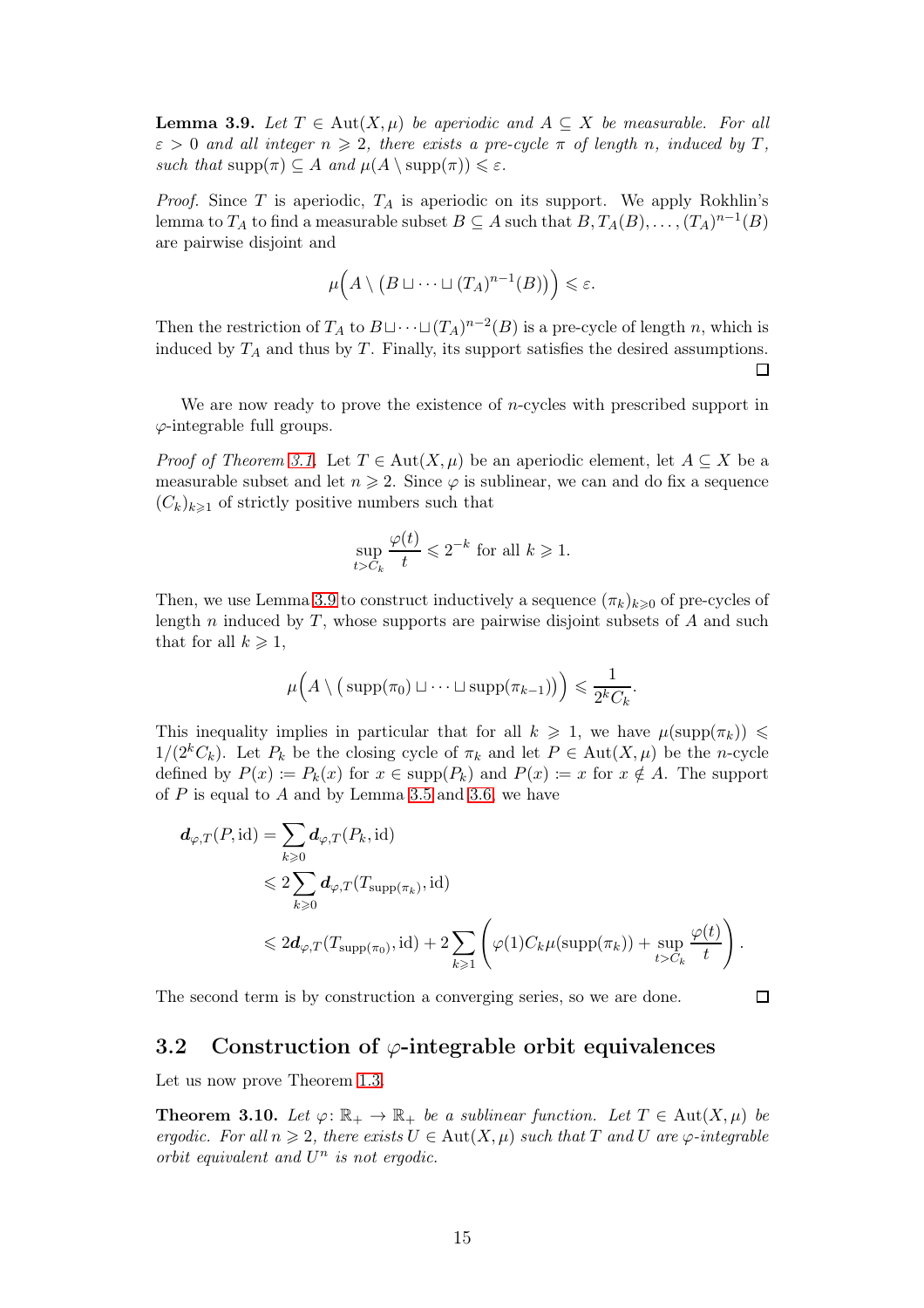*Proof.* By Lemma [2.12,](#page-8-0) there is a sublinear metric-compatible function  $\psi$  such that  $\varphi(t) \leq \psi(t)$  for all t large enough. In particular,  $\psi$ -integrable orbit equivalence implies  $\varphi$ -orbit equivalence (cf. Remark [2.13\)](#page-9-2). Hence if the theorem holds for  $\psi$ then it holds for  $\varphi$ . Therefore, by replacing  $\varphi$  by  $\psi$ , we may and do assume that  $\varphi$ is a metric-compatible function.

By Theorem [3.1,](#page-11-2) there exists an *n*-cycle  $P \in [T]_{\varphi}$  whose support is X. We fix a fundamental domain D for P and we let  $U := T<sub>D</sub>P$ . By Lemma [2.3](#page-6-4) the following hold:

- the first return maps  $U_D$  and  $T_D$  coincide:  $U_D = T_D$ ;
- for all  $x \in D$ , we have  $U_D(x) = U^n(x)$ ;
- $T$  and  $U$  have same orbits.

By the second item, the set  $D$  is  $U<sup>n</sup>$ -invariant. So  $U<sup>n</sup>$  is not ergodic.

We will now prove that T and U are  $\varphi$ -integrable orbit equivalent. Since T and U have same orbits, we are left to show that  $T \in [U]_{\varphi}$  and  $U \in [T]_{\varphi}$ . As a direct consequence of Kac's lemma, see Equation [\(3\)](#page-6-3), we have that  $T_D \in [T]_1 \leqslant [T]_{\varphi}$  and therefore  $U = T_D P \in [T]_{\varphi}$ .

We now prove that  $T \in [U]_{\varphi}$ . In the sequel, if a measure-preserving transformation V belongs to  $[T] = [U]$ , we shall denote by  $c_V^T$  the T-cocycle of V and by  $c_V^U$ the  $U$ -cocycle of  $V$ .

Claim. Let  $V \in [T]$ . Then for all  $y \in D$  such that  $V(y) \in D$ ,

$$
\left|c_V^U(y)\right| \leqslant n \left|c_V^T(y)\right|.
$$

*Proof of Claim.* Note that since y and  $V(y)$  belong to D, any  $i \in \mathbb{Z}$  such that  $U^{i}(z) = V(z)$  must be a multiple of n. If we combine this with the fact that  $U_D(z) = U<sup>n</sup>(z)$  for all  $z \in D$  and that  $U_D = T_D$ , we obtain:

$$
|c_V^U(y)| = \min\{|i|: U^i(y) = V(y)\}\
$$
  
= $n \min\{|i|: U_D^i(y) = V(y)\}\$   
= $n \min\{|i|: T_D^i(y) = V(y)\}\$   
 $\leq n \min\{|i|: T^i(y) = V(y)\}\$   
 $\leq n |c_V^T(y)|.$ 

Let  $x \in X$ . By definition of U, there are two integers  $0 \leq k, l \leq n-1$  such that  $U^k(x) \in D$  and  $U^l(T(x)) \in D$ . By the cocycle identity,

$$
c_{U^l T U^{-k}}^U(U^k(x)) = c_{U^l}^U(T(x)) + c_T^U(x) + c_{U^{-k}}^U(U^k(x)) = l + c_T^U(x) - k.
$$

Hence

$$
\left|c_T^U(x)\right| \leqslant \left|c_{U^l T U^{-k}}^U(U^k(x))\right| + n.
$$

Using the claim for  $V = U^{l}TU^{-k}$  and  $y = U^{k}(x)$ , we obtain

$$
\left|c_T^U(x)\right| \leqslant n \left|c_{U^l T U^{-k}}^T (U^k(x))\right| + n.
$$

Integrating over  $X$ , we get

$$
\int_X \left| c_T^U(x) \right|_{\varphi} d\mu \le \max_{0 \le k, l \le n-1} \int_X n \left| c_{U^l T U^{-k}}^T (U^k(x)) \right|_{\varphi} d\mu + \varphi(n),
$$

which is bounded since  $U^{l}TU^{-k} \in [T]_{\varphi}$ . Hence  $T \in [U]_{\varphi}$  and this concludes the proof of the theorem.  $\Box$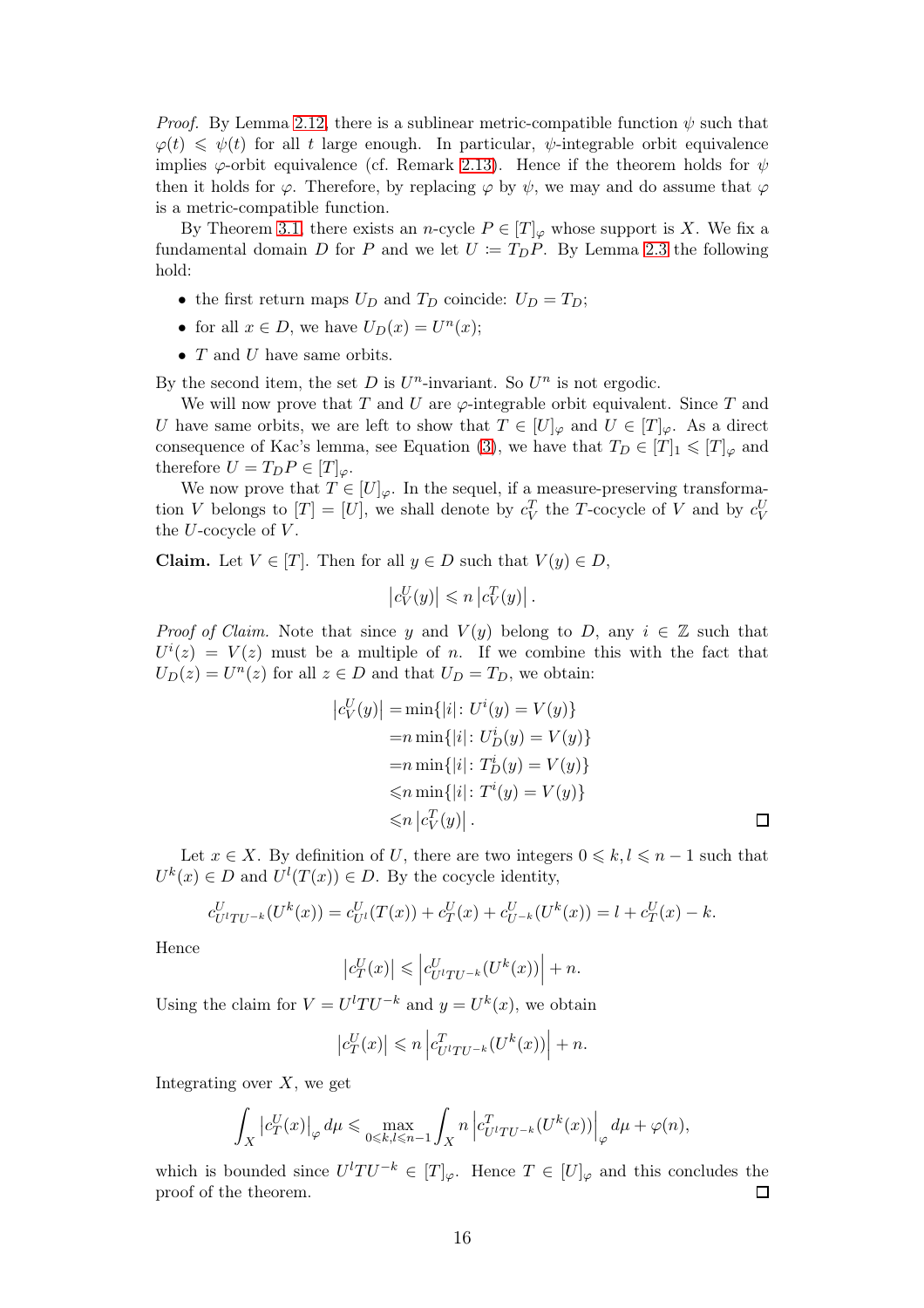The following direct corollary says that the analogue of Belinskaya's theorem for  $\varphi$ -integrable orbit equivalence does not hold as soon as  $\varphi$  is sublinear.

<span id="page-16-1"></span>Corollary 3.11. Let  $\varphi: \mathbb{R}_+ \to \mathbb{R}_+$  be a sublinear function. Let  $T \in \text{Aut}(X, \mu)$  be an ergodic transformation and assume that  $T^n$  is ergodic for some  $n \geq 2$ . Then there exists  $U \in Aut(X, \mu)$  such that T and U are  $\varphi$ -integrable orbit equivalent but not flip-conjugate.

*Proof.* Let  $n \geq 2$  such that  $T^n$  is ergodic. By the previous theorem, we find  $U \in$ Aut $(X, \mu)$  such that U is  $\varphi$ -integrable orbit equivalent to T and U<sup>n</sup> is not ergodic. In particular U cannot be flip-conjugate to T because otherwise  $U<sup>n</sup>$  would be flipconjugate to  $T^n$  which is ergodic.  $\Box$ 

**Remark 3.12.** Note that  $T$  and  $U$  do not have the same spectrum, as the spectrum of U contains  $\exp(2i\pi/n)$  whereas the spectrum of T doesn't. So the spectrum is not an invariant of  $\varphi$ -integrable orbit equivalence.

Question 3.13. Let  $\varphi: \mathbb{R}_+ \to \mathbb{R}_+$  be a sublinear metric-compatible function. Let  $T \in Aut(X, \mu)$  be an ergodic transformation such that  $T^n$  is non-ergodic for all  $n \geq 2$ . Does there exist  $U \in Aut(X, \mu)$  such that T and U are  $\varphi$ -integrable orbit equivalent but not flip-conjugate?

As we will see in Section [4.5,](#page-27-0) a weaker result holds in full generality: for every ergodic  $T \in Aut(X, \mu)$  and every sublinear metric-compatible function, there is  $U \in [T]_{\varphi}$  such that U and T have the same orbits, but are not flip-conjugate. This relies on the Baire category theorem, using the fact that  $[T]_{\varphi}$  is a Polish group (see Section [4.1\)](#page-19-0).

#### <span id="page-16-0"></span>3.3 Connection to Shannon orbit equivalence

Let I be a countable set and  $f: X \to I$  a measurable map. The Shannon entropy of  $f$  is the quantity

$$
H(f) := -\sum_{i\in I} \mu(f^{-1}\{i\}) \log \mu(f^{-1}\{i\}).
$$

**Definition 3.14** (Kerr-Li). Two aperiodic transformations  $T_1, T_2 \in \text{Aut}(X, \mu)$  are **Shannon orbit equivalent** if there exists  $S \in Aut(X, \mu)$  such that  $ST_1S^{-1}$  and  $T_2$  have the same orbits and

$$
H(c_{ST_1S^{-1}}) < +\infty
$$
 and  $H(c_{T_2}) < +\infty$ ,

where  $c_{ST_1S^{-1}}$  is the  $T_2$ -cocycle of  $ST_1S^{-1}$  and  $c_{T_2}$  is the  $ST_1S^{-1}$ -cocycle of  $T_2$ .

**Lemma 3.15.** There are two positive constants  $C_1, C_2 > 0$  such that for any measurable function  $f: X \to \mathbb{Z}$ , we have

$$
H(f) \leq C_1 \int_X \log(1 + |f(x)|) d\mu + C_2.
$$

The proof we propose is inspired by a classical proof that integrable functions have finite Shannon entropy, see for instance [\[Aus16a,](#page-32-4) Lem. 2.1] or [\[Dow11,](#page-32-13) Fact 1.1.4].

*Proof.* Let  $f_+ := \max(f, 0)$  and  $f_- := \min(f, 0)$ , so that  $f = f_+ + f_-.$  We have

$$
\int_X \log(1+|f|)d\mu = \int_X \log(1+f_+)d\mu + \int_X \log(1-f_-)d\mu.
$$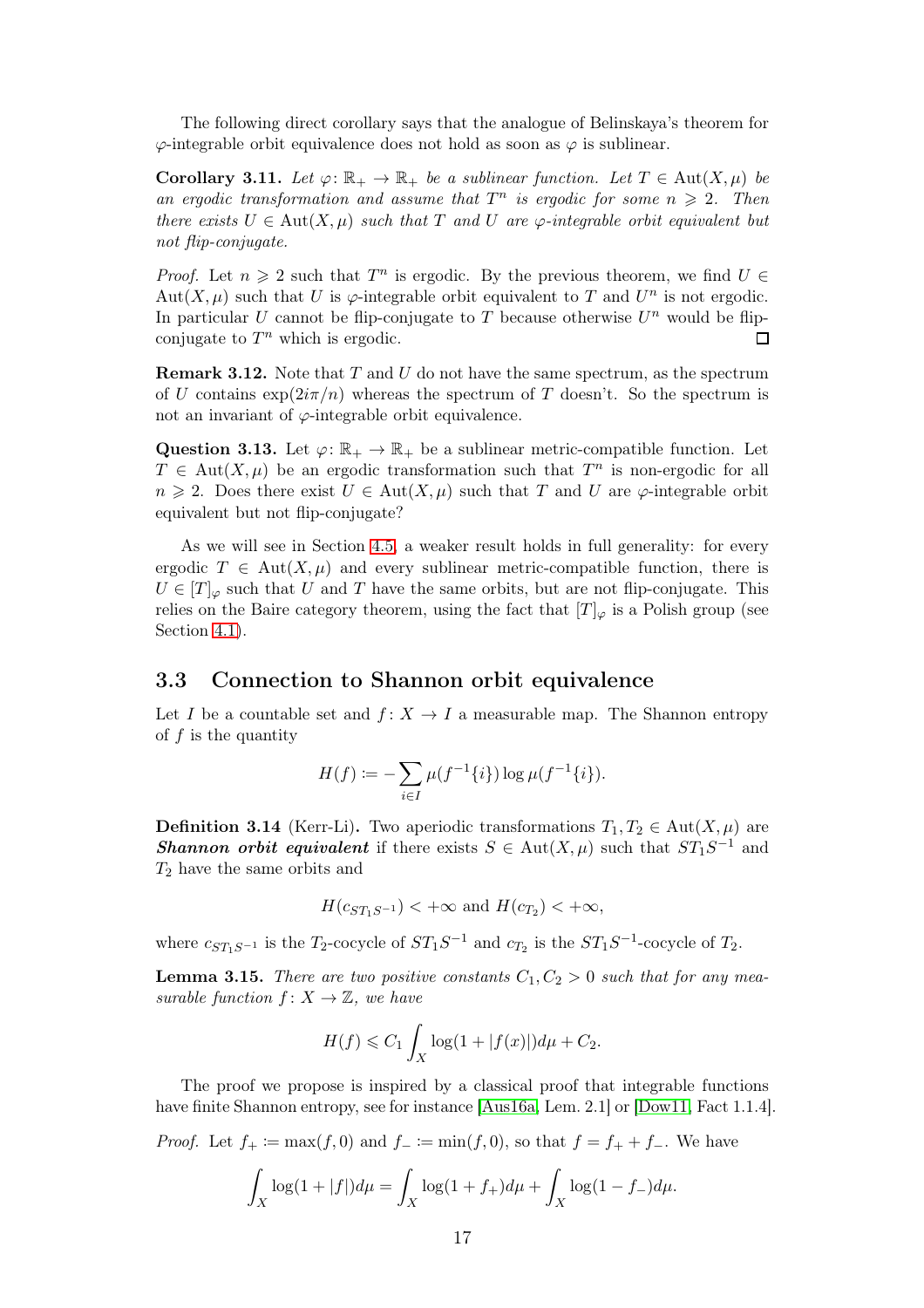By subadditivity, see for instance [\[Dow11,](#page-32-13) Chap. 1],

$$
H(f) = H(f_+ + f_-) \le H(f_+) + H(-f_-).
$$

Hence, it is enough to prove the lemma for  $f: X \to \mathbb{N}$ . So let us fix  $f: X \to \mathbb{N}$ . For all  $n \in \mathbb{N}$ , let  $p_n := \mu(f^{-1}\{n\})$ . By definition of the Shannon entropy,

$$
H(f) = -\sum_{n\geqslant 0} p_n \log p_n.
$$

Studying the variations of the function  $g_t(s) = st + e^{-s-1}$ , one checks that for all  $t > 0$  and  $s \in \mathbb{R}$ ,  $-t \log t \leqslant st + e^{-s-1}$ . Applying this for  $t = p_n$  and  $s = 2 \log(n+1)$ and summing over  $n$ , we get

$$
H(f) \leq 2\sum_{n\geq 0} p_n \log(1+n) + \sum_{n\geq 0} \frac{e^{-1}}{(n+1)^2}.
$$

To conclude, we observe that  $\sum_{n\geqslant 0} p_n \log(1+n) = \int_X \log(1+f(x))d\mu$ .

We immediately deduce the following comparison between  $\varphi$ -integrable orbit equivalence and Shannon orbit equivalence.

<span id="page-17-2"></span>**Theorem 3.16.** Let  $\varphi : \mathbb{R}_+ \to \mathbb{R}_+$  be a function such that  $\log(1+t) = O(\varphi(t))$ as  $t \to +\infty$ . Then for any aperiodic transformation  $T \in \text{Aut}(X,\mu)$ , every  $S \in [T]$ whose  $T$ -cocycle is  $\varphi$ -integrable has finite Shannon entropy.

In particular, if two aperiodic transformations  $S, T \in Aut(X, \mu)$  are  $\varphi$ -integrable orbit equivalent, then they are Shannon orbit equivalent.

**Remark 3.17.** Note that for every  $p \in (0, +\infty)$ , we have  $\log(1+t) = O(t^p)$  as  $t \to +\infty$ . Therefore L<sup>*p*</sup> orbit equivalence implies Shannon orbit equivalence for measure-preserving transformations.

In [\[KL19\]](#page-32-6), Kerr and Li asked whether Shannon orbit equivalence of ergodic transformations implies flip-conjugacy. We prove that it is not the case.

<span id="page-17-1"></span>**Theorem 3.18.** Let  $T \in Aut(X, \mu)$  be an ergodic transformation, assume that  $T^n$ is ergodic for some  $n \geq 2$ . Then there exists  $U \in \text{Aut}(X, \mu)$  such that T and U are Shannon orbit equivalent but not flip-conjugate.

*Proof.* Let us consider the sublinear metric-compatible function  $\varphi \colon \mathbb{R}_+ \to \mathbb{R}_+$  given by  $\varphi(t) \coloneqq \log(1+t)$ . By Corollary [3.11,](#page-16-1) there exists  $U \in \text{Aut}(X,\mu)$  such that T and U are  $\varphi$ -integrable orbit equivalent, but not flip-conjugate. On the other hand, the transformations  $T$  and  $U$  are Shannon orbit equivalent by Theorem [3.16.](#page-17-2) П

#### <span id="page-17-0"></span>3.4 Finiteness of entropy and Shannon orbit equivalence

Kerr and Li implicitly asked whether dynamical entropy is an invariant of Shannon orbit equivalence for ergodic measure-preserving transformations. Shortly after a first version of our paper appeared, they obtained a positive answer [\[KL22,](#page-32-7) Thm. A]. In this section, we provide a short proof that *finiteness* of dynamical entropy is an invariant of Shannon orbit equivalence. We start by recalling a definition of dynamical entropy of measure-preserving transformations which is convenient for our purposes.

**Definition 3.19.** Let  $T \in Aut(X, \mu)$ . A measurable map  $f: X \to I$ , where I is countable, is called T-dynamically generating if there is a full measure set  $X_0 \subset$ X such that for all distinct  $x, y \in X_0$ , there is  $n \in \mathbb{Z}$  such that  $f(T^n(x)) \neq f(T^n(y))$ .

 $\Box$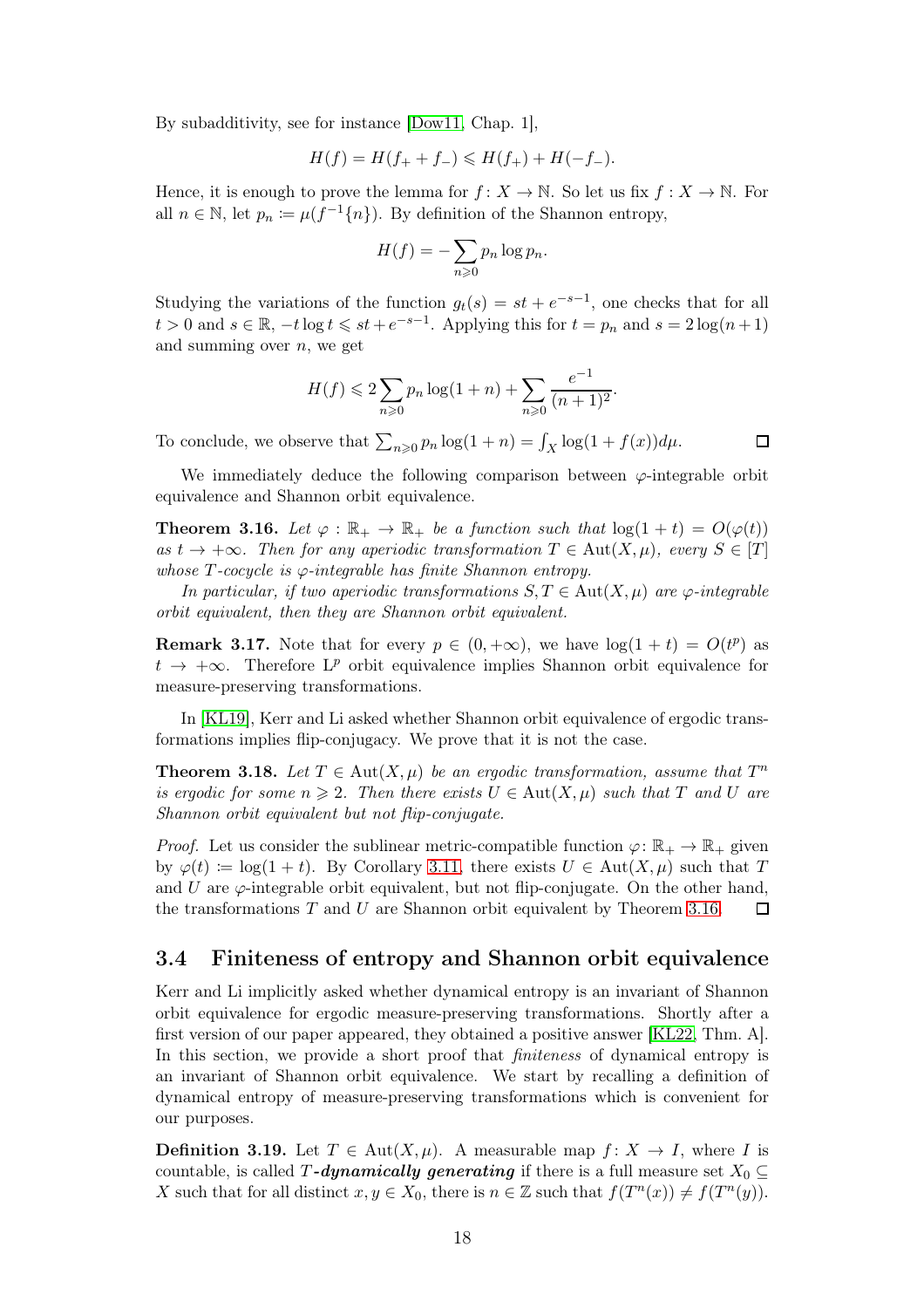Definition 3.20. The *dynamical entropy* of a measure-preserving transformation  $T \in Aut(X, \mu)$  is the infimum of the Shannon entropies of its T-dynamically generating functions.

The above definition is not the standard definition, however it is equivalent by a theorem of Rokhlin [\[Rok67,](#page-33-3) Thm. 10.8]. Also note that by definition, the dynamical entropy of  $T \in Aut(X, \mu)$  is finite if and only if T admits a dynamically generating function of finite entropy.

<span id="page-18-1"></span>**Proposition 3.21.** Let  $T \in Aut(X, \mu)$  be an aperiodic transformation with infinite dynamical entropy and let  $U \in [T]$  be a transformation whose T-cocycle has finite Shannon entropy. Then U has infinite dynamical entropy.

*Proof.* Let  $f: X \to I$  be a U-dynamically generating function and denote by  $c_U$  the T-cocycle of U. We claim that the couple  $(f, c_U)$ :  $X \to I \times \mathbb{Z}$  is T-dynamically generating. Indeed, let  $x, y \in X$  such that

$$
c_U(T^n(x)) = c_U(T^n(y))
$$
 and  $f(T^n(x)) = f(T^n(y))$  for all  $n \in \mathbb{Z}$ .

The first equality and the cocycle identity imply that  $c_{U_n}(x) = c_{U_n}(y)$  for all  $n \in \mathbb{Z}$ . So for all  $n \in \mathbb{Z}$ 

$$
f(U^{n}(x)) = f(T^{c_{U^{n}}(x)}(x)) = f(T^{c_{U^{n}}(y)}(y)) = f(U^{n}(y)).
$$

Since f is U-dynamically generating, the above equation implies that  $x = y$ .

Assume by contradiction that  $U$  has finite entropy. This implies that there exists a U-generating function f with finite Shannon entropy. Since  $c_U$  has finite Shannon entropy, then so does the function  $(f, c_U)$ . But we have seen that  $(f, c_U)$  is a Tgenerating function, hence we deduce that  $T$  has finite dynamical entropy and the proof is complete.  $\Box$ 

Corollary 3.22. Suppose  $T_1$ ,  $T_2$  are two aperiodic measure-preserving transformations which are Shannon orbit equivalent. Then  $T_1$  has finite dynamical entropy if and only if  $T_2$  has finite dynamical entropy.

Remark 3.23. As explained before, Kerr and Li recently obtained that dynamical entropy itself is preserved under Shannon orbit equivalence [\[KL22,](#page-32-7) Thm. A]. Suppose now that  $\varphi : \mathbb{R}_+ \to \mathbb{R}_+$  is a function that satisfies  $\log(1+t) = O(\varphi(t))$  as  $t \to +\infty$ , such as  $\varphi(t) = \log(1+t)$  or  $\varphi(t) = t^p$ . By Kerr and Li's result and Theorem [3.16,](#page-17-2) dynamical entropy is an invariant of  $\varphi$ -integrable orbit equivalence. In particular it is an invariant of  $L^p$  orbit equivalence for  $p \in (0, +\infty)$ . When  $\varphi$  is moreover sublinear, this is the only invariant of  $\varphi$ -integrable orbit equivalence that we know for ergodic transformations, even for  $L^p$  orbit equivalence where  $p \in (0,1)$ .

## <span id="page-18-0"></span>4 Weakly mixing elements are generic in  $[T]_{\varphi}$

This last section is dedicated to the proof of Theorem [1.2:](#page-2-0) we are going to show that for every sublinear metric-compatible function  $\varphi$  and ergodic transformation T, there is an element  $U \in [T]_{\varphi}$  which has the same orbit as T but is not flip-conjugated to T.

Note that we have shown in Corollary [3.11](#page-16-1) that this is already the case if  $T$  is an ergodic transformation such that  $T^n$  is ergodic for some  $n \geq 2$ . Therefore we will restrict ourselves to the case when there exists  $n \geq 2$  such that  $T^n$  is not ergodic. For such transformations, we will not construct any explicit  $U \in [T]_{\varphi}$ , but we will use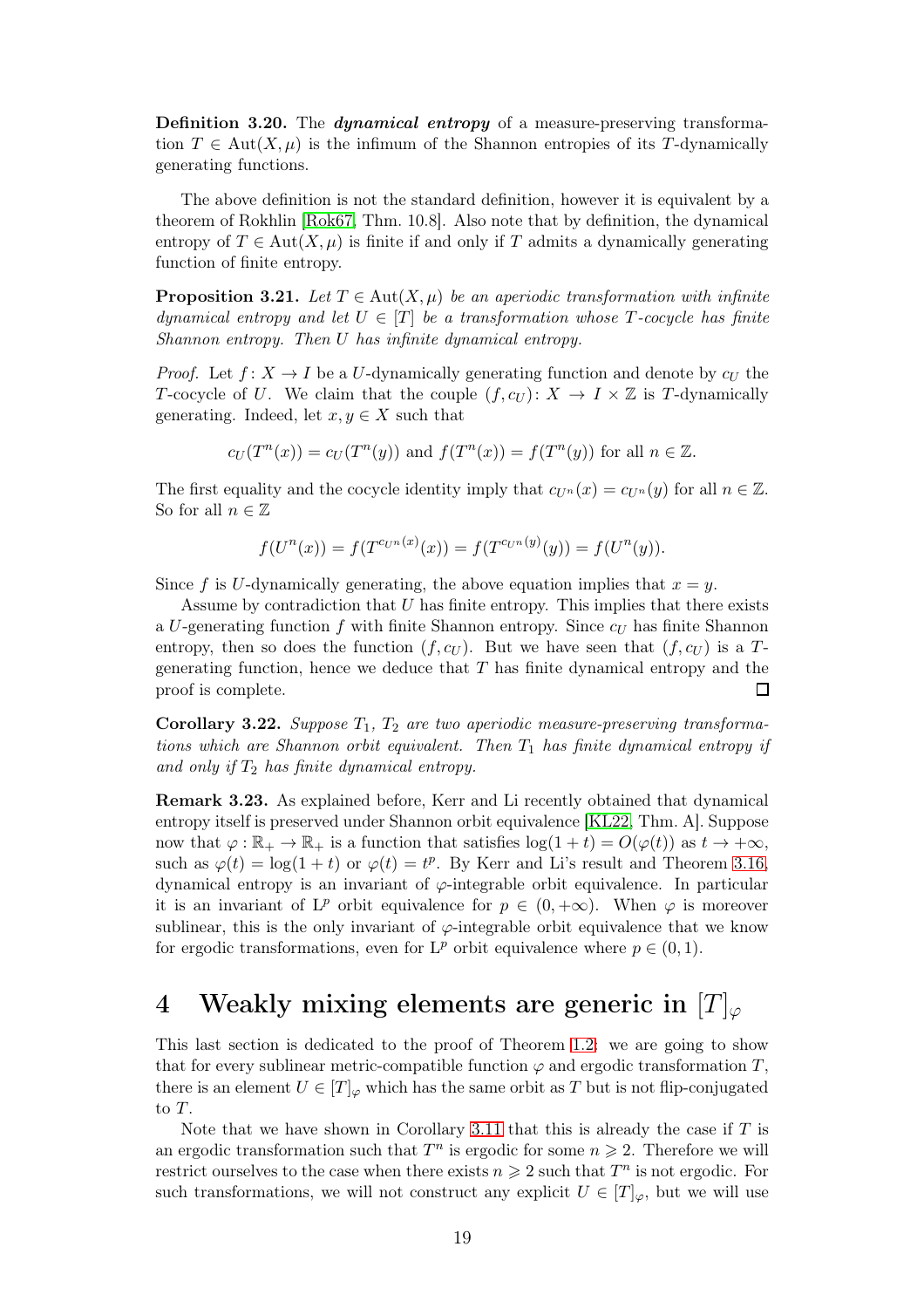the Baire category theorem. We will show that given an aperiodic transformation  $T$ , the possible candidates of such  $U$  are generic, see Theorem [4.15.](#page-26-2)

We start with three preparatory sections to introduce the required material. We believe them to be of independent interest. In the first one, we show that the metric  $d_{\varphi,T}$  is a complete separable metric inducing a Polish group topology on  $[T]_{\varphi}$ , see Theorem [4.1.](#page-19-1) In the second one, we prove a sublinear ergodic theorem in the context of  $\varphi$ -integrability which will play a crucial role later on. In the third one, we study continuity properties of the first return map.

#### <span id="page-19-0"></span>4.1 Polish group topology

Recall that the full group  $|T| \leq \text{Aut}(X, \mu)$  is closed and separable for the topology induced by the uniform metric  $d_u$  and therefore it is a Polish group [\[Kec10,](#page-32-11) Prop. 3.2]. We shall see that  $\varphi$ -integrable full groups provide further interesting classes of Polish groups.

Let  $\varphi: \mathbb{R}_+ \to \mathbb{R}_+$  be a metric-compatible function and let  $T \in Aut(X, \mu)$  be an aperiodic transformation. We introduced the  $\varphi$ -integrable full group  $[T]_{\varphi}$  as the group of measure-preserving transformation whose cocycle is  $\varphi$ -integrable. In Lemma [2.14,](#page-9-1) we defined a metric  $d_{\varphi,T}$  on  $[T]_{\varphi}$ . The goal of this section is to prove that the topology induced by  $d_{\varphi,T}$  on  $[T]_{\varphi}$  is a Polish group topology.

<span id="page-19-1"></span>**Theorem 4.1.** The metric  $d_{\varphi,T}$  is complete, separable and right-invariant on  $[T]_{\varphi}$ and the topology generated by  $d_{\varphi,T}$  is a group topology. In particular  $[T]_{\varphi}$  is a Polish group.

*Proof.* We have already shown in Lemma [2.14](#page-9-1) that  $d_{\varphi,T}$  is right-invariant. Corollary [2.18](#page-11-3) tells us that the inclusion  $[T]_{\varphi} \hookrightarrow [T]$  is Lipschitz and in particular any  $d_{\varphi,T}$ . Cauchy sequence is  $d_u$ -Cauchy. Since  $d_u$  is complete, any  $d_{\varphi,T}$ -Cauchy sequence has a  $d_u$ -limit.

**Claim.** Let  $(U_n)_{n\geqslant0}$  be a  $d_{\varphi,T}$ -Cauchy sequence of elements of  $[T]_{\varphi}$  and let  $U \in [T]$ be its  $d_u$ -limit. Then  $U \in [T]_{\varphi}$  and  $\lim_n \mathbf{d}_{\varphi,T}(U_n, U) = 0$ . In particular  $\mathbf{d}_{\varphi,T}$  is complete.

*Proof of the claim.* Since  $(U_n)_{n\geqslant0}$  is  $d_{\varphi,T}$ -Cauchy, there is m such that for all  $n\geqslant m$ ,

$$
\int_X |c_{U_n}(x)|_{\varphi} d\mu = \boldsymbol{d}_{\varphi,T}(U_n, \text{id}) \leqslant \boldsymbol{d}_{\varphi,T}(U_n, U_m) + \boldsymbol{d}_{\varphi,T}(U_m, \text{id}) \leqslant 1 + \boldsymbol{d}_{\varphi,T}(U_m, \text{id}).
$$

Moreover since  $\lim_{n} d_u(U_n, U) = 0$ , we have that  $(c_{U_n})_{n \geq 0}$  converges in measure to  $c_U$  and thus a subsequence of  $(c_{U_n})_{n\geqslant0}$  converges pointwise to  $c_U$ . Fatou's lemma then implies that  $U \in [T]_{\varphi}$ . The triangle inequality for  $|\cdot|_{\varphi}$  gives

$$
\int_X ||c_{U_n}(x) - c_U(x)|_{\varphi} - |c_{U_m}(x) - c_U(x)|_{\varphi} |d\mu \le \int_X |c_{U_n}(x) - c_{U_m}(x)|_{\varphi} d\mu
$$
\n
$$
= d_{\varphi, T}(U_n, U_m),
$$

hence the sequence  $(|c_{U_n} - c_U|_{\varphi})_{n \geq 0}$  is Cauchy with respect to the L<sup>1</sup>-metric. Since  $(c_{U_n}-c_U)_{n\geq 0}$  converges in measure to 0, we must have that

$$
\lim_{n} d_{\varphi,T}(U_n, U) = \lim_{n} \int_{X} |c_{U_n}(x) - c_U(x)|_{\varphi} d\mu = 0
$$

so the claim is proved.  $\Box$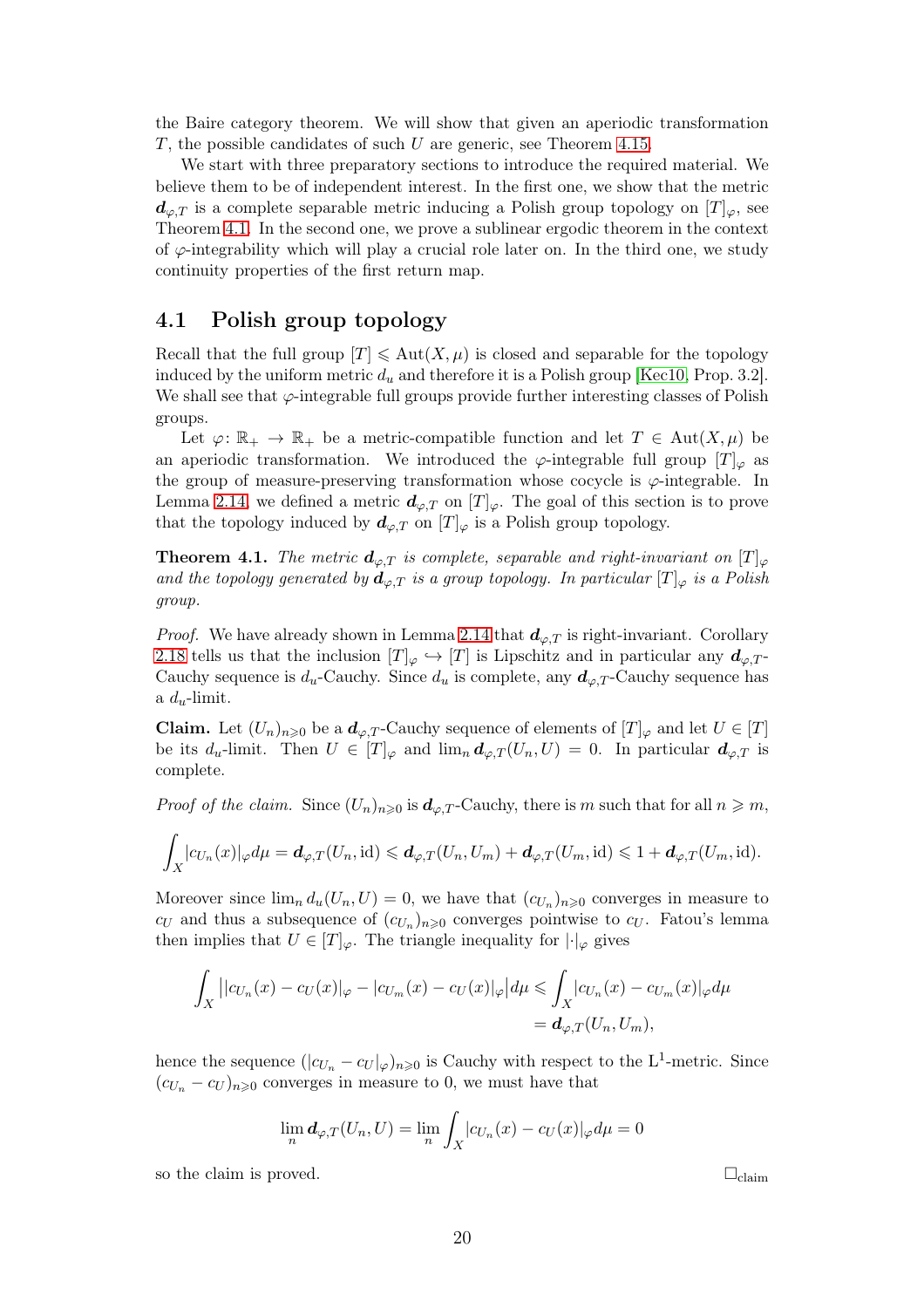Let us now show that the topology induced by  $d_{\varphi,T}$  is a group topology. We start by proving the continuity of the inverse map. Let  $(U_n)_{n\geqslant0}$  be a sequence of elements of  $[T]_{\varphi}$  converging to  $U \in [T]_{\varphi}$ . Then the cocycle identity gives us that  $0 = c_{UU^{-1}}(x) = c_U(U^{-1}(x)) + c_{U^{-1}}(x)$  and hence

$$
d_{\varphi,T}(U_n^{-1}, U^{-1}) = \int_X |c_{U_n^{-1}}(x) - c_{U^{-1}}(x)|_{\varphi} d\mu
$$
  
\n
$$
= \int_X |c_{U_n}(U_n^{-1}(x)) - c_{U}(U^{-1}(x))|_{\varphi} d\mu
$$
  
\n
$$
= \int_X |c_{U_n}(x) - c_{U}(U^{-1}U_n(x))|_{\varphi} d\mu
$$
  
\n
$$
\leq \int_X |c_{U_n}(x) - c_{U}(x)|_{\varphi} d\mu + \int_X |c_{U}(x) - c_{U}(U^{-1}U_n(x))|_{\varphi} d\mu.
$$

Since  $(U_n)_{n\geqslant0}$  converges to U for the metric  $d_{\varphi,T}$  and thus for the uniform metric, the right hand side converges to 0 and hence the inverse map is continuous.

We now prove that the multiplication map is continuous. Let  $(U_n)_{n\geq 0}$  and  $(V_m)_{m\geq 0}$  be two sequences which  $d_{\varphi,T}$ -converge to U and V respectively. Then by the triangle inequality and right-invariance,

$$
\mathbf{d}_{\varphi,T}(U_nV_n,UV)\leqslant \mathbf{d}_{\varphi,T}(U_n,U)+\mathbf{d}_{\varphi,T}(UV_n,UV).
$$

Now remark that since the inverse map is continuous,  $UV_n$  converges to  $UV$  if and only if  $V_n^{-1}U^{-1}$  converges to  $V^{-1}U^{-1}$ . By right-invariance and continuity of the inverse  $\lim_{n} d_{\varphi,T}(V_n^{-1}U^{-1}, V^{-1}U^{-1}) = 0$ , which finishes the proof that  $d_{\varphi,T}$  induces a group topology on  $[T]_{\varphi}$ .

We are left to show that this topology is separable. Consider the following abelian group where we identify functions up to a null set

$$
\mathcal{L}^{\varphi}(X,\mathbb{Z}) \coloneqq \left\{f\colon X\to \mathbb{Z}\colon \int_X |f(x)|_{\varphi} d\mu < +\infty\right\},
$$

endowed with the metric  $(f, g) \mapsto \int_X |f(x) - g(x)|_{\varphi} d\mu$ . The function which takes  $U \in [T]_{\varphi}$  to  $c_U \in L^{\varphi}(X,\mathbb{Z})$  is an isometry. So  $[T]_{\varphi}$  is isometric to a metric subspace of  $L^{\varphi}(X,\mathbb{Z})$ . We now prove that  $L^{\varphi}(X,\mathbb{Z})$  is separable: identify X with [0, 1] equipped with the Lesbegue measure and observe that the subgroup generated by characteristic functions of rational intervals is dense. Since subspaces of separable metric spaces are separable, we conclude that  $[T]_{\varphi}$  is separable.  $\Box$ 

We now exploit the Polish group topology to characterize the inclusion between  $\varphi$ -integrable full groups in terms of metric comparisons. In particular  $[T]_{\varphi} \neq [T]_{\psi}$ as soon as  $\varphi$  and  $\psi$  are not bi-Lipschitz. However we do not know how to construct any explicit element in  $[T]_{\varphi} \setminus [T]_{\psi}$ .

<span id="page-20-0"></span>**Proposition 4.2.** Let  $\varphi$  and  $\psi$  be two metric-compatible functions and let  $T \in$  $Aut(X, \mu)$  be an aperiodic measure-preserving transformation. Then the following are equivalent:

<span id="page-20-2"></span><span id="page-20-1"></span>(i)  $\varphi(t) = O(\psi(t))$  as  $t \to +\infty$ .

$$
(ii) [T]_{\psi} \leq [T]_{\varphi}.
$$

The proof uses the following well-known lemma.

<span id="page-20-3"></span>**Lemma 4.3.** Let G be a Polish group, let  $H_1 \n\leq H_2 \leq G$  be two subgroups of G. Suppose that  $H_1$  and  $H_2$  are endowed with a Polish topology which refines the topology induced by G. Then the topology of  $H_1$  refines the topology induced by  $H_2$ .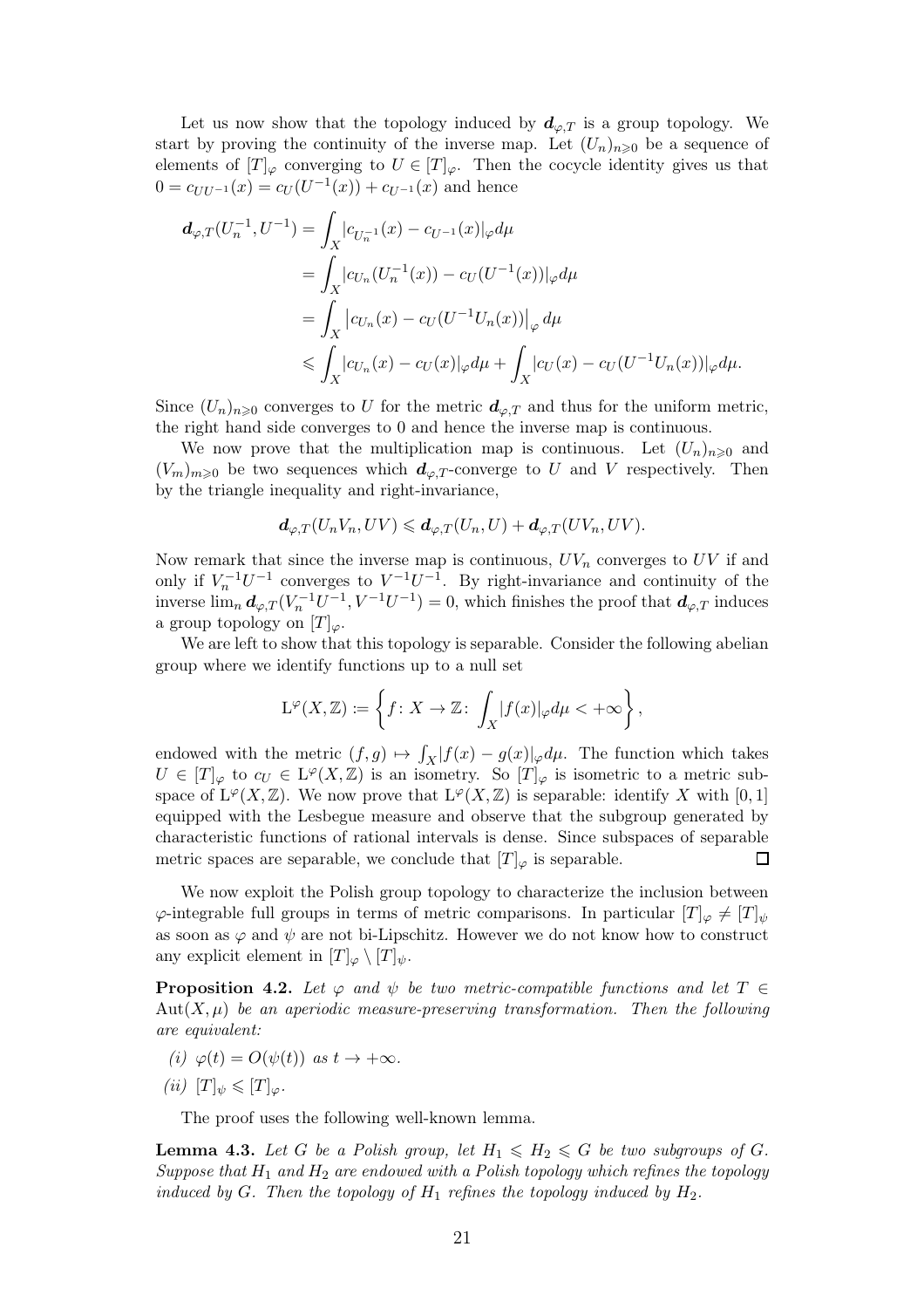*Proof.* By hypothesis, the inclusions  $H_1 \hookrightarrow G$  and  $H_2 \hookrightarrow G$  are continuous. In particular, the Borel structure induced by each of their topology refines the Borel structure induced by the one of G. The Lusin-Souslin theorem states that given any two Polish spaces X and Y, if  $f: X \to Y$  is Borel and injective then for every Borel  $A \subseteq X$ , the set  $f(A)$  is Borel, see [\[Kec95,](#page-32-14) Thm. 15.1]. Therefore, we can apply it to the inclusions  $H_1 \hookrightarrow G$  and  $H_2 \hookrightarrow G$  to obtain that the Borel structures induced by the respective topologies of  $H_1$  and  $H_2$  coincide with the  $\sigma$ -algebra induced by the Borel subsets of G. This in particular tells us that the inclusion map  $H_1 \hookrightarrow H_2$  is Borel, so it is automatically continuous by Pettis' lemma [\[Kec95,](#page-32-14) Thm. 9.9] which proves the lemma. П

*Proof of Proposition [4.2.](#page-20-0)* The implication [\(i\)](#page-20-1) $\Rightarrow$ [\(ii\)](#page-20-2) follows from Lemma [2.17,](#page-10-4) so we only need to prove [\(ii\)](#page-20-2)⇒[\(i\)](#page-20-1). We argue by contradiction: assume that  $[T]_{\psi} \leq T]_{\varphi}$ but [\(i\)](#page-20-1) does not hold. By Lemma [2.16,](#page-10-3) there exists a sequence  $(k_n)_{n\geqslant0}$  of positive integers such that

<span id="page-21-1"></span>
$$
\lim_{n \to +\infty} \frac{\psi(k_n)}{\varphi(k_n)} = 0.
$$
\n(5)

Corollary [2.18](#page-11-3) tells us that  $[T]_{\varphi}$  and  $[T]_{\psi}$  embed continuously in  $[T]$ . Therefore Lemma [4.3](#page-20-3) yields that the inclusion map of  $[T]_{\psi}$  into  $[T]_{\varphi}$  is continuous. We will obtain our contradiction by constructing a sequence  $(U_n)_{n\geq 0}$  of elements of  $[T]_\psi$  such that

$$
\mathbf{d}_{\varphi,T}(U_n,\mathrm{id})\to 0\text{ but }\mathbf{d}_{\psi,T}(U_n,\mathrm{id})\to 0.
$$

By Rokhlin's lemma, one can find for every  $n \in \mathbb{N}$ , a measurable subset  $A_n \subseteq X$ such that  $A_n, T(A_n), \ldots T^{2k_n-1}(A_n)$  are pairwise disjoint and  $\mu(A_n) \geq \frac{1}{4k_n}$ . Note that

$$
\mu\left(\bigsqcup_{i=0}^{k_n-1}T^i(A_n)\right) \geqslant \frac{1}{4}.
$$

Hence, for all n such that  $\varphi(k_n) \geq 4$ , we can pick a measurable subset  $B_n \subseteq$  $\bigsqcup_{i=0}^{k_n-1} T^i(A_n)$  of measure exactly  $\frac{1}{\varphi(k_n)}$ . We then define  $U_n \in [T]_{\varphi}$  by

$$
U_n(x) := \begin{cases} T^{k_n}(x) & \text{if } x \in B_n; \\ T^{-k_n}(x) & \text{if } x \in T^{k_n}(B_n); \\ x & \text{otherwise.} \end{cases}
$$

By construction  $d_{\varphi}(U_n, id) = 2\mu(B_n)\varphi(k_n) = \frac{1}{2}$  but Equation [\(5\)](#page-21-1) implies  $d_{\psi}(U_n, id) =$  $2\mu(B_n)\psi(k_n)\to 0$ , a contradiction. П

Corollary 4.4. Let  $\varphi$  and  $\psi$  be two metric-compatible functions, let  $T \in \text{Aut}(X, \mu)$ be aperiodic. Then  $[T]_{\varphi} = [T]_{\psi}$  if and only if  $\varphi(t) = O(\psi(t))$  and  $\psi(t) = O(\varphi(t))$  as  $t \to +\infty$ .

### <span id="page-21-0"></span>4.2 A sublinear ergodic theorem for  $\varphi$ -integrable functions

In this section, we prove the following sublinear ergodic theorem, which will be a key tool in our analysis of the first return map. Given a measurable function  $\varphi : \mathbb{R}_+ \to$  $\mathbb{R}_+$ , a measurable function  $f: X \to \mathbb{C}$  is  $\varphi$ -integrable when  $\int_X \varphi(|f(x)|) d\mu < +\infty$ .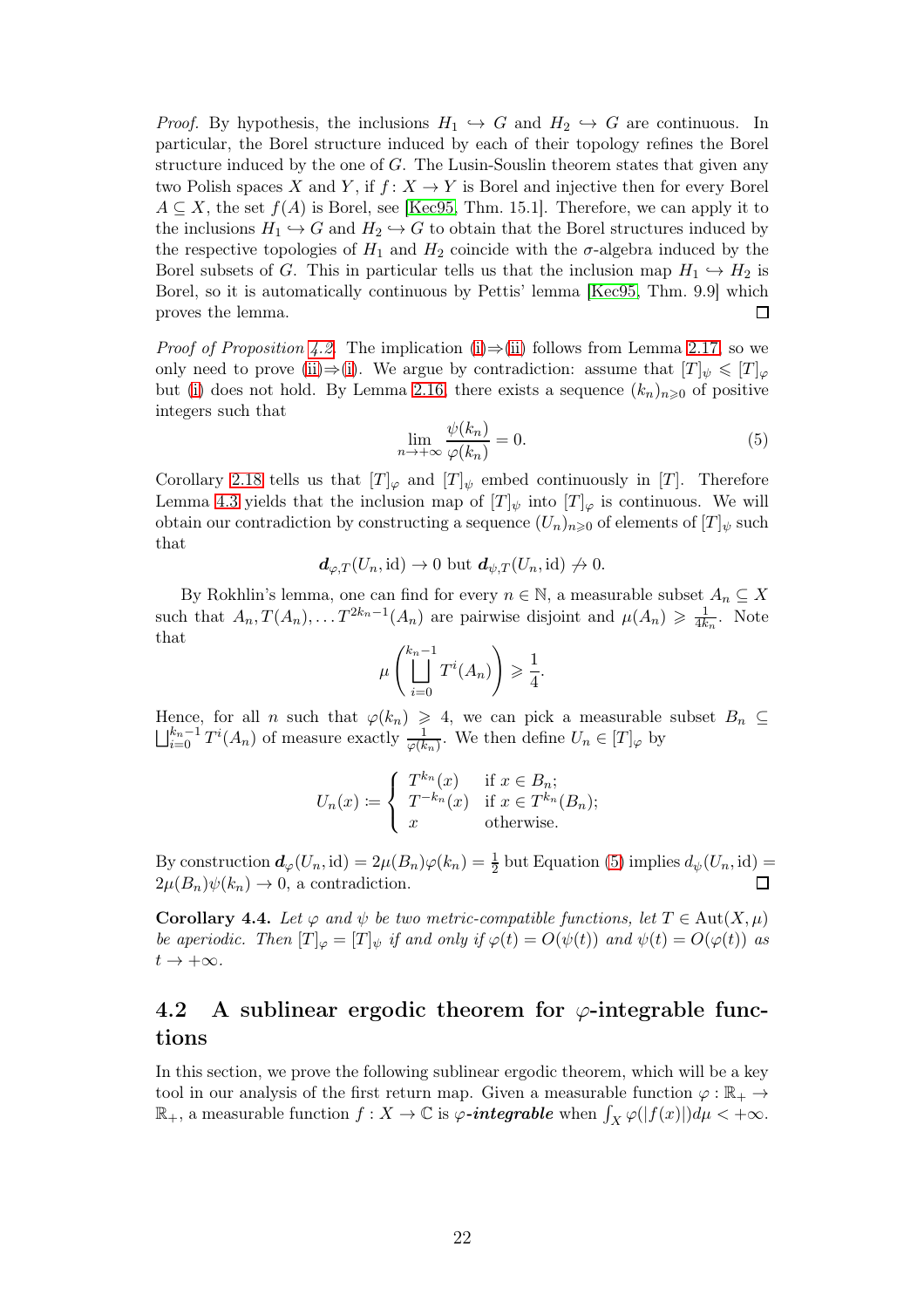<span id="page-22-0"></span>**Theorem 4.5.** Let  $\varphi : \mathbb{R}_+ \to \mathbb{R}_+$  be a sublinear non-decreasing function. Let  $U \in Aut(X, \mu)$  and  $f: X \to \mathbb{C}$  a measurable function f which is  $\varphi$ -integrable. Then for almost every  $x \in X$ 

$$
\lim_{n} \frac{1}{n} \varphi \left( \left| \sum_{k=0}^{n-1} f(U^{k}(x)) \right| \right) = 0.
$$

The convergence also holds in  $L^1$ , that is

$$
\lim_{n} \int_{X} \frac{1}{n} \varphi \left( \left| \sum_{k=0}^{n-1} f(U^{k}(x)) \right| \right) d\mu = 0.
$$

Proof. We start by restricting ourselves to the subadditive case. For this, we first use Lemma [2.12](#page-8-0) to find a sublinear metric-compatible function  $\psi$  and  $C > 0$  such that  $\varphi(t) \leq \psi(t)$  for all  $t \geq C$ . We define  $\tilde{\varphi}(t) := \psi(t) + \varphi(C)$ , then  $\tilde{\varphi}$  is still sublinear, non-decreasing and subadditive. Moreover, since  $\psi$  is non-decreasing we now have  $\psi(t) \leq \tilde{\varphi}(t)$  for all  $t \geq 0$ . Up to replacing  $\varphi$  by  $\tilde{\varphi}$ , we thus may and do assume that  $\varphi$  is subadditive.

Given  $n \geq 1$  and a  $\varphi$ -integrable function f, let for all  $x \in X$ 

$$
g_n(x) := \frac{1}{n} \varphi \left( \left| \sum_{k=0}^{n-1} f(U^k(x)) \right| \right).
$$

Using the fact that  $\varphi$  is subadditive, we deduce that the sequence of functions  $(g_n)_{n\geq 1}$  satisfies Kingman's subadditivity property: for all  $n, m \geq 1$  and all  $x \in X$ ,

$$
g_{n+m}(x) \leq g_n(x) + g_m(U^n(x)).
$$

Kingman's subadditive theorem [\[Kin68\]](#page-32-15) implies that  $(g_n)_{n\geq 0}$  converges almost everywhere to some function g and our aim becomes to show that  $q = 0$ . Recall that a sequence that converges in  $L^1$  admits an almost surely converging subsequence. In order to prove that  $g = 0$ , it is therefore enough to prove that  $||g_n||_1$  converges to 0, namely to establish the second part of the theorem.

To this end, let f be a  $\varphi$ -integrable function and let  $\varepsilon > 0$ . Since  $\varphi(|f|)$  is integrable and  $\varphi$  is non-decreasing, we find a measurable subset  $A \subseteq X$  and  $K \geq$ 0 such that  $\int_{X\setminus A}\varphi(|f(x)|)d\mu \leq \varepsilon$  and  $|f(x)| \leq K$  for every  $x \in A$ . For every measurable subset  $B \subseteq X$ , we denote  $f_B := f \mathbb{1}_B$ , where  $\mathbb{1}_B$  is the indicator function of B. With this notation at hand, using first that  $\varphi$  is subadditive non-decreasing and then that U preserves the measure we obtain:

$$
\limsup_{n} \int_{X} \frac{1}{n} \varphi \left( \left| \sum_{k=0}^{n-1} f_{X \setminus A} (U^{k}(x)) \right| \right) d\mu \le \limsup_{n} \int_{X} \frac{1}{n} \sum_{k=0}^{n-1} \varphi \left( |f_{X \setminus A} (U^{k}(x))| \right) d\mu
$$
  
= 
$$
\int_{X} \varphi \left( |f_{X \setminus A}(x)| \right) d\mu
$$
  

$$
\le \varepsilon.
$$

Besides, since  $f_A$  is bounded by K, we have for all  $x \in X$ 

$$
\frac{1}{n}\varphi\left(\left|\sum_{k=0}^{n-1}f_A(U^k(x))\right|\right) \leqslant \frac{\varphi(nK)}{n} = K\frac{\varphi(nK)}{nK}
$$

.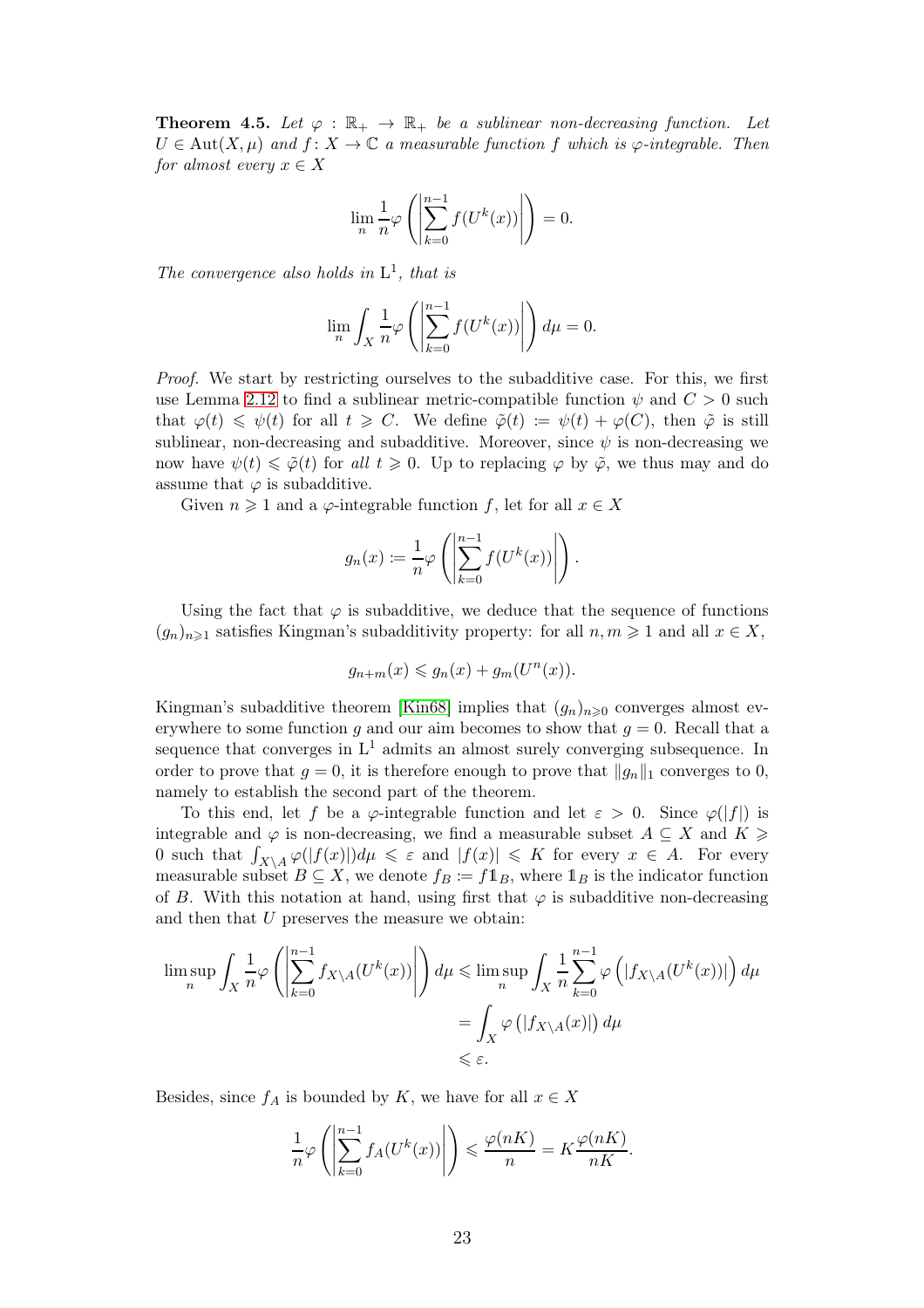Integrating over  $X$ , we obtain

$$
\int_X \frac{1}{n} \varphi\left(\left|\sum_{k=0}^{n-1} f_A(U^k(x))\right|\right) d\mu \leqslant K \frac{\varphi(nK)}{nK}.
$$

Using that  $f = f_{X\setminus A} + f_A$  and subadditivity, we deduce

$$
\limsup_n \int_X \frac{1}{n} \varphi\left( \left|\sum_{k=0}^{n-1} f(U^k(x))\right| \right) d\mu \leqslant \varepsilon + \limsup_n K \frac{\varphi(nK)}{nK}
$$

Since  $\varphi$  is sublinear, we finally obtain

$$
\limsup_n \int_X \frac{1}{n} \varphi\left(\left|\sum_{k=0}^{n-1} f(U^k(x))\right|\right) d\mu \leqslant \varepsilon.
$$

This proves that  $||g_n||_1$  converges to 0, thus ending the proof of the theorem.  $\Box$ 

Here is our main application, which will be a key tool in the following section.

<span id="page-23-2"></span>**Corollary 4.6.** Let  $\varphi$  be a sublinear metric-compatible function and let  $T \in \text{Aut}(X, \mu)$ be an aperiodic transformation. Then for every  $U \in [T]_{\varphi}$ ,

$$
\lim_{n} \frac{d_{\varphi,T}(U^n,\mathrm{id})}{n} = 0.
$$

*Proof.* For all integer  $n \geq 0$  and all  $x \in X$ , by the cocycle identity and the triangular inequality we have

$$
|c_{U^n}(x)| \leqslant \sum_{k=0}^{n-1} |c_U(U^k(x))|.
$$

We apply Theorem [4.5](#page-22-0) to the function  $f(x) := |c_U(x)|$  and get that

$$
\frac{d_{\varphi,T}(U^n,\mathrm{id})}{n} \leqslant \int_X \frac{1}{n} \left| \sum_{k=0}^{n-1} f(U^k(x)) \right|_{\varphi} \underset{n \to +\infty}{\longrightarrow} 0. \qquad \Box
$$

Remark 4.7. We do not fully understand the asymptotic of the sequence  $(\mathbf{d}_{\varphi,T}(U^n,\mathrm{id}))_{n\geqslant0}$ . For instance, when does the sequence  $(\mathbf{d}_{\varphi,T}(U^n,\mathrm{id})/\varphi(n))_{n\geqslant0}$ converge?

#### <span id="page-23-0"></span>4.3 Continuity properties of the first return map

In the coming section we are primarily interested in continuity properties of the first return map. An important preliminary step is the following analogue of Kac's Lemma, saying that  $\varphi$ -integrable full groups are stable under first return maps.

<span id="page-23-1"></span>**Lemma 4.8.** Let  $T \in Aut(X, \mu)$  be an aperiodic transformation and let  $\varphi \colon \mathbb{R}_+ \to \mathbb{R}_+$ be a metric-compatible function. For all  $U \in [T]_{\varphi}$  and all measurable subset  $A \subseteq X$ , we have  $\mathbf{d}_{\varphi,T}(U_A, \text{id}) \leq \mathbf{d}_{\varphi,T}(U, \text{id})$ . In particular,  $U_A \in [T]_{\varphi}$ .

*Proof.* For every integer  $j \geq 1$ , set  $A_j := \{x \in A : n_{U,A}(x) = j\}$  where  $n_{U,A}$  is the first return time of  $U$  to  $A$  as defined in Section [2.](#page-5-0) Then,

$$
\int_X |c_{U_A}(x)|_\varphi d\mu = \int_A |c_{U_A}(x)|_\varphi d\mu = \sum_{j=1}^{+\infty} \int_{A_j} |c_{U_A}(x)|_\varphi d\mu = \sum_{j=1}^{+\infty} \int_{A_j} |c_{U^j}(x)|_\varphi d\mu
$$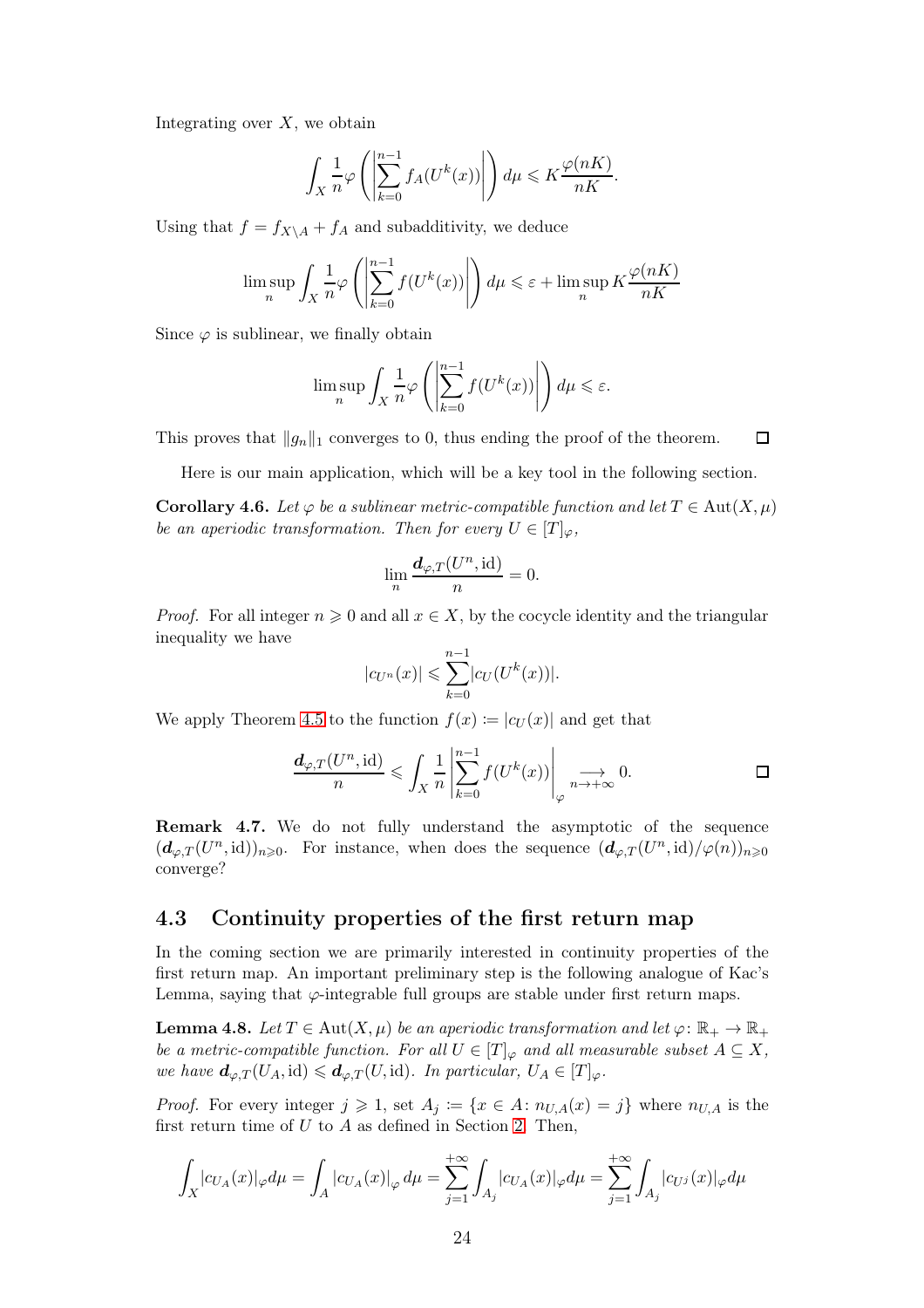By the cocycle identity, for every  $j \geq 1$  we have  $c_{U^j}(x) = \sum_{i=0}^{j-1} c_U(U^i(x))$ , so by the triangle inequality we obtain

$$
\int_X |c_{U_A}(x)|_\varphi d\mu \leqslant \sum_{j=1}^{+\infty} \sum_{i=0}^{j-1} \int_{A_j} |c_U(U^i(x))|_\varphi d\mu
$$
  

$$
\leqslant \sum_{j=1}^{+\infty} \sum_{i=0}^{j-1} \int_{U^i(A_j)} |c_U(x)|_\varphi d\mu
$$
  

$$
\leqslant \int_X |c_U(x)|_\varphi d\mu,
$$

the last inequality being a consequence of the fact that the sets  $U^{i}(A_{j})$  are disjoint for  $j \in \mathbb{N}$  and  $i \in \{0, \ldots, j-1\}.$  $\Box$ 

In order to state the continuity properties of the first return map, let us first observe that since we are working up to measure zero, the first return map with respect to a set A only depends on A up to a null set. It is therefore natural to introduce the measure algebra  $\text{MAlg}(X, \mu)$ , defined as the algebra of measurable subsets modulo identifying subsets which differ on a null set. We endow  $\text{MAlg}(X, \mu)$ with the metric  $d_{\mu}(A, B) \coloneqq \mu(A \bigtriangleup B).$ 

We can now recall a continuity property satisfied by the first return map in the full group, which was first observed by Keane.

<span id="page-24-0"></span>**Lemma 4.9** ([\[Kea70,](#page-32-16) Lem. 3]). Let T be a measure-preserving transformation, then the map

$$
[T] \times \mathrm{MAlg}(X, \mu) \longrightarrow [T]
$$

$$
(U, A) \mapsto U_A
$$

is continuous.

It is worth noting that the analogue of Lemma [4.8](#page-23-1) fails for the  $L^1$ -full group. Indeed, let  $T \in Aut(X, \mu)$  be ergodic and let  $\varphi := id_{\mathbb{R}_+}$  Then Kac's Lemma yields that for all measurable  $A \subseteq X$  of positive measure,  $d_{\varphi,T}(T_A, id) = d_{\varphi,T}(T, id) = 1$ . Since  $T_{\emptyset} = id$ , this shows that the map  $\text{MAlg}(X, \mu) \to [T]_1$  defined by  $A \mapsto T_A$  is not continuous.

However, the situation is not that clear when  $\varphi$  is sublinear.

Question 4.10. Let  $\varphi: \mathbb{R}_+ \to \mathbb{R}_+$  be a *sublinear* metric-compatible function. Is the map  $\text{MAlg}(X, \mu) \to [T]_{\varphi}$  defined by  $A \mapsto T_A$  continuous? More generally, is the map  $[T]_{\varphi} \times \text{MAlg}(X, \mu) \to [T]_{\varphi}$  given by  $(U, A) \mapsto U_A$  continuous?

In this section we give two partial answers to the above questions. We first prove that the map  $A \mapsto U_A$  satisfies a continuity property "from below". For this, we need the following version of Scheffé's lemma for sequences of  $\mathbb{Z}\text{-valued }\varphi\text{-integrable}$ functions.

<span id="page-24-1"></span>**Lemma 4.11.** Let  $f: X \to \mathbb{Z}$  be a measurable function and let  $(f_n)_{n\geq 0}$  be a sequence of measurable functions  $f_n: X \to \mathbb{Z}$  that converge in measure to f. If

$$
\limsup \int_X |f_n|_{\varphi} d\mu \leq \int_X |f|_{\varphi} d\mu,
$$

then  $\lim_{n} \int_{X} |f_n - f|_{\varphi} d\mu = 0.$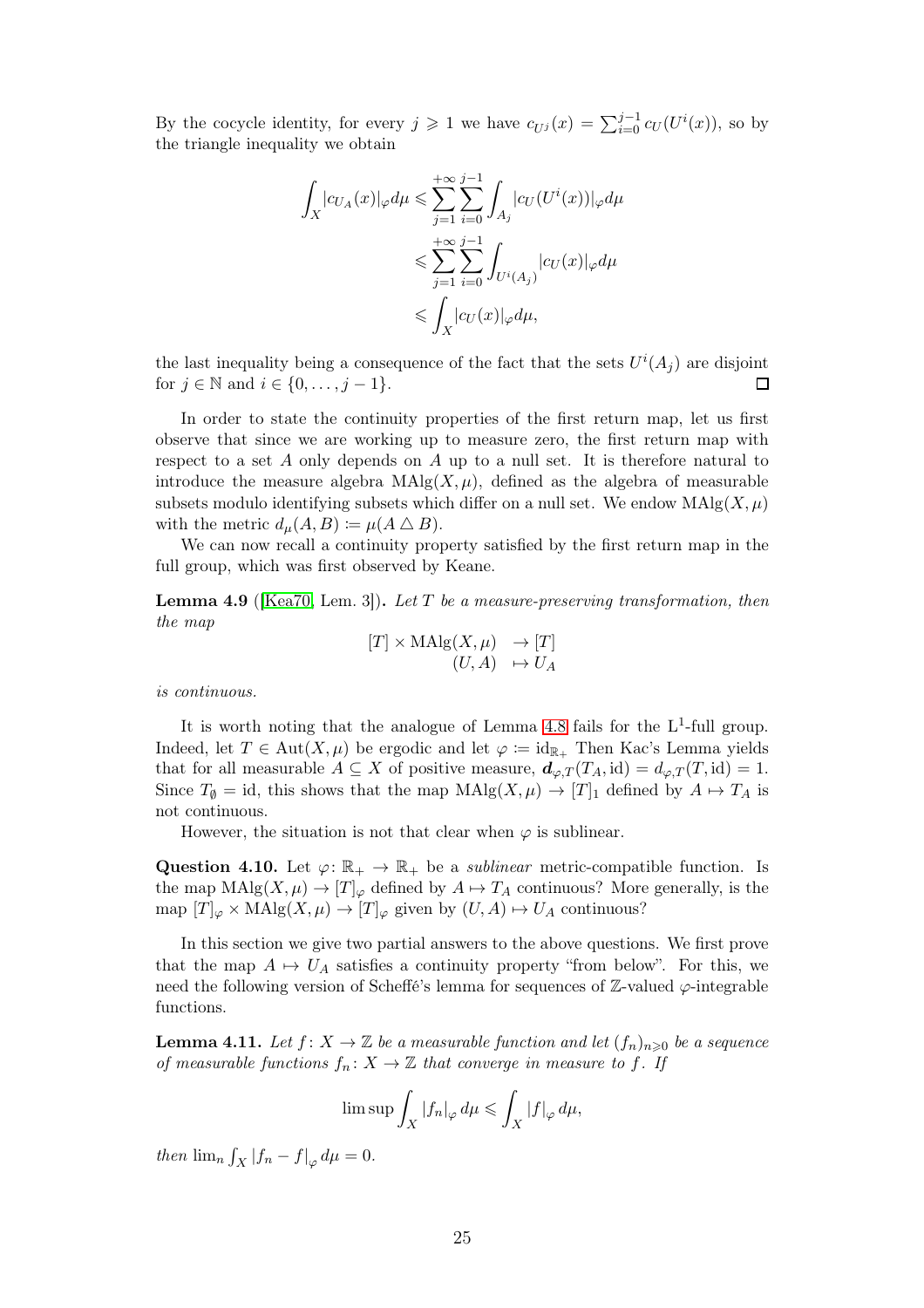*Proof.* It suffices to show that given  $\varepsilon > 0$ , there is  $\delta > 0$  such that for all measurable function  $g: X \to \mathbb{Z}$  satisfying

<span id="page-25-0"></span>
$$
\mu({x \in X : f(x) \neq g(x)} \le \delta \text{ and } \int_X |g|_{\varphi} d\mu \le \int_X |f|_{\varphi} d\mu + \delta,
$$
 (6)

one has that  $\int_X |f - g|_{\varphi} d\mu \leq \varepsilon$ . To this end, fix  $\varepsilon > 0$ . Since  $\int_X |f|_{\varphi} d\mu < +\infty$ , by Lebesgue's dominated convergence theorem there exists  $\delta_0 > 0$  such that for all measurable subset  $A \subseteq X$ , if  $\mu(A) < \delta_0$  then  $\int_A |f|_{\varphi} d\mu < \varepsilon$ . Take  $\delta := \min\{\delta_0, \varepsilon\}$ . Let  $g: X \to \mathbb{Z}$  be a measurable function satisfying [\(6\)](#page-25-0). If we let  $A := \{x \in X : f(x) \neq \emptyset\}$  $g(x)$ , we have

$$
\int_A |g|_\varphi d\mu = \int_X |g|_\varphi d\mu - \int_{X \backslash A} |g|_\varphi d\mu \leqslant \int_X |f|_\varphi d\mu - \int_{X \backslash A} |f|_\varphi d\mu + \delta \leqslant 2\varepsilon
$$

and we can therefore conclude the proof

$$
\int_X |f - g|_{\varphi} d\mu = \int_A |f - g|_{\varphi} d\mu \le \int_A |f|_{\varphi} d\mu + \int_A |g|_{\varphi} d\mu \le 3\varepsilon.
$$

We can now prove the following proposition which is the  $\varphi$ -integrable analogue of [\[LM18,](#page-33-2) Prop. 3.9].

<span id="page-25-3"></span>**Proposition 4.12.** Let  $\varphi$  be a metric-compatible function and  $T \in \text{Aut}(X, \mu)$  and ergodic transformation. Consider  $U \in [T]_{\varphi}$  and consider a measurable subset  $A \subseteq X$ . If  $(A_n)_{n\geqslant0}$  is a sequence of measurable subsets of A such that  $\lim_n \mu(A \setminus A_n) = 0$ , then  $\lim_{n} d_{\varphi,T}(U_{A_n},U_A) = 0.$ 

*Proof.* Since  $\lim_{n} \mu(A \setminus A_n) = 0$  and since the first return map is continuous with respect to the uniform metric by Lemma [4.9,](#page-24-0) we get that  $\lim_{n} d_u(U_{A_n}, U_A) = 0$ . This means that  $(c_{U_{A_n}})_{n\geqslant0}$  converges in measure to  $c_{U_A}$  and therefore that  $(|c_{U_{A_n}}|_{\varphi})_{n\geqslant0}$ converges in measure to  $|c_{U_A}|_{\varphi}$ . Thanks to Lemma [4.8,](#page-23-1) we have for all  $n \geq 0$ ,  $d_{\varphi,T}(U_{A_n},\text{id}) \leq d_{\varphi,T}(U_A,\text{id})$ . In other words

$$
\int_X |c_{U_{A_n}}(x)|_{\varphi} d\mu \leqslant \int_X |c_{U_A}(x)|_{\varphi} d\mu.
$$

Hence we can apply Lemma [4.11,](#page-24-1) yielding

$$
\lim_{n}\int_{X}|c_{U_{A_n}}(x)-c_{U_A}(x)|_{\varphi}d\mu=0.
$$

This precisely means that  $\lim_{n} d_{\varphi,T}(U_{A_n}, U_A) = 0$ , so we are done.

Let  $\varphi: \mathbb{R}_+ \to \mathbb{R}_+$  be a sublinear metric-compatible function and  $T \in Aut(X, \mu)$ be an aperiodic transformation. In Corollary [3.7,](#page-13-1) we proved that for any aperiodic transformation  $T \in Aut(X, \mu)$ , the quantity  $d_{\varphi,T}(T_A, id)$  tends to 0 as  $\mu(A)$  approaches 0. It is natural to ask whether this holds for all aperiodic  $U \in [T]_{\varphi}$ , i.e. does  $d_{\varphi,T}(U_A, id)$  tends to 0 as  $\mu(A)$  approaches 0? We were not able to answer this question, but we can prove the following much weaker statement. Its proof relies on our sublinear ergodic theorem (Theorem [4.5\)](#page-22-0), or rather on Corollary [4.6.](#page-23-2)

<span id="page-25-2"></span>**Proposition 4.13.** Let  $\varphi$  be a sublinear metric-compatible function. Let  $T \in$  $Aut(X, \mu)$  be an aperiodic transformation. Then for any aperiodic transformation  $U \in [T]_{\varphi}$  and for any measurable subset  $A \subseteq X$ , there exists a sequence  $(A_k)_{k\geq0}$  of measurable subsets contained in A which intersect every U-orbit, such that  $\lim_k \mu(A_k) = 0$  and  $\lim_k \mathbf{d}_{\varphi,T}(U_{A_k}, \mathrm{id}) = 0.$ 

*Proof.* Put  $V := U_A$  and remark that for every measurable  $B \subseteq A$ , we have that  $V_B = U_B$ . As an immediate consequence of Alpern's multiple Rokhlin theorem  $[{\rm Alp79}]^2$  $[{\rm Alp79}]^2$ , for every  $k \geq 0$ , one can find a measurable subset  $B_k \subseteq A$  which meets

П

<span id="page-25-1"></span><sup>2</sup>We actually only need Step 1 from the simpler proof given in [\[EP97\]](#page-32-18).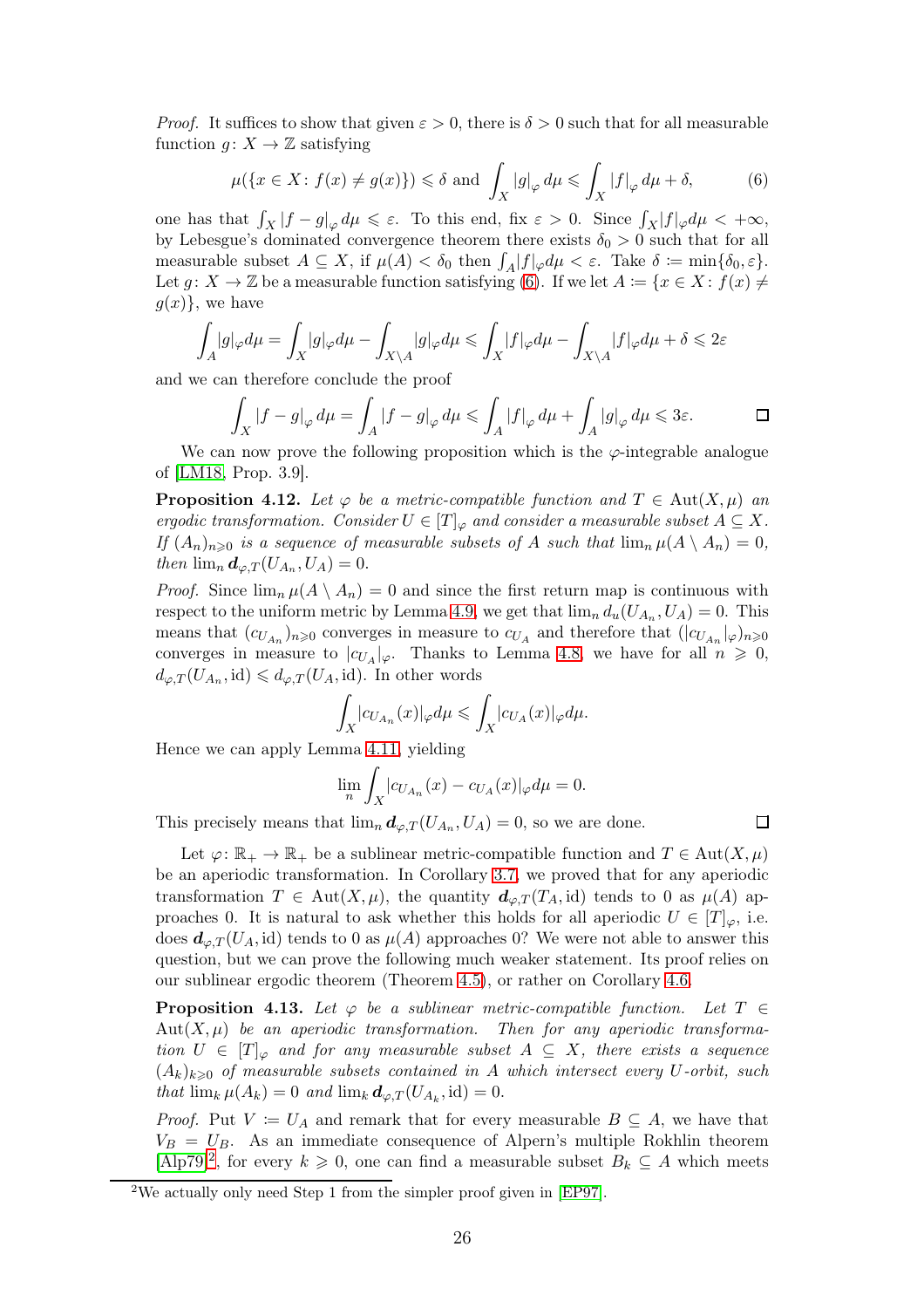every V-orbit in A and such that  $n_{V,B_k}(B_k) = \{k, k+1\}$ . The latter implies that the  $V^{i}(B_{k})$  are disjoint for  $i \in \{0, ..., k-1\}$ . Observe that for all  $x \in X$  and  $i \in \mathbb{Z}$ we have  $n_{V,V^i(B_k)}(x) = n_{V,B_k}(V^{-i}(x))$ . This implies that for all  $x \in V^i(B_k)$ , either  $V_{V^{i}(B_{k})}(x) = V^{k}(x)$  or  $V_{V^{i}(B_{k})}(x) = V^{k+1}(x)$ . Therefore by integrating over the disjoint union of the  $V^{i}(B_{k})$  for  $i \in \{0, ..., k-1\}$  we get that

$$
\sum_{i=0}^{k-1} \mathbf{d}_{\varphi,T}(V_{V^i(B_k)},\mathrm{id}) \leq \mathbf{d}_{\varphi,T}(V^k,\mathrm{id}) + \mathbf{d}_{\varphi,T}(V^{k+1},\mathrm{id}),
$$

whence there exists  $0 \leq i_k \leq k - 1$  such that

$$
\boldsymbol{d}_{\varphi,T}(V_{V^{i_k}(B_k)},\text{id}) \leqslant \frac{\boldsymbol{d}_{\varphi,T}(V^k,\text{id}) + \boldsymbol{d}_{\varphi,T}(V^{k+1},\text{id})}{k}.
$$

The set  $A_k := V^{i_k}(B_k)$  has measure less than  $1/k$ . Corollary [4.6](#page-23-2) implies that the right hand side in the above formula tends to zero, which implies

$$
\lim_{k} d_{\varphi,T}(U_{A_k}, \text{id}) = \lim_{k} d_{\varphi,T}(V_{A_k}, \text{id}) = 0.
$$

#### <span id="page-26-0"></span>4.4 Optimality of Belinskaya's theorem

We are now ready to prove Theorem [1.2:](#page-2-0) for any sublinear function  $\varphi$ , Belinskaya's theorem fails if we replace integrability by  $\varphi$ -integrability.

<span id="page-26-1"></span>**Theorem 4.14.** Let  $\varphi: \mathbb{R}_+ \to \mathbb{R}_+$  be a sublinear function and let  $T_1 \in \text{Aut}(X, \mu)$ be ergodic. Then there exists an ergodic transformation  $T_2 \in [T_1]$  whose cocycle is  $\varphi$ -integrable such that  $T_1$  and  $T_2$  have the same orbits but are not flip-conjugate.

The proof of the theorem depends on whether  $T_1$  is weakly mixing. Indeed if it is the case, then we can use Corollary [3.11.](#page-16-1) Otherwise, we have to use the Baire category theorem. Indeed the candidate for  $T_2$  is generic for the topology induced by  $d_{\varphi,T_1}$ .

<span id="page-26-2"></span>**Theorem 4.15.** Let  $\varphi$  be a sublinear metric-compatible function and let  $T \in \text{Aut}(X, \mu)$ be an aperiodic element. Then the set of all elements of  $[T]_{\varphi}$  which are weakly mixing and have the same orbits as T is a dense  $G_{\delta}$  set in the Polish space of aperiodic elements of  $[T]_{\varphi}$  with respect to the topology induced by  $d_{\varphi,T}$ .

We delay the proof of the above theorem to Section [4.5.](#page-27-0) Let us first explain how to deduce Theorem [4.14](#page-26-1) from Theorem [4.15.](#page-26-2)

*Proof of Theorem [4.14.](#page-26-1)* By Lemma [2.12,](#page-8-0) there is a sublinear metric-compatible function  $\psi$  such that  $\varphi(t) \leq \psi(t)$  for all t large enough. In particular,  $\psi$ -integrability implies  $\varphi$ -integrability for  $\mathbb{Z}$ -valued functions (cf. Remark [2.13\)](#page-9-2). Hence if the theorem holds for  $\psi$  then it holds for  $\varphi$ . Therefore, by replacing  $\varphi$  by  $\psi$ , we may and do assume that  $\varphi$  is a metric-compatible function.

If  $T_1$  is weakly mixing, then all its nontrivial power are ergodic. Thus Corollary [3.11](#page-16-1) implies that there exists  $T_2 \in [T_1]_{\varphi}$  such that  $T_1$  and  $T_2$  have the same orbits but are not flip-conjugate.

If  $T_1$  is not weakly mixing, then Theorem [4.15](#page-26-2) grant us the existence of some weakly mixing  $T_2 \in [T_1]_{\varphi}$  such that  $T_1$  and  $T_2$  have the same orbits. Since  $T_2$  is weakly mixing and  $T_1$  isn't, they cannot be flip-conjugated.  $\Box$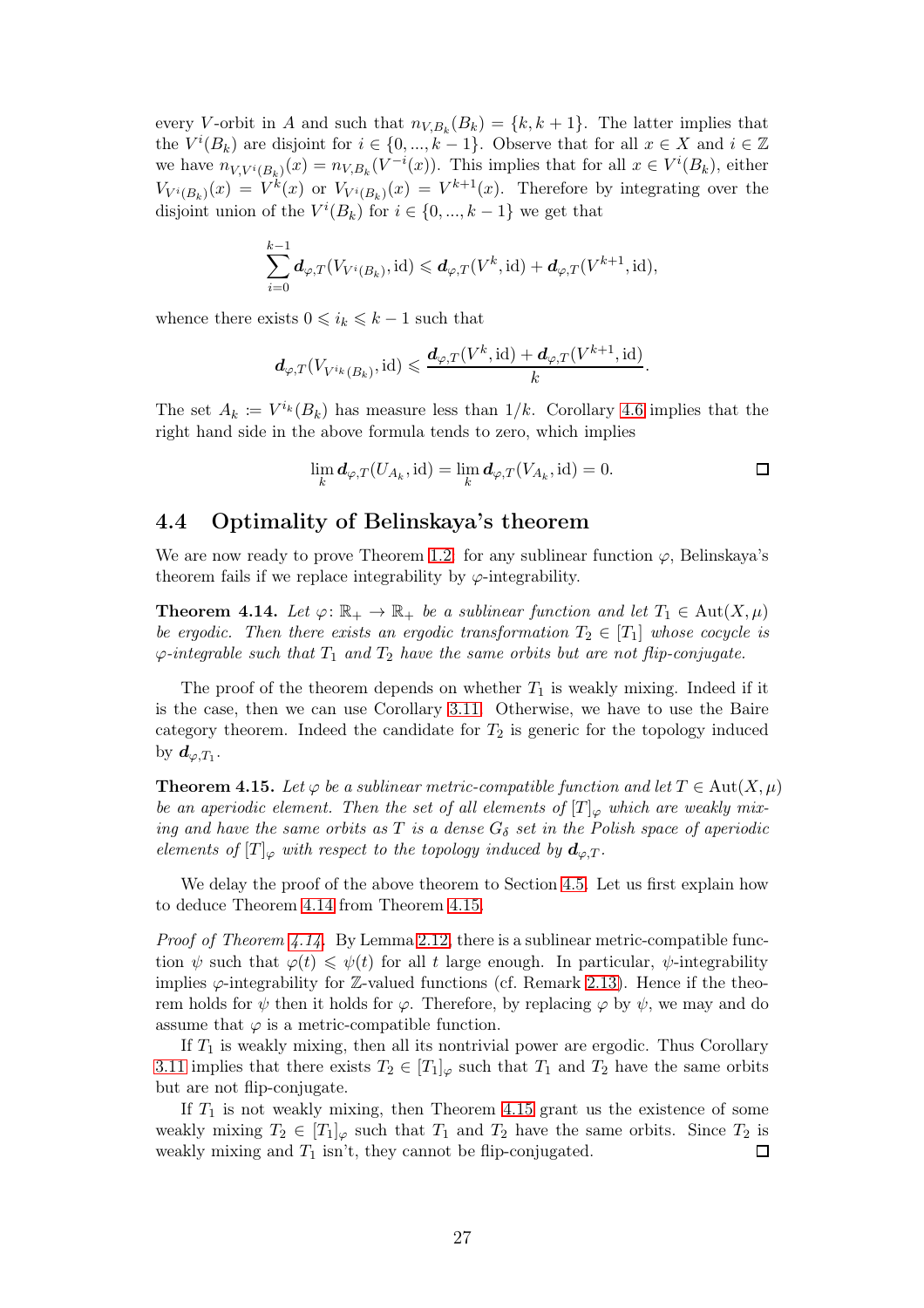#### <span id="page-27-0"></span>4.5 Weakly mixing elements form a dense  $G_{\delta}$  set

This section is dedicated to the proof of Theorem [4.15.](#page-26-2) Before starting the proof, we will need some terminology and preliminary propositions.

In this section we will consider the  $\varphi$ -integrable full groups both with the topology induced by the uniform metric  $d_u$  and the their natural topology induced by  $d_{\varphi,T}$ . The metric  $d_{\varphi,T}$  is complete so we can apply the Baire category theorem in  $([T]_{\varphi}, d_{\varphi,T})$ , see Theorem [4.1.](#page-19-1) Moreover, the topology induced by  $d_{\varphi,T}$  refines the topology induced by  $d_u$ , see Corollary [2.18.](#page-11-3) Note that  $([T]_{\varphi}, d_u)$  is not complete, indeed one can show that  $[T]_{\varphi}$  is dense in the complete metric space  $([T], d_u)$ .

Denote by APER  $\subseteq$  Aut $(X,\mu)$  the set of aperiodic transformations.

**Lemma 4.16.** Let  $\varphi$  be a metric-compatible function and let  $T \in \text{Aut}(X, \mu)$  be an aperiodic element. Then the set  $\text{APER} \cap [T]_{\varphi}$  is closed in the complete metric space  $([T]_{\varphi}, \boldsymbol{d}_{\varphi,T})$  and hence it is a complete metric space itself.

*Proof.* Note that T is aperiodic if and only if for all  $n \geq 1$  we have  $d_u(T^n, id) = 1$ . So the set APER is closed in  $(\text{Aut}(X,\mu), d_u)$ . In particular, APER  $\cap [T]_{\varphi}$  is closed in  $([T]_{\varphi}, d_u)$ , so it is also closed in  $([T]_{\varphi}, d_{\varphi,T})$ .  $\Box$ 

<span id="page-27-1"></span>**Proposition 4.17.** Let  $\varphi$  be a sublinear metric-compatible function and consider an aperiodic element  $T \in Aut(X, \mu)$ . Then the set

 $\{U \in \text{APER} \cap [T]_{\omega} : T \text{ and } U \text{ have the same orbits}\}\$ 

is a dense  $G_{\delta}$  set in (APER ∩  $[T]_{\varphi}, \boldsymbol{d}_{\varphi, T}$ ).

*Proof.* We first prove that this set is  $G_{\delta}$ . For all  $\varepsilon > 0$  and  $n \geq 1$ , let

$$
O_{\varepsilon,n} \coloneqq \left\{ U \in [T]_{\varphi} \colon \mu(\left\{ x \in X : T(x) \in \{U^{-n}(x), \dots, U^{n}(x)\}\right\} ) > 1 - \varepsilon \right\}.
$$

Each  $O_{\varepsilon,n}$  is open in  $([T]_{\varphi}, d_u)$  and thus also in  $([T]_{\varphi}, d_{\varphi,T})$ . Moreover, we have

 ${U \in \mathrm{APER} \cap [T]_{\varphi} \colon T \text{ and } U \text{ have the same orbits}} = \bigcap$ .<br>ε∈Q\*  $\overline{1}$  $n\geqslant 1$  $O_{\varepsilon,n},$ 

which is a countable intersection of open sets, thus by definition a  $G_{\delta}$  set.

We now prove the density. Let  $U \in \text{APER} \cap [T]_{\varphi}$ . Fix a sequence  $(A_k)_{k \geq 0}$  of measurable subset of X which intersect every S-orbits, such that  $\lim_{k} \mu(A_k) = 0$  and  $\lim_k \mathbf{d}_{\varphi,T}(U_{A_k},\mathrm{id}) = 0$  as in Proposition [4.13.](#page-25-2) If we set  $P_k := (U_{A_k})^{-1}U$ , then we get that  $(P_k)_{k\geqslant0}$  tends to U. Moreover, Corollary [3.7](#page-13-1) implies that  $(T_{A_k})_{k\geqslant0}$  tends to the identity, which implies that  $(T_{A_k} P_k)_{k\geq 0}$  tends to U. On the other hand, Lemma [2.4](#page-6-5) yields that the transformation  $P_k$  is periodic and  $A_k$  is a fundamental domain for it. Thus, the transformations  $T_{A_k} P_k$  and T have the same orbits by Lemma [2.3](#page-6-4) and the proof is completed.  $\Box$ 

Let ERG denote the set of ergodic transformations in  $Aut(X, \mu)$ .

<span id="page-27-2"></span>**Proposition 4.18.** Let  $\varphi$  be a sublinear metric-compatible function and fix an ergodic transformation  $T \in Aut(X, \mu)$ . Then ERG  $\cap [T]_{\varphi}$  is a dense  $G_{\delta}$  set in  $(\text{APER} \cap [T]_{\varphi}, d_{\varphi,T}).$ 

*Proof.* By [\[Kec10,](#page-32-11) Thm. 3.6], ERG  $\cap$  [T] is a  $G_{\delta}$  set in (APER  $\cap$  [T],  $d_u$ ). Thus ERG  $\cap [T]_{\varphi}$  is a  $G_{\delta}$  set in  $(APER \cap [T]_{\varphi}, d_{\varphi,T})$ . Finally, since T is ergodic,

ERG  $\cap$   $[T]_{\varphi} \supseteq \{S \in \mathrm{APER} \cap [T]_{\varphi} : S \text{ and } T \text{ have the same orbits}\}.$ 

Thus, Proposition [4.17](#page-27-1) yields that ERG ∩  $[T]_{\varphi}$  is dense in  $(APER \cap [T]_{\varphi}, d_{\varphi,T})$  and the proof is complete. П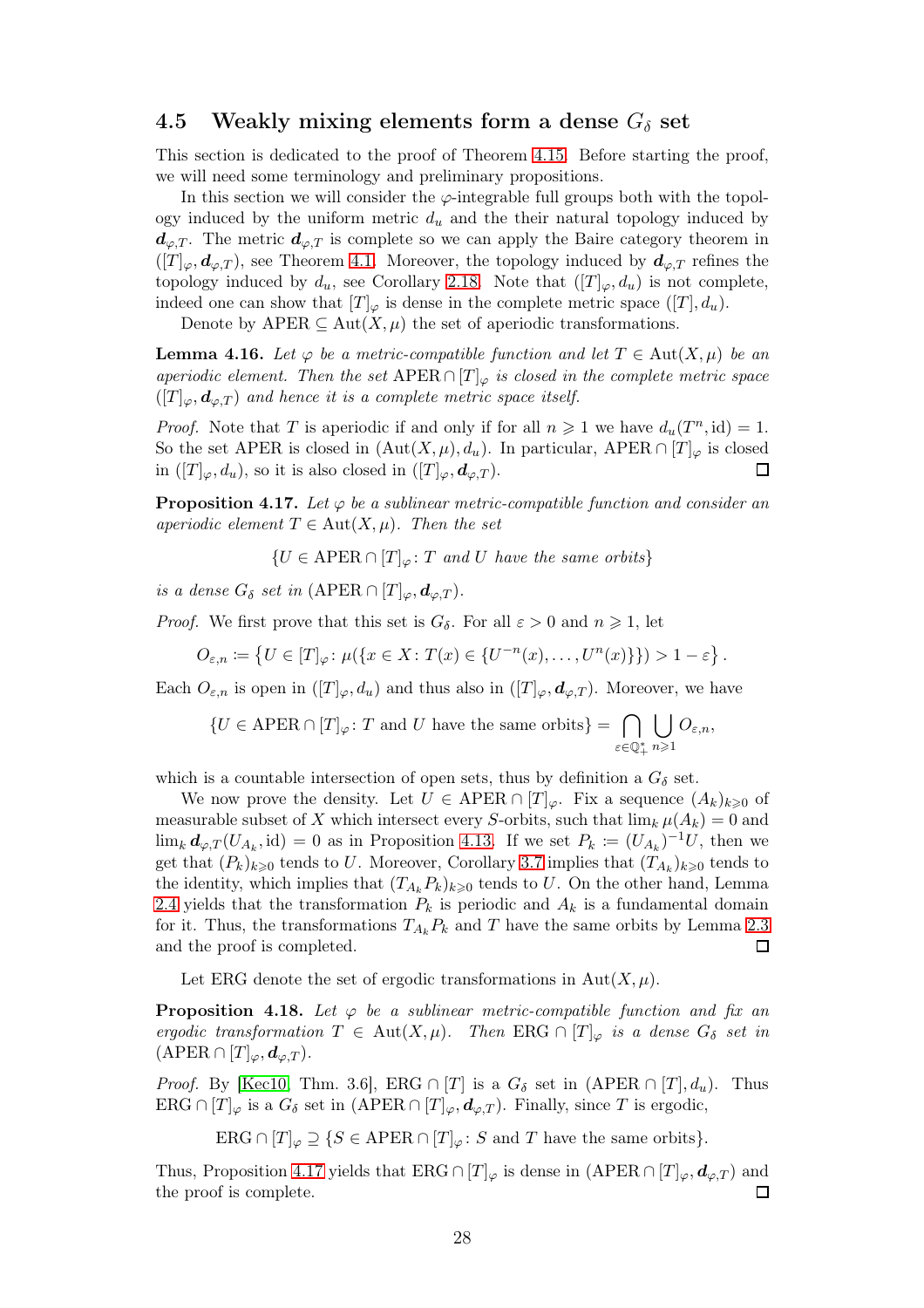**Remark 4.19.** The hypothesis that  $\varphi$  is sublinear is necessary, as for any ergodic  $T \in \text{Aut}(X,\mu)$ , we have that ERG  $\cap [T]_1$  is not dense in APER  $\cap [T]_1$ . Indeed, one can define a continuous *index map*  $I: [T]_1 \rightarrow \mathbb{Z}$  by integrating the cocycle (see [\[LM18,](#page-33-2) Cor. 4.20] for the fact that it takes values in  $\mathbb{Z}$ ). Then note that  $I(U) \neq 0$  for every ergodic  $U \in [T]_1$ : by [\[LM18,](#page-33-2) Prop. 4.13] every ergodic  $U \in [T]_1$ is either almost positive or almost negative. Then combining [\[LM18,](#page-33-2) Prop. 4.17 and Prop. 3.4] yields that U has positive or negative index, so  $I(U) \neq 0$ . Finally, there are aperiodic elements with index 0: take  $A \subseteq X$  measurable with  $0 < \mu(A)$ 1, then the aperiodic transformation  $U := T_A T_{X}^{-1}$  $\chi_{\setminus A}^{n-1}$  has index zero (using again [\[LM18,](#page-33-2) Prop. 3.4]). By continuity of the discrete-valued index map, we conclude that ERG ∩ [T]<sub>1</sub> cannot be dense in APER ∩ [T]<sub>1</sub>.

**Definition 4.20.** A transformation  $S \in Aut(X, \mu)$  is *weakly mixing* if for all finite subset  $\mathcal{F} \subseteq \text{MAlg}(X, \mu)$  and all  $\varepsilon > 0$ , there exists  $n \in \mathbb{Z}$  such that for all  $A, B \in \mathcal{F}$ ,

$$
|\mu(V^n(A) \cap B) - \mu(A)\mu(B)| < \varepsilon.
$$

Given a measurable subset of positive measure  $A \subseteq X$  we will denote by  $\mu_A$ the probability measure on A defined by  $\mu_A(B) := \mu(A \cap B)/\mu(A)$ . We say that a transformation  $T \in Aut(X, \mu)$  is *weakly mixing on* A if  $T(A) = A$  and the restriction of T to A is weakly mixing as an element of  $\text{Aut}(A, \mu_A)$ . The following result will be crucial in the proof of Theorem [4.15.](#page-26-2)

**Theorem 4.21** (Conze [\[Con72\]](#page-32-8)). Let  $T \in Aut(X, \mu)$  be an ergodic transformation. Then the set

 ${A \in \text{MAlg}(X, \mu): T_A \text{ is weakly mixing on } A}$ 

is a dense  $G_{\delta}$  set in  $(MAlg(X, \mu), d_{\mu})$  where  $d_{\mu}(A, B) := \mu(A \bigtriangleup B)$ .

Denote by WMIX the set of weakly mixing transformations of  $Aut(X, \mu)$ . We are finally ready to prove Theorem [4.15](#page-26-2) which can be reformulated as follows.

**Theorem 4.22.** Let  $\varphi$  be a sublinear metric-compatible function and let  $T \in \text{Aut}(X, \mu)$ be an ergodic transformation. Then the set

 ${U \in WMIX \cap [T]_{\omega} : T \text{ and } U \text{ have the same orbits}}$ 

is a dense  $G_{\delta}$  set in (APER  $\cap$   $[T]_{\varphi}, \mathbf{d}_{\varphi,T}$ ).

*Proof.* By the Baire category theorem, the intersection of two dense  $G_{\delta}$  subsets is a dense  $G_{\delta}$  subset. Hence by Proposition [4.17,](#page-27-1) it suffices to show that WMIX  $\cap [T]_{\varphi}$ is a dense  $G_{\delta}$  set in  $(\text{APER} \cap [T]_{\varphi}, d_{\varphi,T})$ , which will occupy the remainder of the proof.

By definition, a transformation  $U$  is weakly mixing if and only if for all finite subset  $\mathcal{F} \subseteq \text{MAlg}(X, \mu)$  and all  $\varepsilon > 0$ , it belongs to the set  $O_{\mathcal{F}, \varepsilon}$  defined by:

$$
O_{\mathcal{F},\varepsilon} := \{ V \in \text{Aut}(X,\mu) \colon \exists n \in \mathbb{Z}, \ \forall A,B \in \mathcal{F}, \ |\mu(V^n(A) \cap B) - \mu(A)\mu(B)| < \varepsilon \} \, .
$$

Observe that each  $O_{\mathcal{F},\varepsilon}$  is open in  $(\text{Aut}(X,\mu),d_u)$ . As before, denote by  $d_{\mu}$  the metric on  $\text{MAlg}(X, \mu)$  defined by  $d_{\mu}(A, B) = \mu(A \bigtriangleup B)$ .

<span id="page-28-0"></span>Claim 1. Let  $\mathcal{F} = \{A_1, ..., A_n\}$  and  $\mathcal{F}' = \{A'_1, ..., A'_n\}$  be subsets of  $\text{MAlg}(X, \mu)$ . Fix  $\varepsilon > 0$ . If for every  $i \in \{1, ..., n\}$  one has  $\mu(A_i \triangle A'_i) < \varepsilon$ , then

$$
O_{\mathcal{F},\varepsilon} \subseteq O_{\mathcal{F}',5\varepsilon}.
$$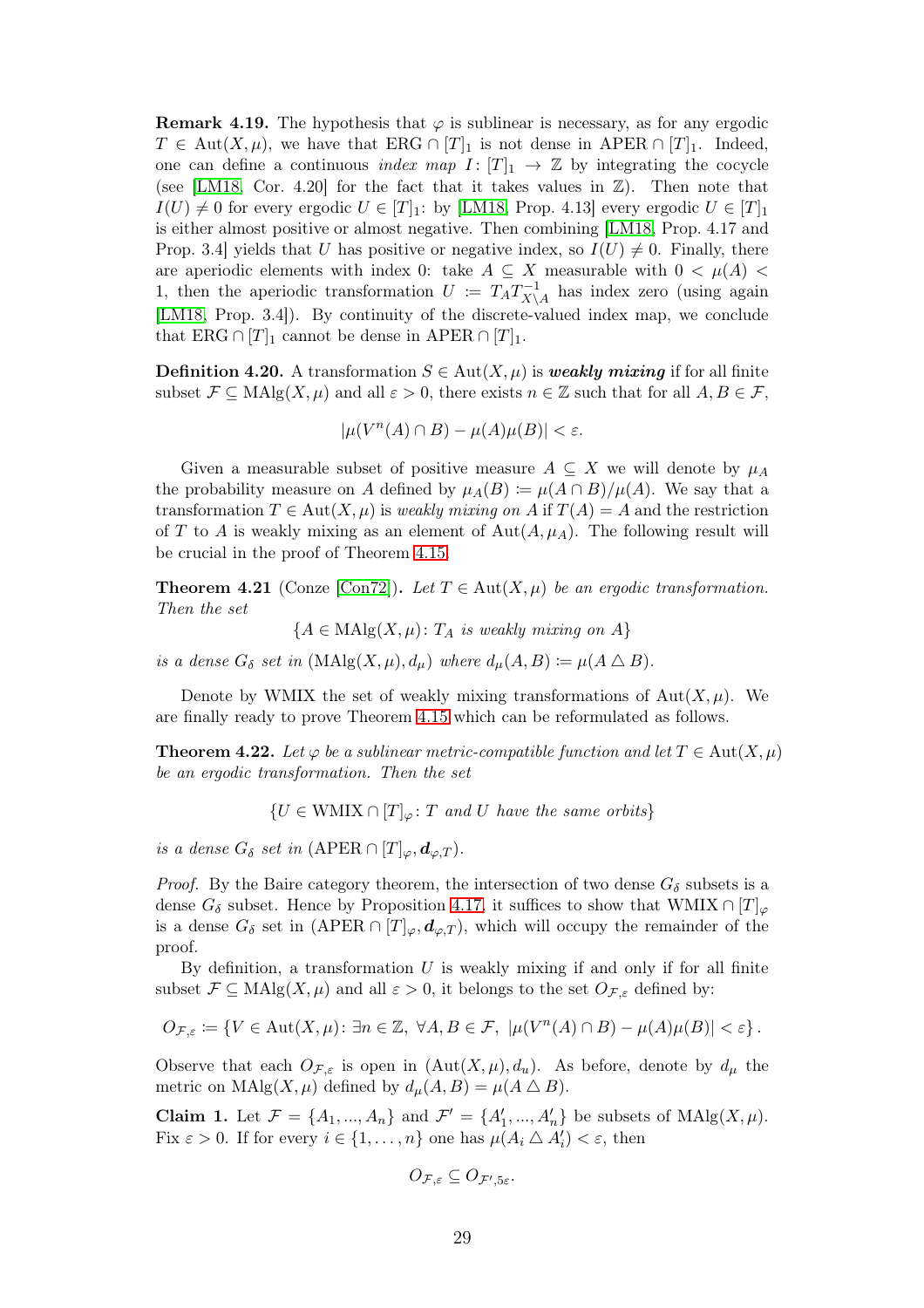*Proof of the claim.* Let  $V \in O_{\mathcal{F}_{\mathcal{E}}}$ . Fix  $n \in \mathbb{Z}$  such that for all  $i, j \in \{1, ..., n\}$  we have  $|\mu(V^n(A_i) \cap A_j) - \mu(A_i)\mu(A_j)| < \varepsilon$ . We first remark that for every measurable  $B \subset X$  and  $i \in \{1, \ldots, n\}$ , we have  $|\mu(B)\mu(A_i) - \mu(B)\mu(A'_i)| < \varepsilon$  and  $|\mu(B \cap A'_i) - \mu(B)\mu(A'_i)|$  $|\mu(B \cap A_i)| < \varepsilon$ . The result now follows from the triangular inequality and the fact V preserves  $\mu$ :

$$
|\mu(V^{n}(A'_{i}) \cap A'_{j}) - \mu(A'_{i})\mu(A'_{j})| < |\mu(V^{n}(A'_{i}) \cap A'_{j}) - \mu(A'_{i})\mu(A_{j})| + \varepsilon
$$
  

$$
< |\mu(V^{n}(A'_{i}) \cap A'_{j}) - \mu(A_{i})\mu(A_{j})| + 2\varepsilon
$$
  

$$
< |\mu(V^{n}(A'_{i}) \cap A_{j}) - \mu(A_{i})\mu(A_{j})| + 3\varepsilon
$$
  

$$
= |\mu(A'_{i} \cap V^{-n}(A_{j})) - \mu(A_{i})\mu(A_{j})| + 3\varepsilon
$$
  

$$
< |\mu(A_{i} \cap V^{-n}(A_{j})) - \mu(A_{i})\mu(A_{j})| + 4\varepsilon
$$
  

$$
= |\mu(V^{n}(A_{i}) \cap A_{j}) - \mu(A_{i})\mu(A_{j})| + 4\varepsilon
$$
  

$$
< 5\varepsilon.
$$

Since  $(X, \mu)$  is standard, we can fix a countable dense subset M of  $(MAlg(X, \mu), d_{\mu})$ . It follows from the Claim [1](#page-28-0) that

$$
WMIX = \bigcap_{\varepsilon \in \mathbb{Q}_+^*} \bigcap_{\mathcal{F} \subseteq \mathcal{M} \text{ finite}} O_{\mathcal{F},\varepsilon}.
$$
 (7)

In particular WMIX is a  $G_{\delta}$  set in  $(Aut(X,\mu), d_u)$  and hence WMIX  $\cap [T]_{\varphi}$  is a  $G_{\delta}$ set in  $([T]_{\varphi}, \boldsymbol{d}_{\varphi,T}).$ 

We now prove that WMIX is dense. By the Baire category theorem, it is enough to show that each  $O_{\mathcal{F},\varepsilon}$  is dense in  $(APER \cap [T]_{\varphi},\boldsymbol{d}_{\varphi,T})$ . By Proposition [4.18](#page-27-2) the set ERG ∩  $[T]_{\varphi}$  is dense in APER ∩  $[T]_{\varphi}$ , so it is enough to prove that

<span id="page-29-1"></span>
$$
ERG \cap [T]_{\varphi} \subseteq \overline{O_{\mathcal{F},\varepsilon} \cap APER \cap [T]_{\varphi}}.\tag{8}
$$

So let us fix a finite subset  $\mathcal{F} \subseteq \text{MAlg}(X, \mu)$ , a positive real  $\varepsilon > 0$  and an ergodic transformation  $U \in ERG \cap [T]_{\varphi}$ .

We let  $(X_k)_{k\geqslant 0}$  be a sequence of measurable subsets such that  $\mu(X_k) = 1 - 2^{-k}$ . For all  $k \geqslant 0$ , we apply Conze's Theorem to the transformation  $U_{X_k}$ , which is ergodic on  $X_k$ , to find a measurable subset  $Y_k \subseteq X_k$  such that  $\mu(Y_k) > 1 - 2^{-k+1}$  and  $U_{Y_k}$ is weakly mixing on  $Y_k$ . Set  $V_k := U_{Y_k} T_{X \setminus Y_k}$ . We claim that  $(V_k)_{k \geqslant 0}$  tends to U. Indeed since  $\lim_{k} \mu(Y_k) = 1$ , Proposition [4.12](#page-25-3) yields that  $U_{Y_k}$  tends to U while Corollary [3.7](#page-13-1) gives us that  $T_{X\setminus Y_k}$  tends to the identity.

<span id="page-29-0"></span>**Claim 2.** For k large enough, we have that  $V_k \in O_{\mathcal{F},\varepsilon}$ .

*Proof of the claim.* For all  $k \geq 0$ , put  $\mathcal{F}_k := \{A \cap Y_k : A \in \mathcal{F}\}\$ . Since  $U_{Y_k}$  is weakly mixing on  $Y_k$ , we have  $U_{Y_k} \in O_{\mathcal{F}_k, \varepsilon/5}$ . By construction, the transformations  $U_{Y_k}$  and  $V_k$  coincide on  $Y_k$ , so we also have  $V_k \in O_{\mathcal{F}_k, \varepsilon/5}$ . Since  $\lim_k \mu(Y_k) = 1$ , for k large enough and all  $A \in \mathcal{F}$ , we have  $\mu(A \triangle (A \cap Y_k)) < \varepsilon/5$ . We thus get that  $V_k \in O_{\mathcal{F} \in \mathcal{F}}$ for k large enough by Claim [1.](#page-28-0)  $\Box_{\text{claim}}$ 

It follows immediately from Claim [2](#page-29-0) that any ergodic element in  $[T]_{\varphi}$  is a limit of aperiodic elements in  $O_{\mathcal{F},\varepsilon} \cap [T]_{\varphi}$ . This shows the inclusion [\(8\)](#page-29-1), ending the proof of the theorem.  $\Box$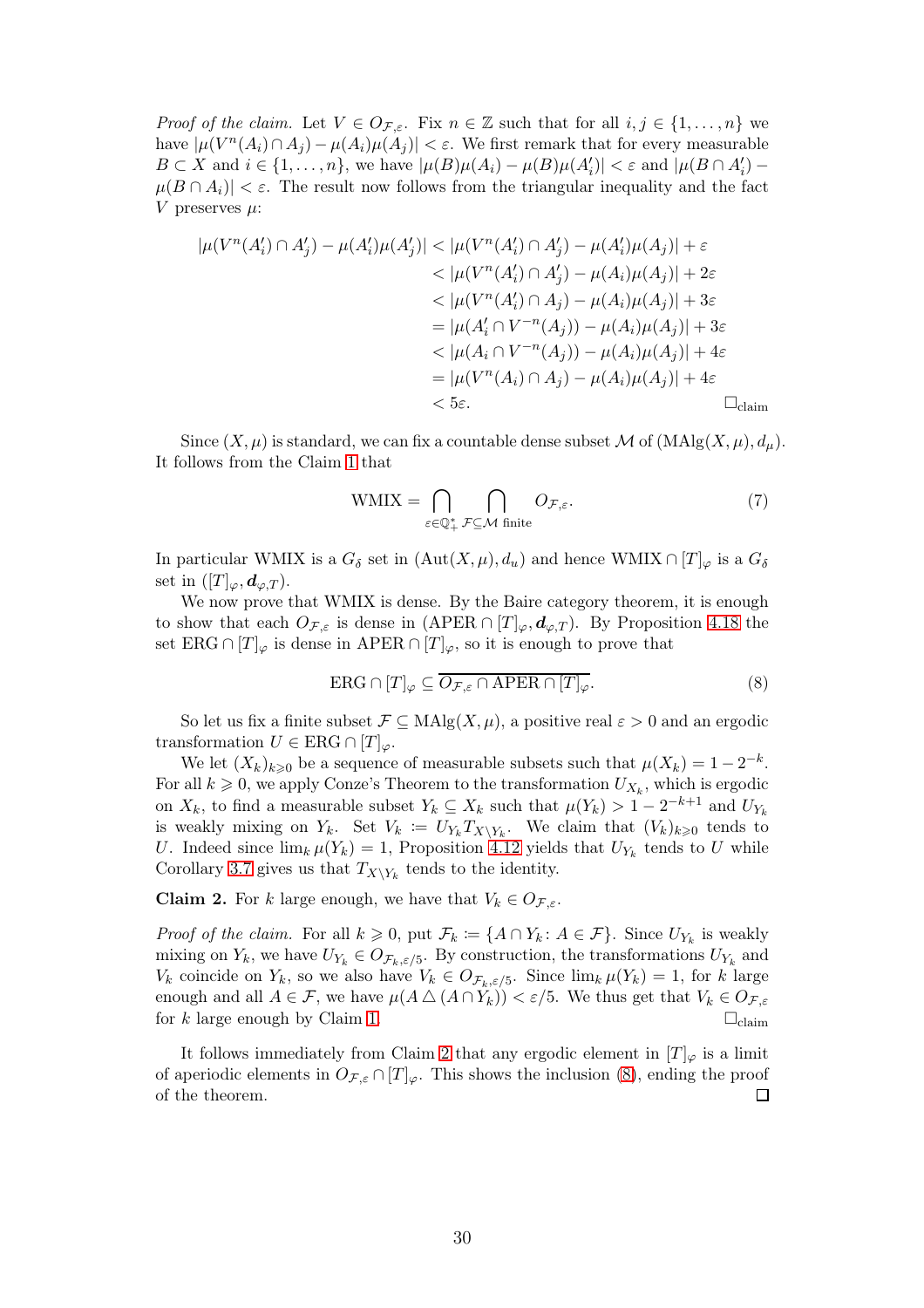## <span id="page-30-0"></span>A Proof of Belinskaya's theorem

In this appendix, we present a short proof of Belinskaya's theorem due to Katznelson which is not publicly available to our knowledge. As in Belinskaya's original proof, a key step is the following theorem, of independent interest. The proof we present here is mainly due to Katznelson. To lighten notation, given a point  $x \in X$ , a map  $T: X \to X$ , and a subset  $I \subseteq \mathbb{Z}$ , we will write

$$
TI(x) \coloneqq \{Ti(x) : i \in I\}.
$$

<span id="page-30-2"></span>**Theorem A.1.** Let  $T$  be an aperiodic measure-preserving transformation, suppose  $U \in Aut(X, \mu)$  has the same orbits as T and that for almost every  $x \in X$ , the symmetric difference of the respective positive T and U orbits  $T^{\mathbb{N}}(x) \triangle U^{\mathbb{N}}(x)$  is finite. Then T and U are conjugate.

*Proof (Katznelson).* We will explicitly define an element S in [T] such that  $U =$  $S^{-1}TS$ . This will be done thanks to the following claim.

**Claim.** For almost every  $x \in X$ , there exists a unique  $j(x) \in \mathbb{Z}$  such that

$$
\left|T^{\mathbb{N}+j(x)}(x)\setminus U^{\mathbb{N}}(x)\right|=\left|U^{\mathbb{N}}(x)\setminus T^{\mathbb{N}+j(x)}(x)\right|
$$

*Proof of the claim.* For almost every  $x \in X$ , consider the function  $\tau_x : \mathbb{Z} \to \mathbb{Z}$  defined by

$$
\tau_x(j) \coloneqq \left| T^{\mathbb{N}+j}(x) \setminus U^{\mathbb{N}}(x) \right| - \left| U^{\mathbb{N}}(x) \setminus T^{\mathbb{N}+j}(x) \right|.
$$

Remark that by assumption for almost every x, the value  $\tau_x(j)$  is finite for all  $j \in \mathbb{Z}$ . By considering the two cases  $T^j(x) \in U^{\mathbb{N}}(x)$  and  $T^j(x) \notin U^{\mathbb{N}}(x)$ , we see that  $\tau_x(j+1) = \tau_x(j) + 1$  for all  $j \in \mathbb{Z}$ . It follows that  $\tau_x(j) = \tau_x(0) + j$  for all  $j \in \mathbb{Z}$  so  $j(x) := -\tau_x(0)$  is the unique element we seek.  $\square_{\text{claim}}$ 

We set  $S(x) := T^{j(x)}(x)$ . By the above claim,  $S(x)$  is the unique element of the T-orbit of  $x$  satisfying

<span id="page-30-1"></span>
$$
\left|T^{\mathbb{N}}(S(x))\setminus U^{\mathbb{N}}(x)\right| = \left|U^{\mathbb{N}}(x)\setminus T^{\mathbb{N}}(S(x)\right|.
$$
\n(9)

By considering whether none, only one, or both of the points x and  $S(x)$  belong to  $T^{N}(S(x)) \cap U^{N}(x)$ , we see that removing the point  $S(x)$  from  $T^{N}(S(x))$  and the point x from  $U^{\mathbb{N}}(x)$  does not perturb the above equation, so that

$$
\left|T^{\mathbb{N}+1}(S(x))\setminus U^{\mathbb{N}+1}(x)\right|=\left|U^{\mathbb{N}+1}(x)\setminus T^{\mathbb{N}+1}(S(x))\right|.
$$

This can be rewritten as

$$
\left|T^{\mathbb{N}}(TS(x))\setminus U^{\mathbb{N}}(U(x))\right|=\left|U^{\mathbb{N}}(U(x))\setminus T^{\mathbb{N}}(TS(x))\right|,
$$

which by equation [\(9\)](#page-30-1) yields the desired equivariance condition

$$
SU(x) = TS(x).
$$

We now have to check that  $S \in [T]$ . Using that T and U are invertible and a straightforward induction, we obtain that  $SU<sup>n</sup>(x) = T<sup>n</sup>S(x)$  for all  $n \in \mathbb{Z}$ . In particular S induces a bijection from the T-orbit of x to the U-orbit of  $S(x)$ . Since  $S(x) = T^{j(x)}(x)$  belongs to the T-orbit of x, which coincides with the U-orbit of x, we conclude that  $S$  induces a bijection on each  $T$ -orbit, in particular  $S$  is bijective. Finally we check that S is measure-preserving. The sets  $A_n := \{x \in X : S(x) =$  $T^{n}(x)$  for  $n \in \mathbb{Z}$  form a partition of X. If  $B \subseteq X$  is measurable, we write  $B =$  $\bigcup_n A_n \cap B$  so that  $\mu(S(B)) = \sum_n \mu(T^n(A_n \cap B)) = \sum_n \mu(A_n \cap B) = \mu(B)$ . This ends the proof of Theorem [A.1](#page-30-2)  $\Box$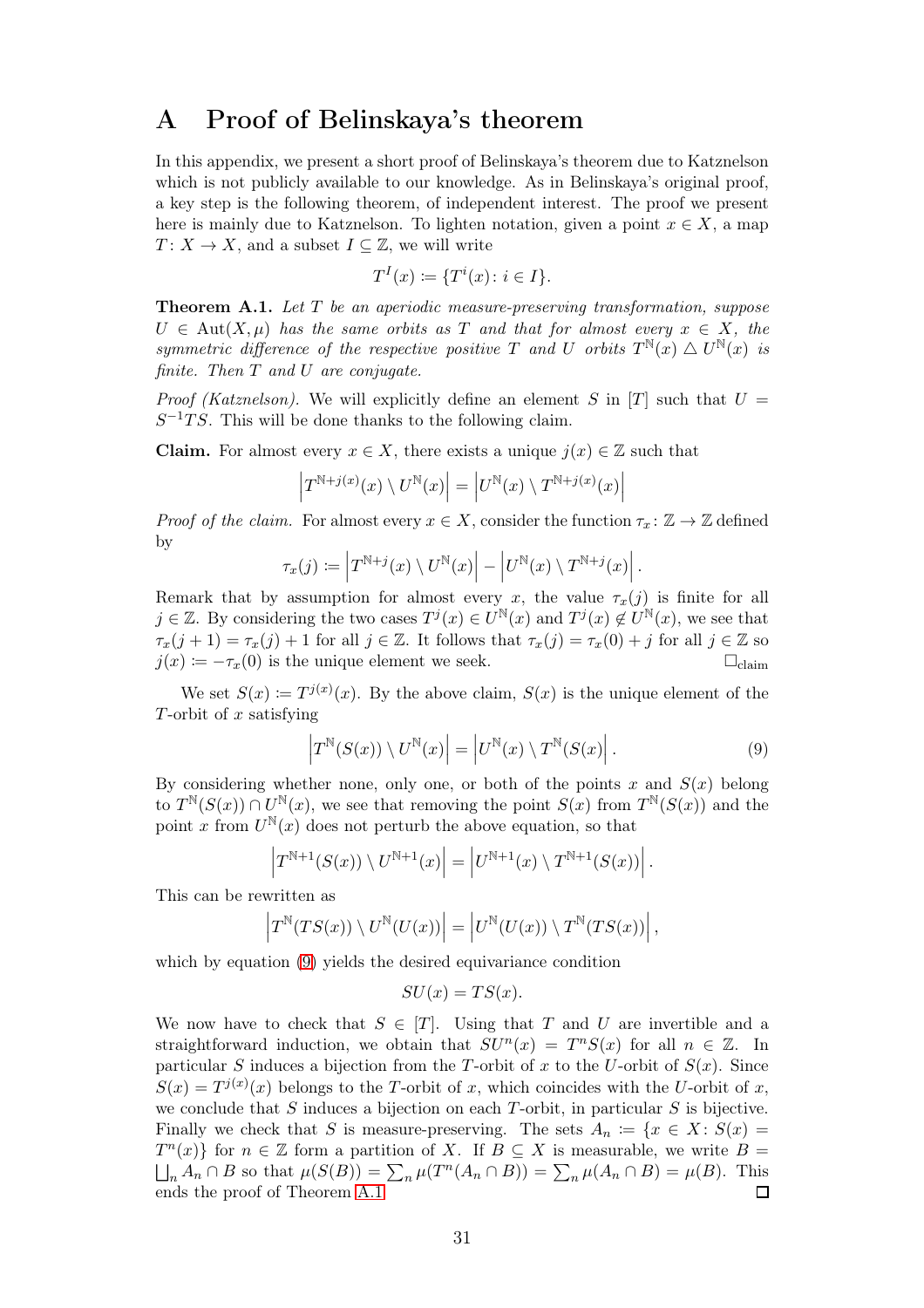Given  $T \in \text{Aut}(X, \mu)$ , denote by  $\mathcal{R}_T \subseteq X \times X$  the equivalence relation whose classes are the T-orbits. Before proceeding with the proof of Belinskaya's theorem, we recall the following well-known lemma. Its usefulness towards proving Belinskaya's theorem was pointed out to us by Todor Tsankov.

<span id="page-31-0"></span>**Lemma A.2** (Mass-transport principle). Let  $T \in Aut(X, \mu)$  and  $f: \mathcal{R}_T \to \mathbb{N}$  be a measurable map. Then

$$
\int_X \sum_{n \in \mathbb{Z}} f(x, T^n(x)) d\mu = \int_X \sum_{n \in \mathbb{Z}} f(T^n(x), x) d\mu.
$$

*Proof.* Since  $f$  is non-negative, Tonelli's theorem tells us that

$$
\int_X \sum_{n \in \mathbb{Z}} f(x, T^n(x)) d\mu = \sum_{n \in \mathbb{Z}} \int_X f(x, T^n(x)) d\mu
$$

$$
= \sum_{n \in \mathbb{Z}} \int_X f(T^{-n}(x), x) d\mu
$$

$$
= \sum_{n \in \mathbb{Z}} \int_X f(T^n(x), x) d\mu
$$

$$
= \int_X \sum_{n \in \mathbb{Z}} f(T^n(x), x) d\mu.
$$

**Theorem A.3** (Belinskaya's theorem). Let  $T \in Aut(X, \mu)$  be ergodic, let  $U \in [T]_1$ . Then  $T$  and  $U$  are flip-conjugate.

*Proof.* Define a T-invariant total order  $\leq_T$  on each T-orbit by setting  $x \leq_T y$  if there is  $n \geq 0$  such that  $y = T^n(x)$ . We will write  $x \leq_T y$  whenever  $x \neq y$  and  $x \leq_T y$ . Define  $f: \mathcal{R}_T \to \mathbb{N}$  by:

$$
f(x,y) := \begin{cases} 1 & \text{if } x \leq_T y <_T U(x) \text{ or } U(x) <_T y \leq_T x, \\ 0 & \text{otherwise.} \end{cases}
$$

Let us denote by  $c_U$  the T-cocycle of U. By assumption,  $c_U$  is integrable. Remark that  $f(x,T^n(x)) = 1$  if and only if  $0 \leq n \leq c_U(x)$  or  $c_U(x) \leq n \leq 0$ , so  $\sum_{n\in\mathbb{Z}}f(x,T^n(x))=|c_U(x)|.$  We thus have

$$
\int_X \sum_{n \in \mathbb{Z}} f(x, T^n(x)) d\mu = \int_X |c_U(x)| d\mu < +\infty.
$$

Using the mass-transport principle (Lemma [A.2\)](#page-31-0), we deduce that

$$
\int_X \sum_{n \in \mathbb{Z}} f(T^n(x), x) d\mu < +\infty,
$$

in particular for almost every  $x \in X$ , the sum  $\sum_{n \in \mathbb{Z}} f(T^n(x), x)$  is finite.

This implies that for almost every  $x \in X$ , there are only finitely many integers  $n \in \mathbb{Z}$  such that  $U^n(x) \leq T x \leq T U^{n+1}(x)$  or  $U^{n+1}(x) \leq T x \leq T U^n(x)$ . Since the U-orbit of almost every point is infinite, for almost every  $x$ , we must have that either  $U^{n}(x) \leq T x$  or  $U^{n}(x) \geq T x$  for all but finitely many  $n \geq 0$ . By ergodicity of U and up to replacing U with its inverse, we can assume that for almost all  $x \in X$  we have  $U^n(x) \geq T x$  for all but finitely many  $n \geq 0$ .

By the symmetric argument, for all but finitely many  $n \leq 0$ , we have that  $U^{n}(x) \leq T x$  and therefore we must have that  $\{T^{n}(x): n \geq 0\} \triangle \{U^{n}(x): n \geq 0\}$  is finite. The conclusion now follows from Theorem [A.1.](#page-30-2)  $\Box$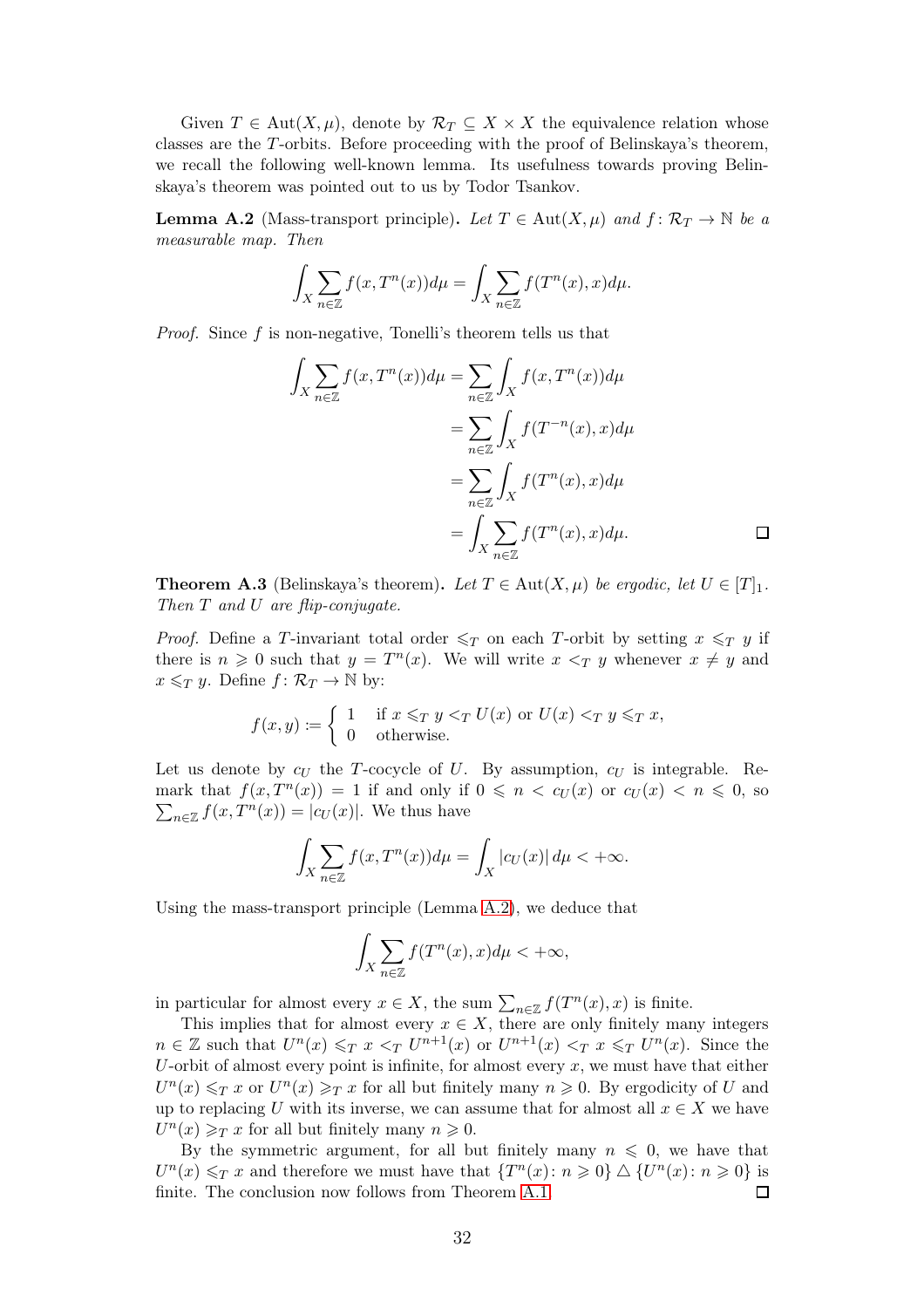# References

<span id="page-32-18"></span><span id="page-32-17"></span><span id="page-32-13"></span><span id="page-32-9"></span><span id="page-32-8"></span><span id="page-32-5"></span><span id="page-32-4"></span><span id="page-32-3"></span><span id="page-32-2"></span><span id="page-32-1"></span>[Alp79] Steve Alpern. Generic properties of measure preserving homeomorphisms. In Manfred Denker and Konrad Jacobs, editors, Ergodic Theory, volume 729, pages 16–27. Springer Berlin Heidelberg, Berlin, Heidelberg, 1979. [Aus16a] Tim Austin. Behaviour of Entropy Under Bounded and Integrable Orbit Equivalence. Geom. Funct. Anal., 26(6):1483–1525, 2016. [Aus16b] Tim Austin. Integrable measure equivalence for groups of polynomial growth. Groups Geom. Dyn., 10(1):117–154, 2016. [Bel68] Raisa M. Belinskaya. Partitions of Lebesgue space in trajectories defined by ergodic automorphisms. Funkts. Anal. Prilozh., 2(3):190–199, 1968. [Con72] Jean Pierre Conze. Équations fonctionnelles et systèmes induits en théorie ergodique. Z. Wahrscheinlichkeitstheor. Verw. Geb., 23(1):75– 82, 1972. [DKLMT20] Thiebout Delabie, Juhani Koivisto, François Le Maître, and Romain Tessera. Quantitative measure equivalence. arXiv:2002.00719, 2020. [Dow11] Tomasz Downarowicz. Entropy in Dynamical Systems. New Mathematical Monographs. Cambridge University Press, Cambridge, 2011. [Dye59] Henry A. Dye. On Groups of Measure Preserving Transformations. I. Am. J. Math., 81(1):119-159, 1959. [EP97] Stanley J. Eigen and Vidhu S. Prasad. Multiple Rokhlin tower theorem: A simple proof. New York J. Math., 3A:11–14, 1997. [Hal17] Paul R. Halmos. Lectures on Ergodic Theory. Dover Publications, Mineola, NY, 2017. [HvN42] Paul R. Halmos and John von Neumann. Operator Methods in Classical Mechanics, II. Ann. of Math., 43(2):332–350, 1942. [Kac47] Mark Kac. On the notion of recurrence in discrete stochastic processes. Bull. Am. Math. Soc., 53(10):1002–1010, 1947. [Kea70] Michael Keane. Contractibility of the Automorphism Group of a Nonatomic Measure Space. *Proc. Am. Math. Soc.*, 26(3):420–422, 1970. [Kec95] Alexander S. Kechris. Classical Descriptive Set Theory, volume 156 of Graduate Texts in Mathematics. Springer-Verlag, New York, 1995. [Kec10] Alexander S. Kechris. Global Aspects of Ergodic Group Actions, volume 160 of Mathematical Surveys and Monographs. American Mathematical Society, Providence, RI, 2010. [Kin68] John F. C. Kingman. The ergodic theory of subadditive stochastic processes. J. R. Stat. Soc., Ser. B, 30:499–510, 1968. [KL19] David Kerr and Hanfeng Li. Entropy, Shannon orbit equivalence, and sparse connectivity.  $arXiv:1912.02764$ , 2019. [KL22] David Kerr and Hanfeng Li. Entropy, virtual abelianness, and shannon orbit equivalence, 2022. [Lig02] Thomas M. Liggett. Tagged Particle Distributions or How to Choose a Head at Random. In Vladas Sidoravicius, editor, In and Out of Equilibrium: Probability with a Physics Flavor, Progress in Probability,

<span id="page-32-16"></span><span id="page-32-15"></span><span id="page-32-14"></span><span id="page-32-12"></span><span id="page-32-11"></span><span id="page-32-10"></span><span id="page-32-7"></span><span id="page-32-6"></span><span id="page-32-0"></span>pages 133–162. Birkhäuser, Boston, MA, 2002.